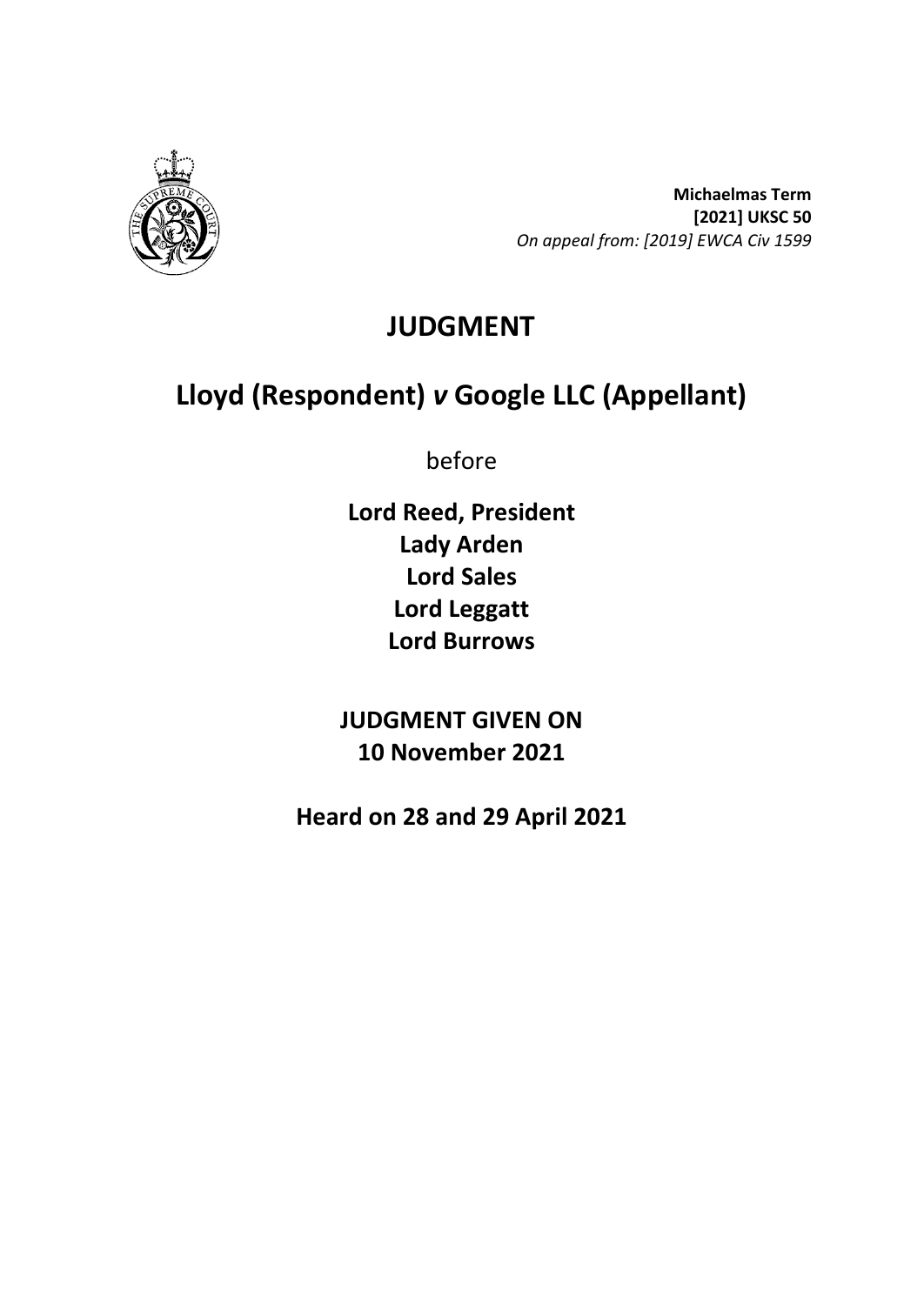*Appellant* Antony White QC Edward Craven (Instructed by Pinsent Masons LLP (London))

> *Respondent* Hugh Tomlinson QC Oliver Campbell QC Victoria Wakefield QC (Instructed by Milberg London LLP)

*1st Intervener (Information Commissioner)* Gerry Facenna QC Nikolaus Grubeck (Instructed by Information Commissioner's Office)

> *2nd Intervener (Open Rights Group) (written submissions only)* Robert Palmer QC Julianne Kerr Morrison (Instructed by AWO)

*3rd Intervener (Association of the British Pharmaceutical Industry and Association of British HealthTech Industries (ABPI and ABHI)) (written submissions only)* Lord Anderson of Ipswich KBE QC Robin Hopkins Rupert Paines (Instructed by CMS Cameron McKenna Nabarro Olswang LLP (London))

*4th Intervener (Liberty, Coram Children's Legal Centre and Inclusion London) (written submissions only)* Dan Squires QC Aidan Wills Tim James-Matthews (Instructed by Liberty, Coram Children's Legal Centre and Deighton Pierce Glynn)

> *5th Intervener (Internet Association) (written submissions only)* Christopher Knight (Instructed by Linklaters LLP (London))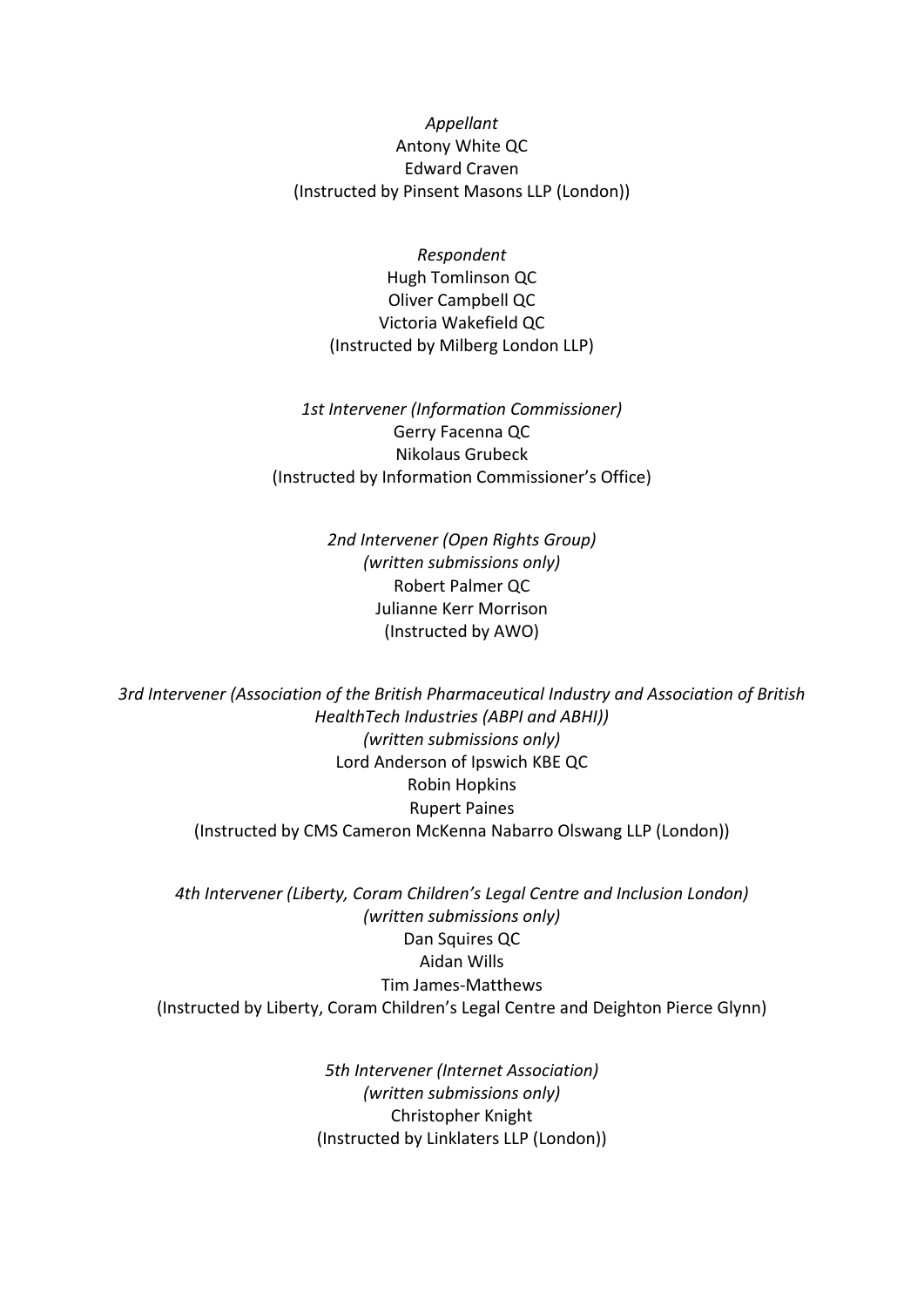*6th Intervener (TECHUK Ltd (trading as techUK)) (written submissions only)* Catrin Evans QC Ian Helme (Instructed by RPC LLP (London))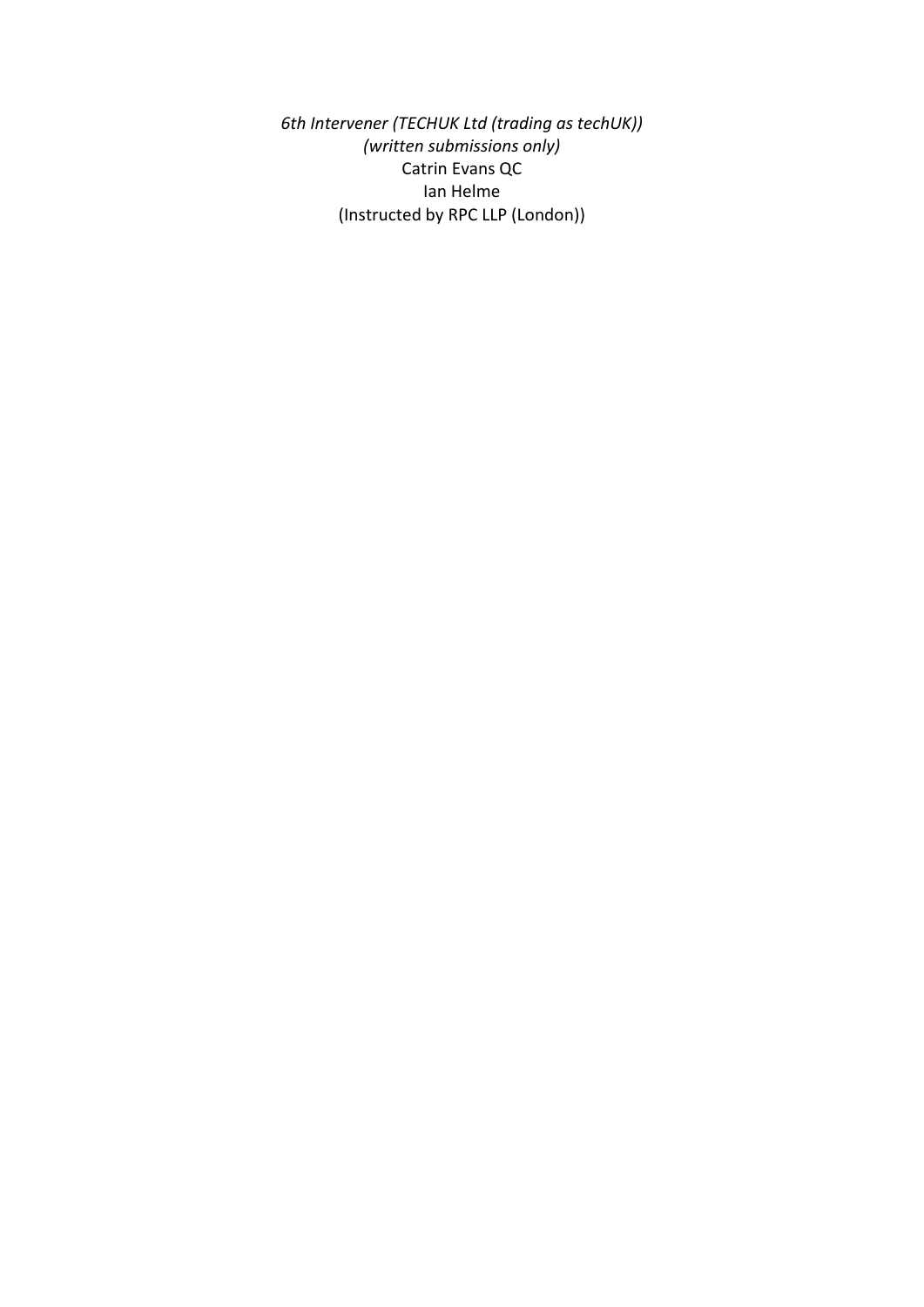**LORD LEGGATT: (with whom Lord Reed, Lady Arden, Lord Sales and Lord Burrows agree)**

#### **A. INTRODUCTION**

1. Mr Richard Lloyd - with financial backing from Therium Litigation Funding IC, a commercial litigation funder - has issued a claim against Google LLC, alleging breach of its duties as a data controller under section 4(4) of the Data Protection Act 1998 ("the DPA 1998"). The claim alleges that, for several months in late 2011 and early 2012, Google secretly tracked the internet activity of millions of Apple iPhone users and used the data collected in this way for commercial purposes without the users' knowledge or consent.

2. The factual allegation is not new. In August 2012, Google agreed to pay a civil penalty of US\$22.5m to settle charges brought by the United States Federal Trade Commission based upon the allegation. In November 2013, Google agreed to pay US\$17m to settle consumer-based actions brought against it in the United States. In England and Wales, three individuals sued Google in June 2013 making the same allegation and claiming compensation under the DPA 1998 and at common law for misuse of private information: see *Vidal-Hall v Google Inc (Information Comr intervening)* [2015] EWCA Civ 311; [2016] QB 1003. Following a dispute over jurisdiction, their claims were settled before Google had served a defence. What is new about the present action is that Mr Lloyd is not just claiming damages in his own right, as the three claimants did in *Vidal-Hall*. He claims to represent everyone resident in England and Wales who owned an Apple iPhone at the relevant time and whose data were obtained by Google without their consent, and to be entitled to recover damages on behalf of all these people. It is estimated that they number more than 4m.

3. Class actions, in which a single person is permitted to bring a claim and obtain redress on behalf of a class of people who have been affected in a similar way by alleged wrongdoing, have long been possible in the United States and, more recently, in Canada and Australia. Whether legislation to establish a class action regime should be enacted in the UK has been much discussed. In 2009, the Government rejected a recommendation from the Civil Justice Council to introduce a generic class action regime applicable to all types of claim, preferring a "sector based approach". This was for two reasons:

> "Firstly, there are potential structural differences between the sectors which will require different consideration. … Secondly, it will be necessary to undertake a full assessment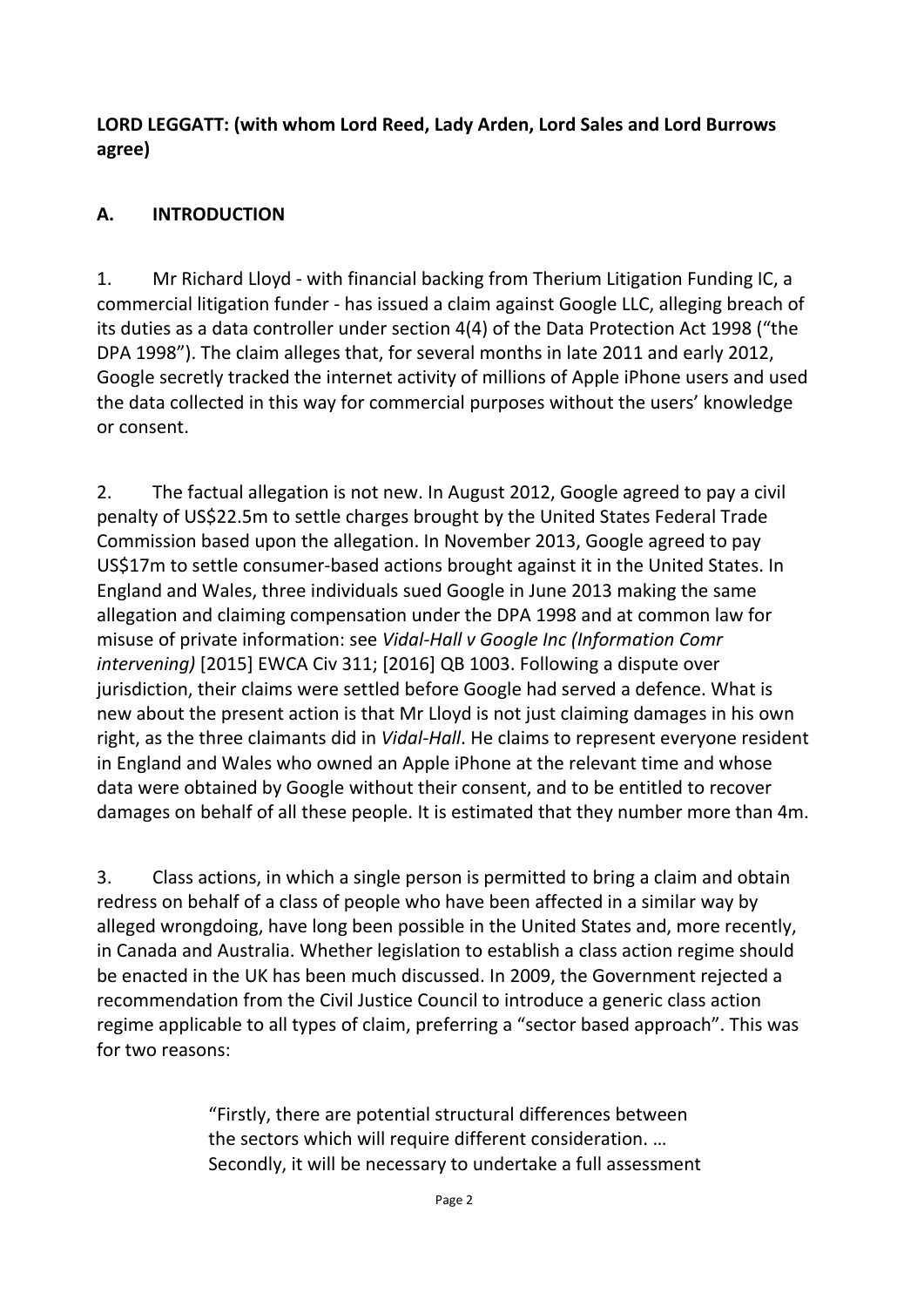of the likely economic and other impacts before implementing any reform."

See the Government's Response to the Civil Justice Council's Report: "Improving Access to Justice through Collective Actions" (2008), paras 12-13.

4. Since then, the only sector for which such a regime has so far been enacted is that of competition law. Parliament has not legislated to establish a class action regime in the field of data protection.

5. Mr Lloyd has sought to overcome this difficulty by what the Court of Appeal in this case described as "an unusual and innovative use of the representative procedure" in rule 19.6 of the Civil Procedure Rules: see [2019] EWCA Civ 1599; [2020] QB 747, para 7. This is a procedure of very long standing in England and Wales whereby a claim can be brought by (or against) one or more persons as representatives of others who have "the same interest" in the claim. Mr Lloyd accepts that he could not use this procedure to claim compensation on behalf of other iPhone users if the compensation recoverable by each user would have to be individually assessed. But he contends that such individual assessment is unnecessary. He argues that, as a matter of law, compensation can be awarded under the DPA 1998 for "loss of control" of personal data without the need to prove that the claimant suffered any financial loss or mental distress as a result of the breach. Mr Lloyd further argues that a "uniform sum" of damages can properly be awarded in relation to each person whose data protection rights have been infringed without the need to investigate any circumstances particular to their individual case. The amount of damages recoverable per person would be a matter for argument, but a figure of £750 was advanced in a letter of claim. Multiplied by the number of people whom Mr Lloyd claims to represent, this would produce an award of damages of the order of £3 billion.

6. Because Google is a Delaware corporation, the claimant needs the court's permission to serve the claim form on Google outside the jurisdiction. The application for permission has been contested by Google on the grounds that the claim has no real prospect of success as: (1) damages cannot be awarded under the DPA 1998 for "loss of control" of data without proof that it caused financial damage or distress; and (2) the claim in any event is not suitable to proceed as a representative action. In the High Court Warby J decided both issues in Google's favour and therefore refused permission to serve the proceedings on Google: see [2018] EWHC 2599 (QB); [2019] 1 WLR 1265. The Court of Appeal reversed that decision, for reasons given in a judgment of the Chancellor, Sir Geoffrey Vos, with which Davis LJ and Dame Victoria Sharp agreed: [2019] EWCA Civ 1599; [2020] QB 747.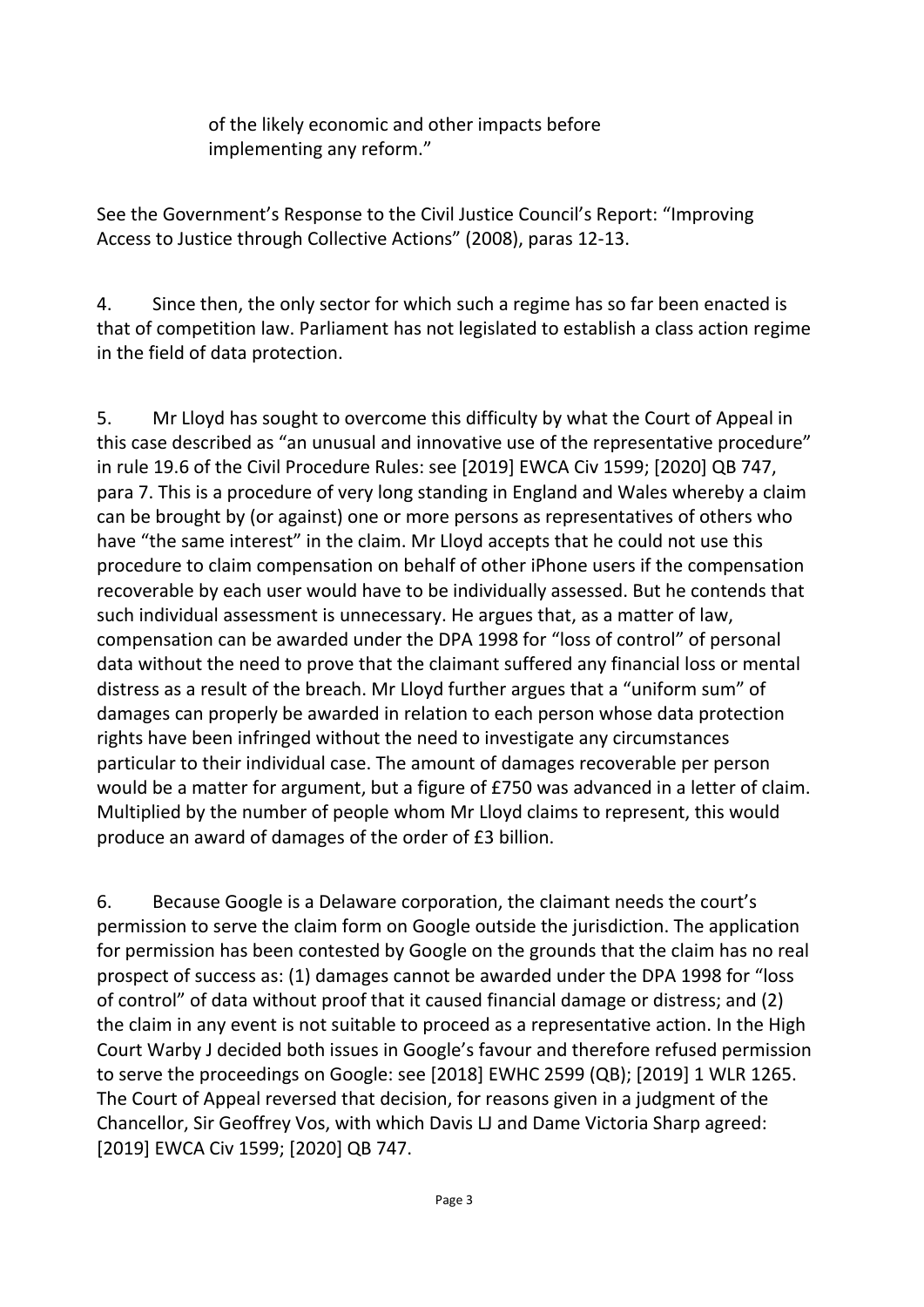7. On this further appeal, because of the potential ramifications of the issues raised, as well as hearing the claimant and Google, the court has received written and oral submissions from the Information Commissioner and written submissions from five further interested parties.

8. In this judgment I will first summarise the facts alleged and the relevant legal framework for data protection before considering the different methods currently available in English procedural law for claiming collective redress and, in particular, the representative procedure which the claimant is seeking to use. Whether that procedure is capable of being used in this case critically depends, as the claimant accepts, on whether compensation for the alleged breaches of data protection law would need to be individually assessed. I will then consider the claimant's arguments that individual assessment is unnecessary. For the reasons given in detail below, those arguments cannot in my view withstand scrutiny. In order to recover compensation under the DPA 1998 for any given individual, it would be necessary to show both that Google made some unlawful use of personal data relating to that individual and that the individual suffered some damage as a result. The claimant's attempt to recover compensation under the Act without proving either matter in any individual case is therefore doomed to fail.

#### **B. FACTUAL BACKGROUND**

9. The relevant events took place between 9 August 2011 and 15 February 2012 and involved the alleged use by Google of what has been called the "Safari workaround" to bypass privacy settings on Apple iPhones.

10. Safari is an internet browser developed by Apple and installed on its iPhones. At the relevant time, unlike most other internet browsers, all relevant versions of Safari were set by default to block third party cookies. A "cookie" is a small block of data that is placed on a device when the user visits a website. A "third party cookie" is a cookie placed on the device not by the website visited by the user but by a third party whose content is included on that website. Third party cookies are often used to gather information about internet use, and in particular web pages visited over time, to enable the delivery to the user of advertisements tailored to interests inferred from the user's browsing history.

11. Google had a cookie known as the "DoubleClick Ad cookie" which could operate as a third party cookie. It would be placed on a device if the user visited a website that included DoubleClick Ad content. The DoubleClick Ad cookie enabled Google to identify visits by the device to any website displaying an advertisement from its vast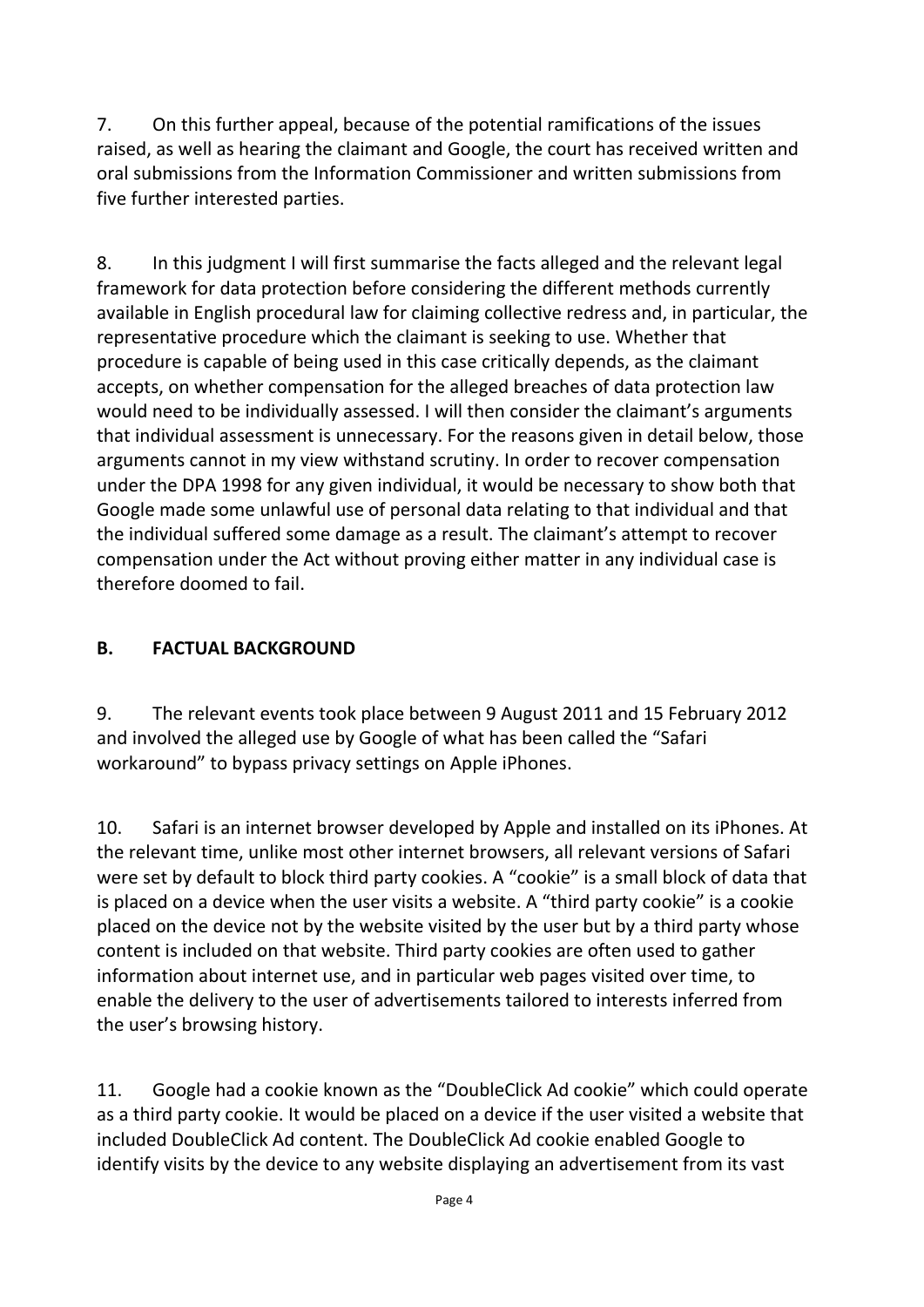advertising network and to collect considerable amounts of information. It could tell the date and time of any visit to a given website, how long the user spent there, which pages were visited for how long, and what advertisements were viewed for how long. In some cases, by means of the IP address of the browser, the user's approximate geographical location could be identified.

12. Although the default settings for Safari blocked all third party cookies, a blanket application of these settings would have prevented the use of certain popular web functions; so Apple devised some exceptions to them. These exceptions were in place until March 2012, when the system was changed. But in the meantime the exceptions made it possible for Google to devise and implement the Safari workaround. Its effect was to place the DoubleClick Ad cookie on an Apple device, without the user's knowledge or consent, immediately, whenever the user visited a website that contained DoubleClick Ad content.

13. It is alleged that, in this way, Google was able to collect or infer information relating not only to users' internet surfing habits and location, but also about such diverse factors as their interests and pastimes, race or ethnicity, social class, political or religious beliefs or affiliations, health, sexual interests, age, gender and financial situation.

14. Further, it is said that Google aggregated browser generated information from users displaying similar patterns, creating groups with labels such as "football lovers", or "current affairs enthusiasts". Google's DoubleClick service then offered these group labels to subscribing advertisers to choose from when selecting the type of people at whom they wanted to target their advertisements.

## **C. THE LEGAL FRAMEWORK**

15. The DPA 1998 was enacted to implement Parliament and Council Directive 95/46/EC of 24 October 1995 "on the protection of individuals with regard to the processing of personal data and on the free movement of such data" (OJ 1995 L281, p 31) (the "Data Protection Directive"). The Data Protection Directive has been superseded by the General Data Protection Regulation, which became law in the UK in May 2018, supplemented by the Data Protection Act 2018 ("the DPA 2018"). The DPA 2018 repealed and replaced the DPA 1998 except in relation to acts or omissions which occurred before it came into force.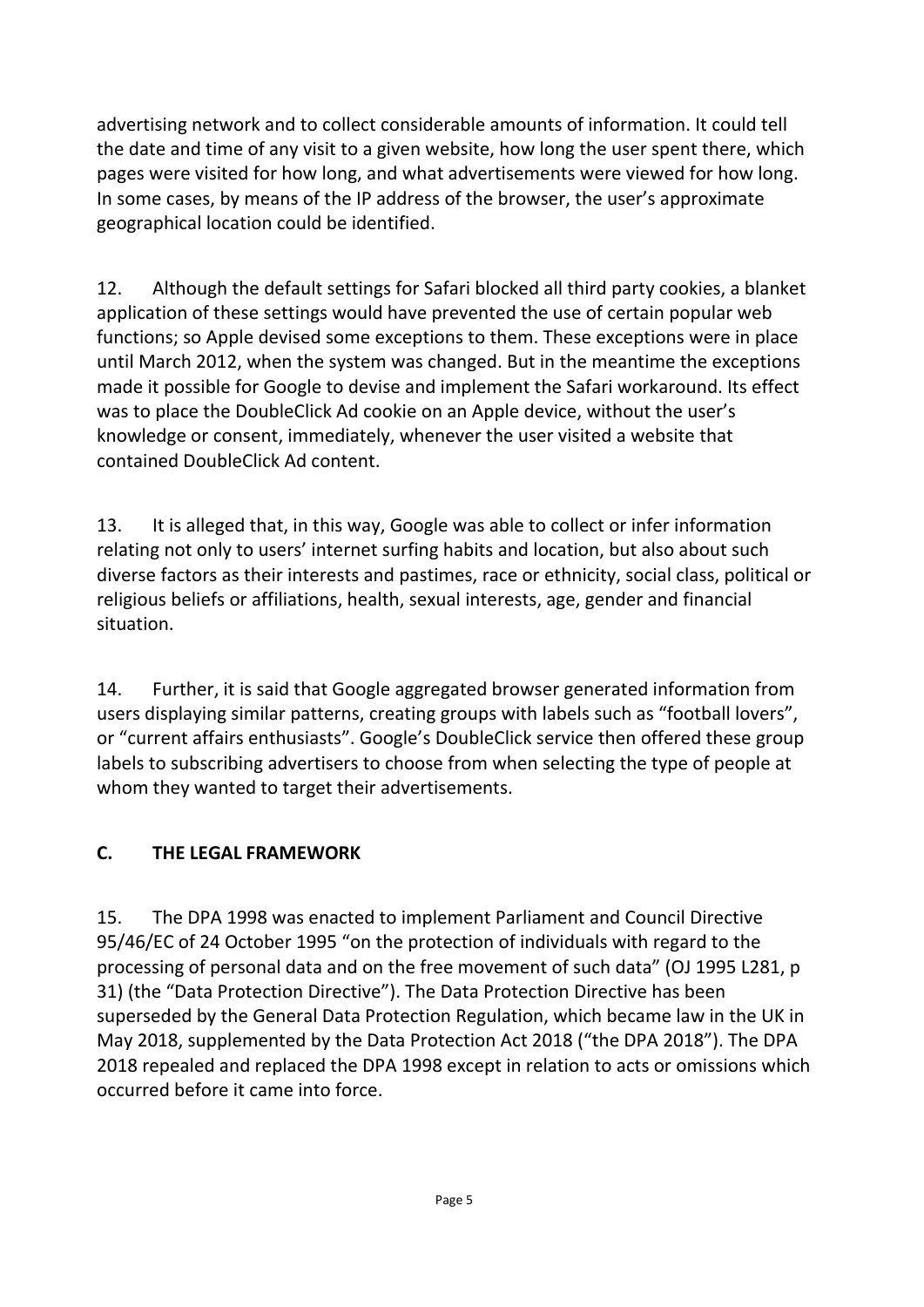16. Because the acts and omissions giving rise to the present claim occurred in 2011 and 2012, the claim is governed by the old law contained in the DPA 1998 and the Data Protection Directive. The parties and interveners in their submissions on this appeal nevertheless made frequent references to provisions of the General Data Protection Regulation and the DPA 2018. In principle, the meaning and effect of the DPA 1998 and the Data Protection Directive cannot be affected by legislation which has been enacted subsequently. The later legislation therefore cannot help to resolve the issues raised on this appeal, and I shall leave it to one side.

#### **(1) The scheme of the DPA 1998**

17. Section 4(4) of the DPA 1998 imposed a duty on a data controller to comply with "the data protection principles" set out in Schedule 1 "in relation to all personal data with respect to which he is the data controller". As defined in section 1(1) of the Act, "personal data" are, in effect, all recorded information which relate to an identifiable individual. An individual who is the subject of personal data is referred to as the "data subject". A "data controller" is a person who (either alone or with others) "determines the purposes for which and the manner in which any personal data are, or are to be, processed." The term "processing" is defined very broadly to mean "obtaining, recording or holding the information or data or carrying out any operation or set of operations on the information or data …". Section 2 of the Act establishes a category of "sensitive personal data" consisting of information about certain specified matters, which include the racial or ethnic origin, political opinions, religious beliefs, physical or mental health or sexual life of the data subject.

18. The first of the eight "data protection principles" set out in Schedule 1 is that:

"Personal data shall be processed fairly and lawfully and, in particular, shall not be processed unless -

- (a) at least one of the conditions in Schedule 2 is met, and
- (b) in the case of sensitive personal data, at least one of the conditions in Schedule 3 is also met."

The other seven data protection principles, in summary, require personal data: (2) to be obtained and processed only for specified and lawful purposes; (3) to be "adequate, relevant, and not excessive" in relation to those purposes; (4) to be accurate and,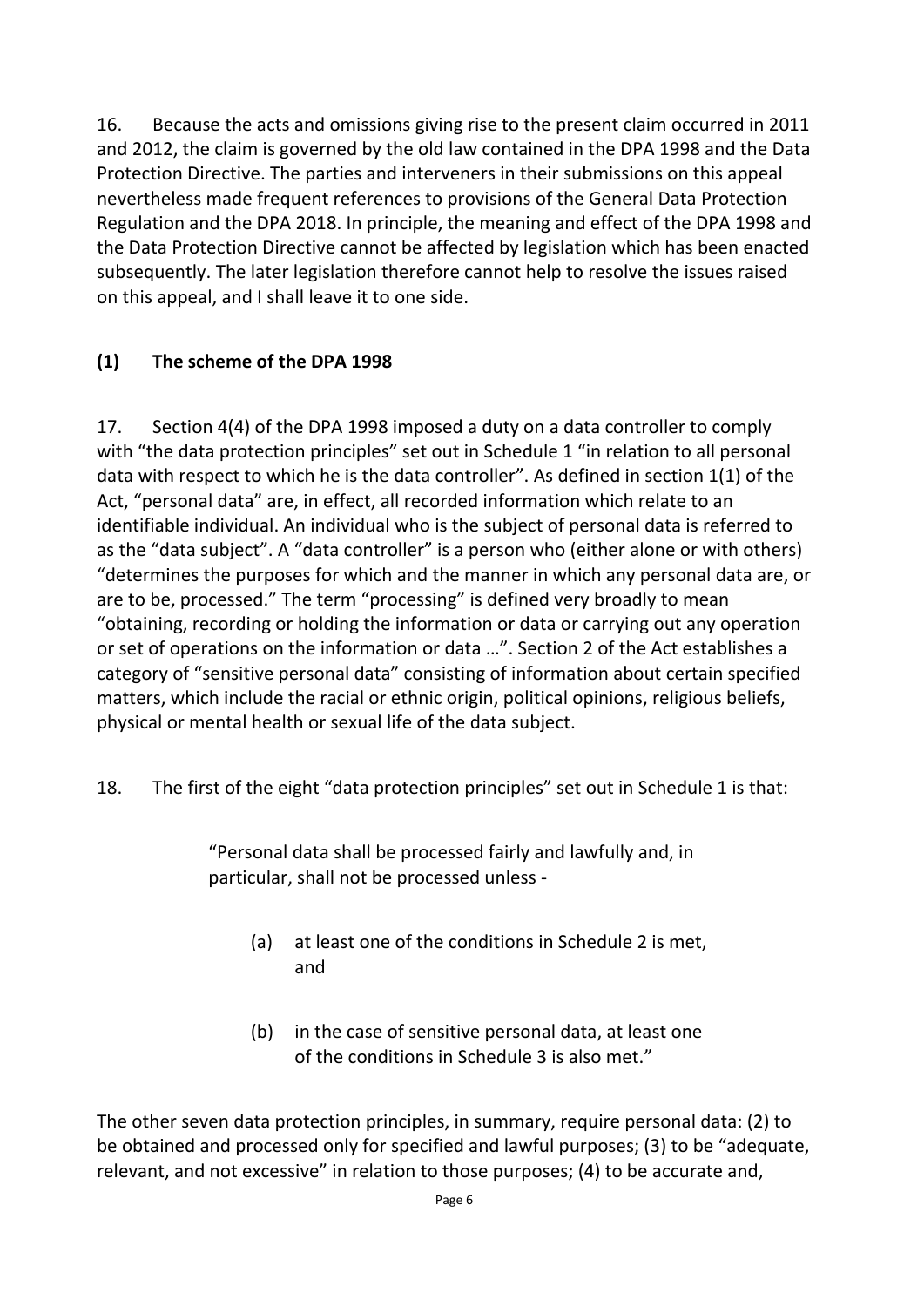where necessary, kept up to date; (5) not to be kept for longer than is necessary for those purposes; (6) to be processed in accordance with the rights of data subjects under the Act; (7) to be protected by appropriate technical and organisational security measures against unauthorised or unlawful processing and against accidental loss or destruction or damage; and (8) not to be transferred outside the European Economic Area unless the destination country or territory provides an adequate level of protection for data subjects in relation to the processing of personal data.

19. As discussed in more detail below, section 13 of the DPA 1998 gives an individual who suffers damage "by reason of any contravention by a data controller of any of the requirements of this Act" a right to compensation from the data controller for that damage.

## **(2) The allegations of breach of duty**

20. The claimant, Mr Lloyd, contends that Google processed personal data of each member of the represented class in breach of the first, second and seventh data protection principles. The represented class consists in essence of everyone in England and Wales who at the relevant time had an Apple iPhone on which Google's DoubleClick Ad cookie was placed through the Safari workaround. (The precise definition of the class is set out at para 19 of Warby J's judgment.) Two principal allegations made are that, in breach of the first data protection principle, (i) the data obtained by placing the DoubleClick Ad cookie on each class member's device were not processed fairly and (ii) none of the conditions in Schedule 2 (or 3) was met.

21. Schedule 1, Part II, paragraph 2, provides, in substance, that personal data obtained from the data subject are not to be treated as processed fairly unless the data controller informs the data subject of the purpose for which the data are intended to be processed - a requirement with which it is said that Google failed to comply in this case.

22. Schedule 2 contains a list of conditions capable of justifying the processing of data. To comply with the first data protection principle, at least one of these conditions must be satisfied. The first condition in Schedule 2 is that "the data subject has given his consent to the processing". Other conditions are that the processing is necessary for (amongst other things): the performance of a contract to which the data subject is a party; or compliance with a legal obligation (other than a contractual obligation) of the data controller; or to protect the vital interests of the data subject; or for the exercise of any functions of a public nature exercised in the public interest by any person. The claimant asserts that the members of the represented class whose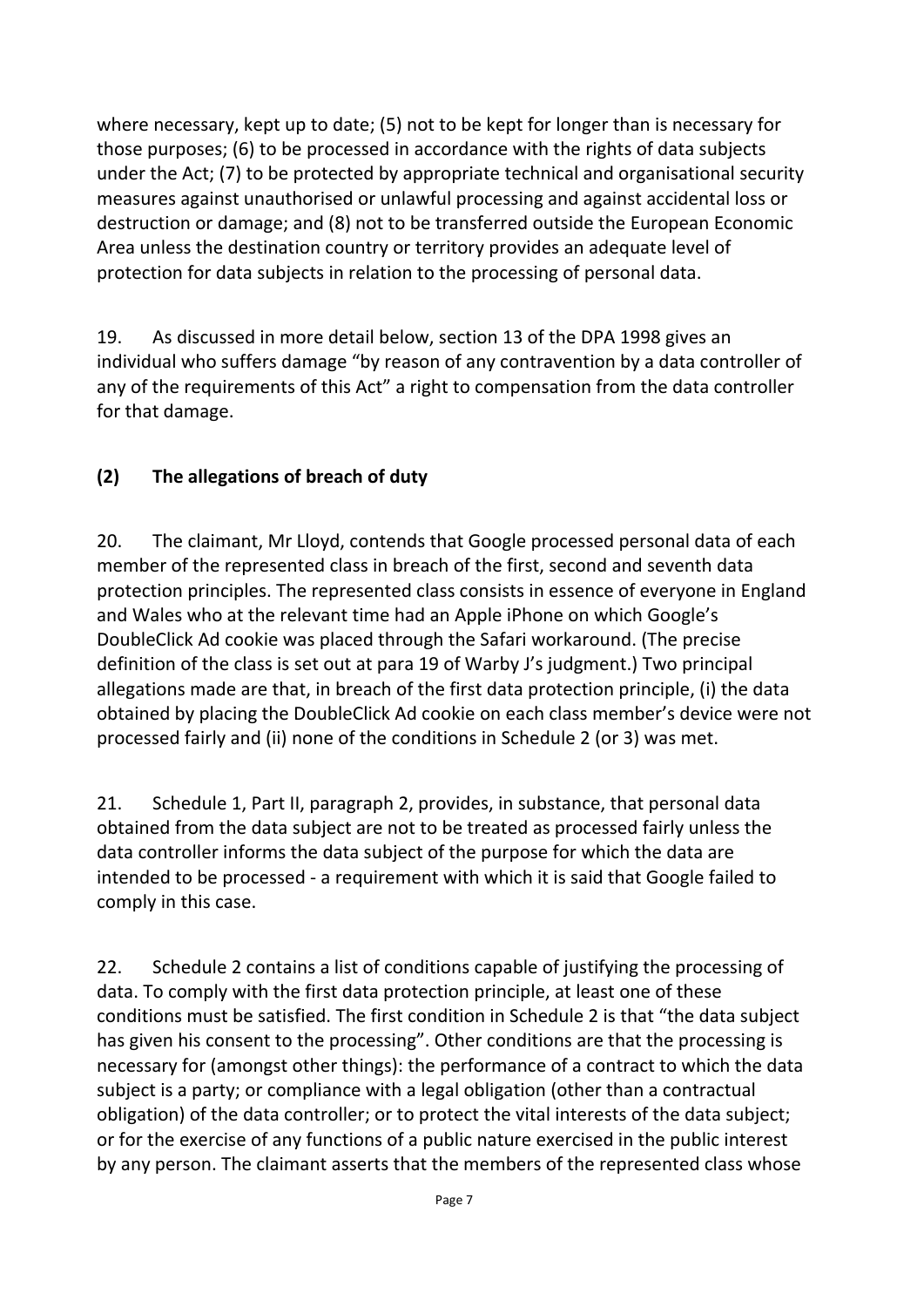personal data Google processed had not given their consent to the processing, nor was any of the other conditions capable of justifying the processing met. Hence for this reason too Google was in breach of the first data protection principle.

23. There is no doubt that the claimant is entitled to advance a claim against Google on this basis in his own right which has a real prospect of success. The issue is whether he can also do so on behalf of all other iPhone users who fall within the represented class. This depends on the scope of the representative procedure available under the Civil Procedure Rules ("CPR"). Before I come to that procedure, I will mention in order to compare them the two other methods of claiming collective redress currently available in English procedural law.

#### **D. COLLECTIVE REDRESS IN ENGLISH LAW**

#### **(1) Group Actions**

24. A group of people who wish to bring claims which give rise to common or related issues of fact or law can apply to the court for a Group Litigation Order to be made under CPR rule 19.11, providing for the claims to be managed together, usually by a single designated judge. The Group Litigation Order will establish a register of the claims included in the group, which is maintained by the claimants' lead solicitor. The order may also make provision for how the litigation costs are to be shared among the claimants. How the claims are managed is a matter for the designated judge, but procedures typically used are to select one or more claims to be tried as test claims while the remaining claims are stayed and to decide as preliminary issues common issues of law or fact which are potentially dispositive of the litigation. Unless the court orders otherwise, a judgment given or order made in the litigation is binding on all the claimants included in the group register: see CPR rule 19.12(1)(a).

25. Where the individual claims are of sufficiently high value, group actions can be an effective way of enabling what are typically several hundred or thousands of claims to be litigated and managed together, avoiding duplication of the court's resources and allowing the claimants to benefit from sharing costs and litigation risk and by obtaining a single judgment which is binding in relation to all their claims. However, the group action procedure suffers from the drawback that it is an "opt-in" regime: in other words, claimants must take active steps to join the group. This has an administrative cost, as a solicitor conducting the litigation has to obtain sufficient information from a potential claimant to determine whether he or she is eligible to be added to the group register, give appropriate advice and enter into a retainer with the client. For claims which individually are only worth a few hundred pounds, this process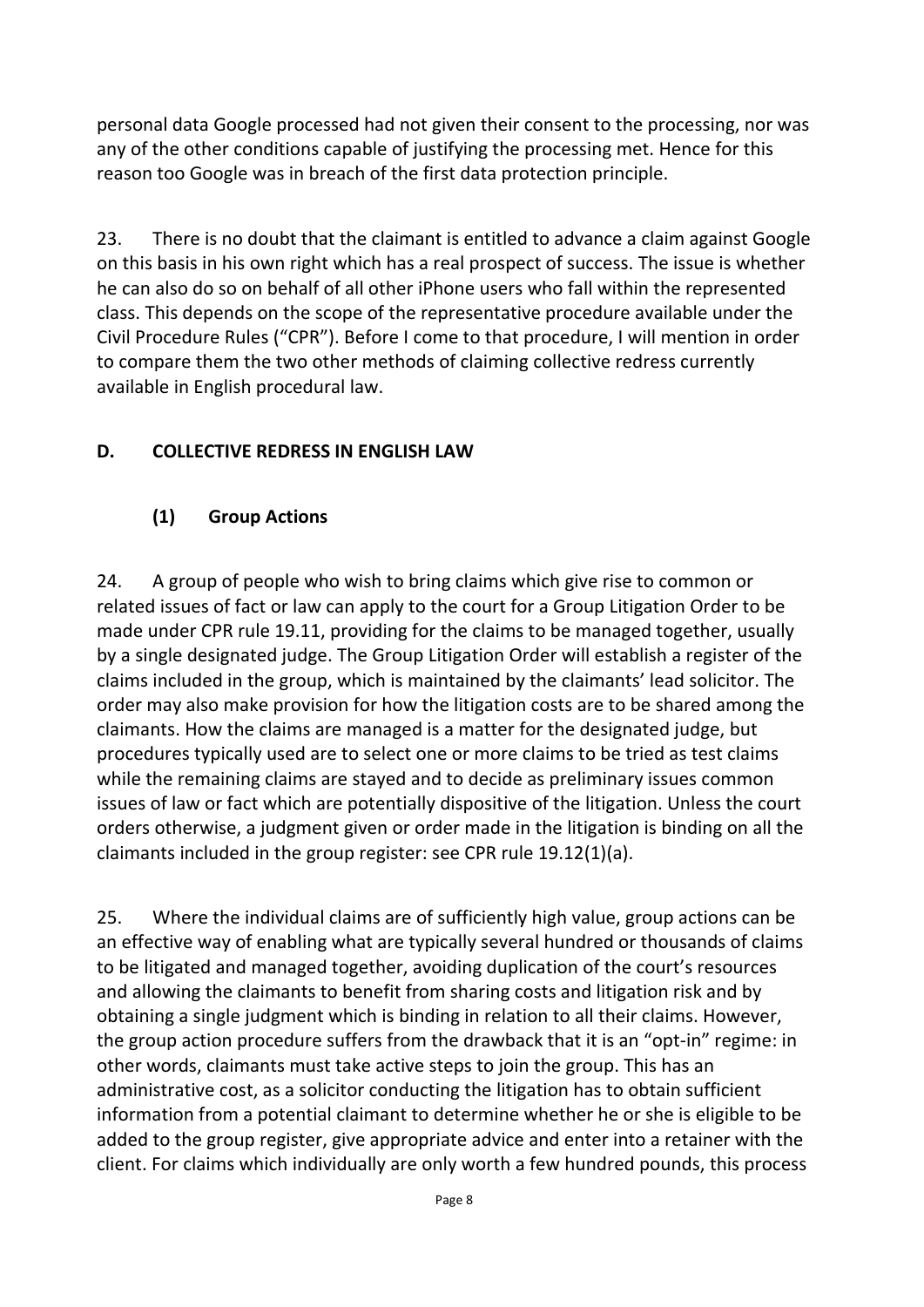is not economic as the initial costs alone may easily exceed the potential value of the claim.

26. Another limitation of opt-in proceedings is that experience has shown that only a relatively small proportion of those eligible to join the group are likely to do so, particularly if the number of people affected is large and the value of each individual claim relatively small. For example, a group action was recently brought against the Morrisons supermarket chain for compensation for breach of the DPA 1998 arising from the disclosure on the internet by a Morrisons' employee of personal data relating to other employees. Of around 100,000 affected employees, fewer than 10,000 opted to join the group action: see *Various Claimants v Wm Morrisons Supermarkets plc* [2017] EWHC 3113 (QB); [2019] QB 772 (reversed on the issue of vicarious liability by the Supreme Court: [2020] UKSC 12; [2020] AC 989). During the period of more than 12 years in which collective proceedings under the Competition Act 1998 (discussed below) could be brought only on an opt-in basis just one action was commenced, based on a finding of price fixing in the sale of replica football shirts. Although around 1.2 – 1.5m people were affected, despite widespread publicity only 130 people opted into the proceedings: see *The Consumers' Association v JJB Sports Plc* [2009] CAT 2, para 5; Civil Justice Council Report "Improving Access to Justice through Collective Actions" (2008), Part 6, para 22; and Grave D, McIntosh M and Rowan G (eds), *Class Actions in England and Wales*, 1st ed (2018), para 1-068.

27. Likely explanations for the low participation rates typically experienced in opt-in regimes include lack of awareness of the opportunity to join the litigation and the natural human tendency to do nothing when faced with a choice which requires positive action - particularly if there is no immediate benefit to be gained and the consequences are uncertain and not easy to understand: see eg Thaler R and Sunstein C, *Nudge: The Final Edition* (2021), pp 36-38; Samuelson W and Zeckhauser R, "Status Quo Bias in Decision Making" (1988) 1 Journal of Risk and Uncertainty 7-59. As the New Zealand Court of Appeal has recently said of opt-in class actions:

> "Whichever approach is adopted, many class members are likely to fail to take any positive action for a range of reasons that have nothing at all to do with an assessment of whether or not it is in their interests to participate in the proceedings. Some class members will not receive the relevant notice. Others will not understand the notice, or will have difficulty understanding what action they are required to take and completing any relevant form, or will be unsure or hesitant about what to do and will do nothing. Even where a class member considers that it is in their interests to participate in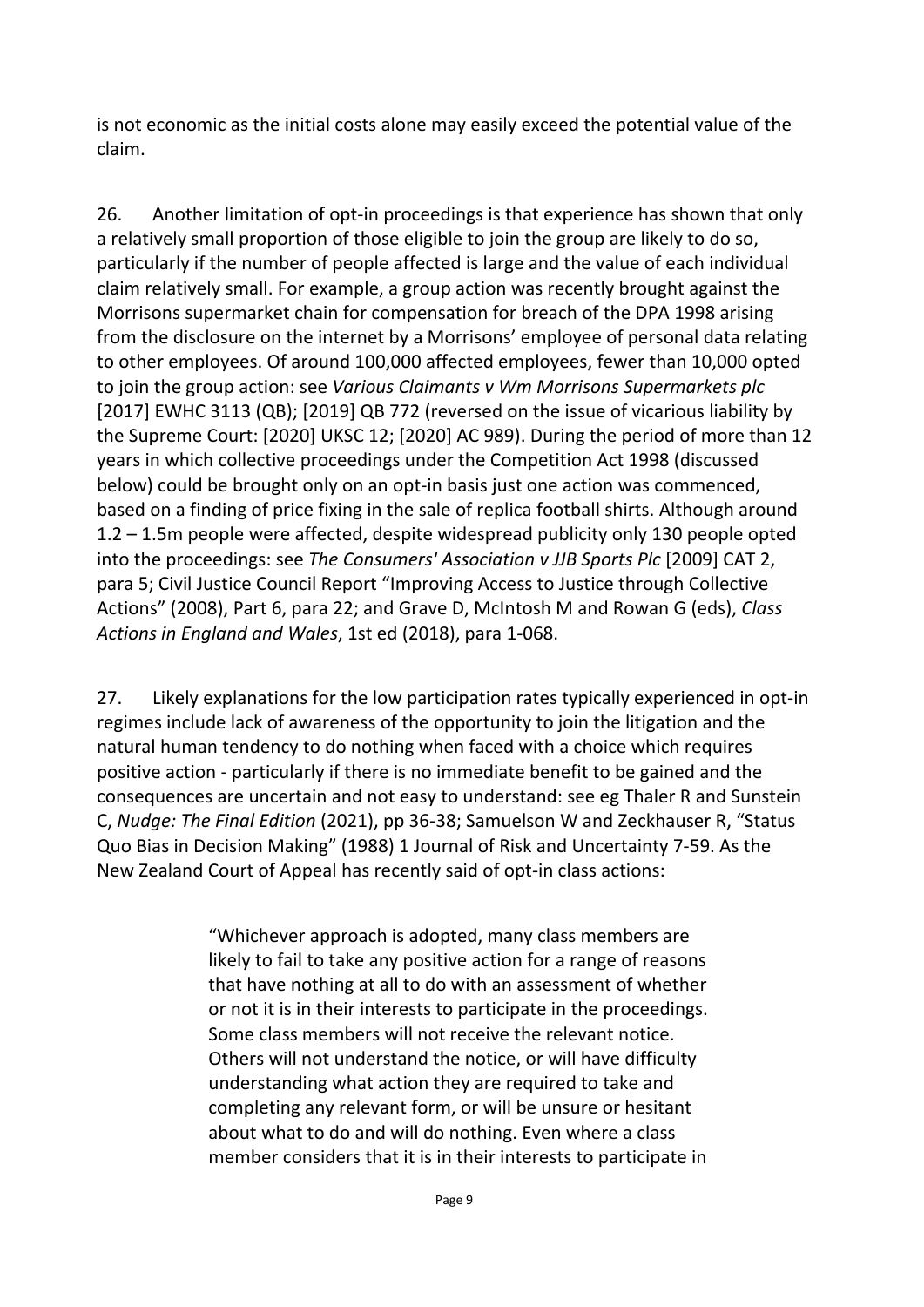the proceedings, the significance of inertia in human affairs should not be underestimated."

*Ross v Southern Response Earthquake Services Ltd* [2019] NZCA 431, para 98; approved by the New Zealand Supreme Court at [2020] NZSC 126, para 40.

28. A further factor which makes group litigation impractical in cases where the loss suffered by each individual is small, even if in aggregate it may amount to a very large sum of money, is the need to prove the quantum of loss in each individual case. Not only are eligible individuals less likely to opt into the proceedings where the potential gain to them is small, but the costs of obtaining evidence from each individual to support their claim is again likely to make group litigation uneconomic in such cases.

## **(2) Collective Proceedings**

29. Compared to group actions, the method of collective redress which is now available in the field of competition law offers significant advantages for claimants, particularly where many people have been affected by the defendant's conduct but the value of each individual claim is small. Section 47B of the Competition Act 1998 (added by the Enterprise Act 2002 and as amended by the Consumer Rights Act 2015) makes provision for bringing "collective proceedings" in the Competition Appeal Tribunal ("CAT") combining two or more claims to which section 47A applies (essentially, claims in respect of an infringement or alleged infringement of competition law). Such proceedings must be commenced by a person who proposes to be the representative of a specified class of persons, and the proceedings may only be continued if they are certified by the CAT as satisfying criteria set out in section 47B and in the CAT Rules. Two features of this regime may be noted.

30. First, unlike group litigation, collective proceedings may be brought on either an "opt-in" or "opt-out" basis. "Opt-out" collective proceedings are proceedings brought on behalf of each class member except any member who opts out by notifying the class representative that their claim should not be included in the proceedings: see [section 47B\(11\).](http://uk.westlaw.com/Document/I2A37FD80E45011DA8D70A0E70A78ED65/View/FullText.html?originationContext=document&transitionType=DocumentItem&vr=3.0&rs=PLUK1.0&contextData=(sc.DocLink)) Where "opt-out" collective proceedings are permitted, a person may therefore have a claim brought on their behalf without taking any affirmative step and, potentially, without even knowing of the existence of the proceedings and the fact that he or she is represented in them.

31. A second significant feature of the collective proceedings regime is that it enables liability to be established and damages recovered without the need to prove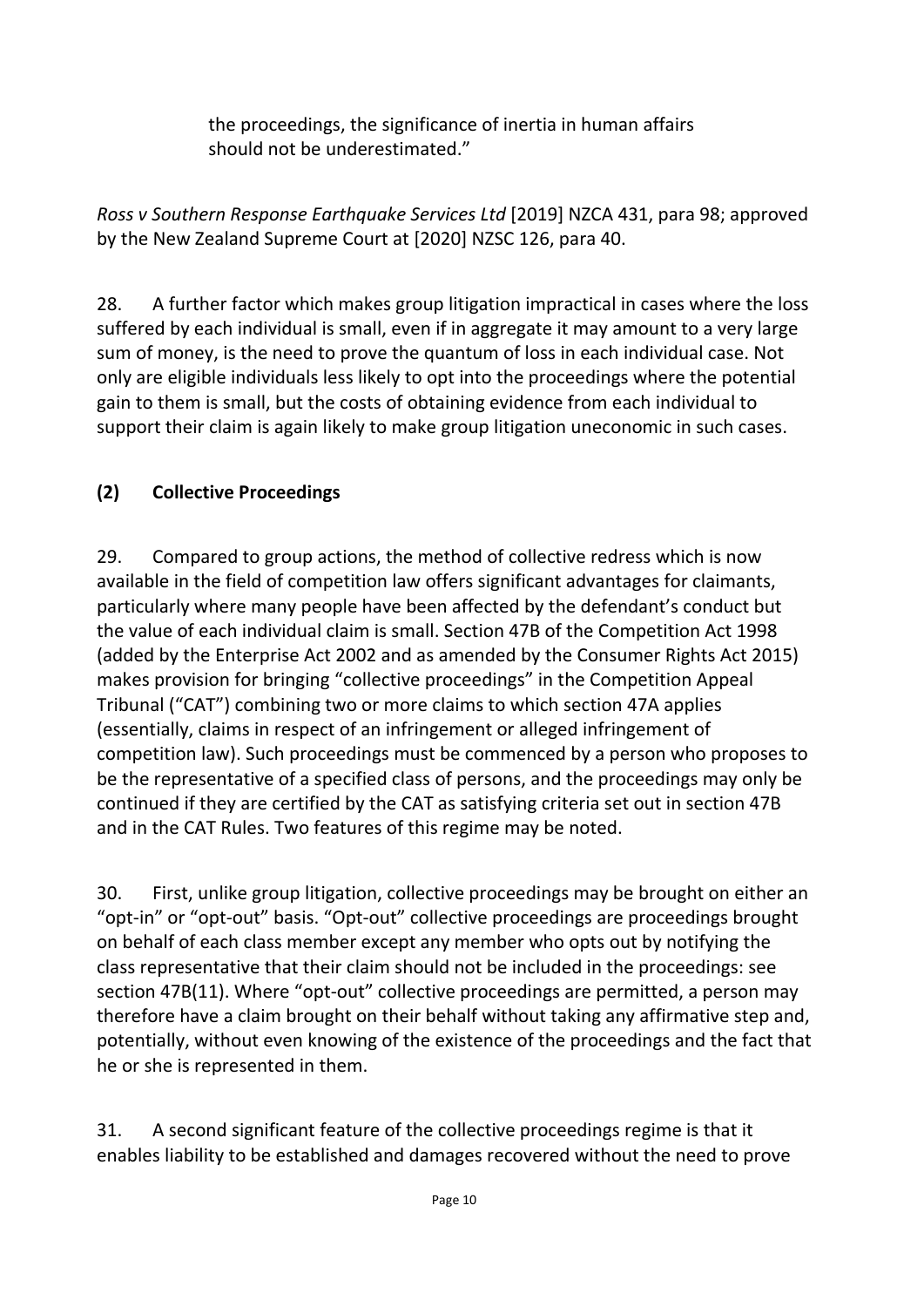that members of the class have individually suffered loss: it is sufficient to show that loss has been suffered by the class viewed as a whole. This is the effect of section 47C(2) of the Competition Act, which provides:

> "The tribunal may make an award of damages in collective proceedings without undertaking an assessment of the amount of damages recoverable in respect of the claim of each represented person."

Such an award of damages is referred to in the CAT Rules as "an aggregate award of damages": see [rule 73\(2\).](http://uk.westlaw.com/Document/I8E7FF370576D11E58CC4865AD6276167/View/FullText.html?originationContext=document&transitionType=DocumentItem&vr=3.0&rs=PLUK1.0&contextData=(sc.DocLink))

32. As Lord Briggs explained in *Merricks v Mastercard* [2020] UKSC 51; [2021] Bus LR 25, at para 76, section 47C(2) of the Competition Act "radically alters the established common law compensatory principle by removing the requirement to assess individual loss". This is so for the purposes both of making and of paying out an aggregate award of damages. How an aggregate award of damages is distributed among the members of the class is subject to the control of the CAT and, as this court held in *Merricks v Mastercard*, the only requirement is that the distribution should be just: see paras 76- 77, 149. No doubt in many cases a just method of distribution will be one which divides up an aggregate award of damages in a way which takes account of individual loss. But particularly where the size of the class is large and the amount of damages awarded small considered on a per capita basis, it may be impractical or disproportionate to adopt such a method. In such cases some other method of distribution, such as an equal division among all the members of the class, may be justified.

#### **(3) Representative Actions**

33. Collective proceedings are a recent phenomenon in English law. By contrast, the representative procedure which the claimant is seeking to use in this case has existed for several hundred years. The current version of the representative rule is CPR rule 19.6, which states:

> $''(1)$  Where more than one person has the same interest in a claim -

(a) the claim may be begun; or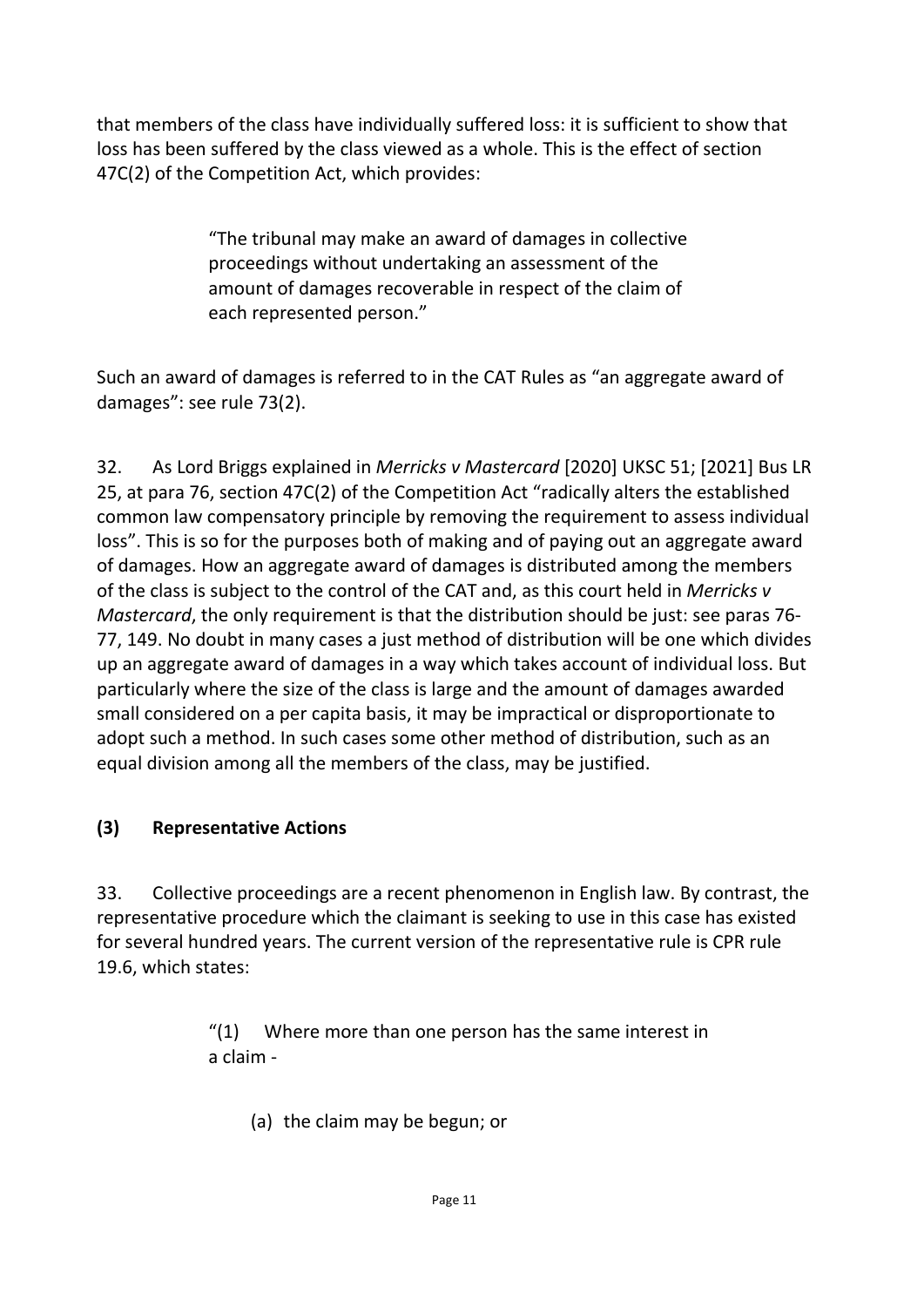(b) the court may order that the claim be continued,

by or against one or more of the persons who have the same interest as representatives of any other persons who have that interest.

(2) The court may direct that a person may not act as a representative.

(3) Any party may apply to the court for an order under paragraph (2).

(4) Unless the court otherwise directs any judgment or order given in a claim in which a party is acting as a representative under this rule -

- (a) is binding on all persons represented in the claim; but
- (b) may only be enforced by or against a person who is not a party to the claim with the permission of the court."

#### **(a) Origins of the rule**

34. This rule has its origins in the procedure of the Court of Chancery before the Judicature Act of 1873. The general rule was that all persons materially interested in the subject-matter of a suit should be made parties to it, either as claimants or defendants, so as to ensure that the rights of all persons interested were settled by a single judgment of the court: see eg *Adair v New River Co* (1805) 11 Ves Jr 429; 32 ER 1153; *Cockburn v Thompson* (1809) 16 Ves Jr 321; 33 ER 1005. However, to join all interested persons as parties was not always practically convenient - particularly if they were very numerous. The solution devised was not to abandon the aim of settling the rights of all interested persons in a single proceeding; rather, it was to relax the "complete joinder rule" by allowing one or more claimants or defendants to represent all others who had the same interest as them: see Sorabji J, "The hidden class action in English civil procedure" (2009) 28 CJQ 498. All persons represented in this way, as well as the parties actually before the court, were bound by the court's decision.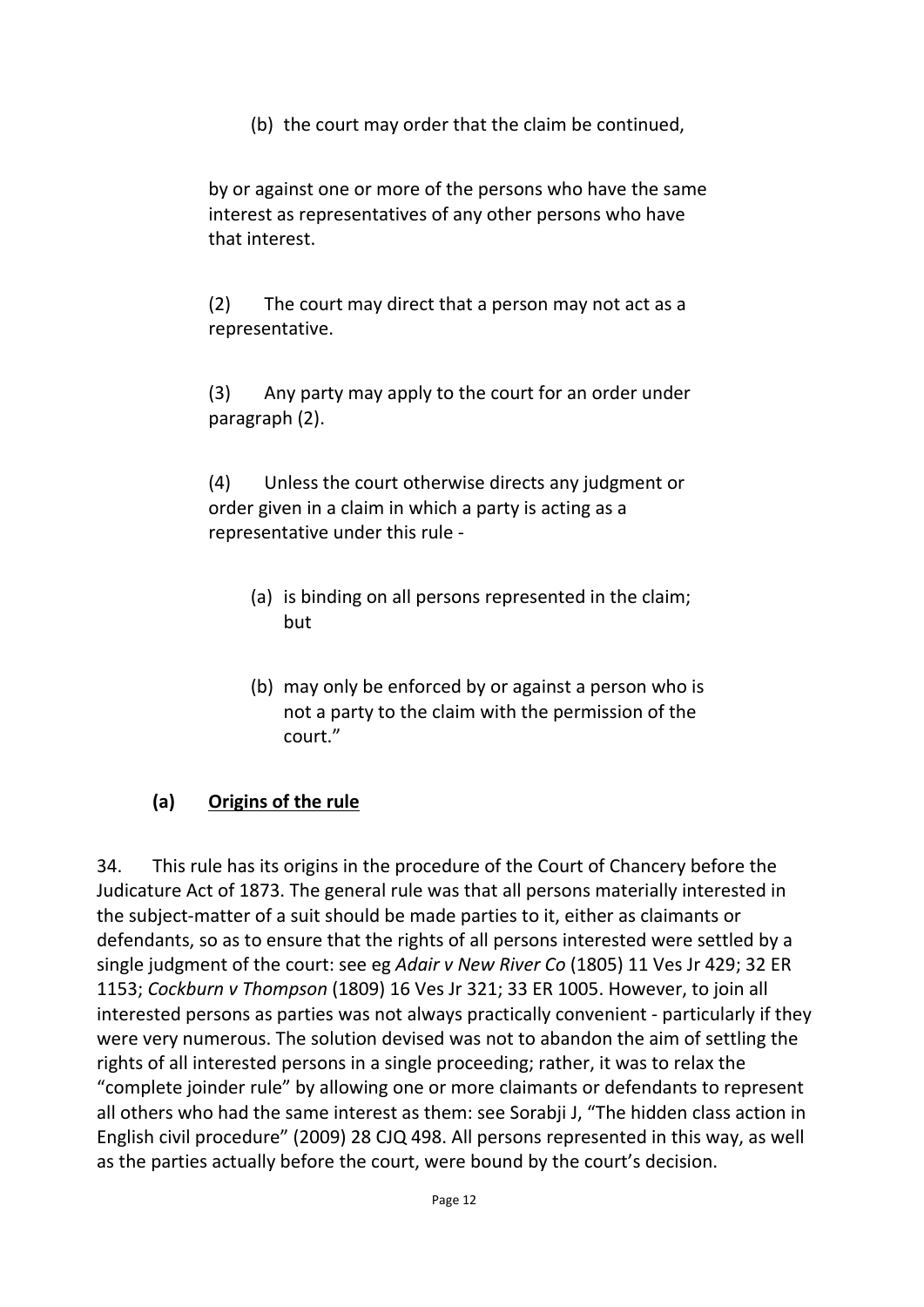35. In the very early cases in the 16th and 17th centuries in which this procedure was adopted, the persons represented were invariably a cohesive communal group, such as parishioners or manorial tenants, whose members had agreed to be represented; and the representatives were often required to show proof of their authority to represent the group. But as the nature of society changed and new, more impersonal institutions such as friendly societies and joint stock companies with multiple investors emerged, this requirement was dropped. The court allowed persons to be represented whether or not they had consented to such representation or even knew of the action, relying on community of interest among the members of the group to ensure that the interests of all were adequately protected: see Yeazell, "From Group Litigation to Class Action, Part I: The Industrialization of Group Litigation" (1980) 27 UCLA Law Review 514.

36. Many of the formative cases involved joint stock companies at a time (before the Joint Stock Companies Acts 1844 to 1858) when such companies were not yet recognised as separate legal entities which could sue or be sued. An action had therefore to be brought by (or against) the members themselves. In *Chancey v May* (1722) Precedents in Chancery 592; 24 ER 265, the treasurer and manager of a brassworks brought an action on behalf of themselves and all other proprietors of the undertaking, of whom there were 800 in total, except for the defendants, who were its former managers, to call the defendants to account for alleged mismanagement and embezzlement. The defendants objected that the claim should not be allowed to proceed as the rest of the proprietors had not been made parties. The court dismissed that objection on the grounds that, first, the action had been brought on behalf of all the other proprietors, so that "all the rest were in effect parties", and secondly:

> "Because it would be impracticable to make them all parties by name, and there would be continual abatements by death and otherwise, and no coming at justice, if all were to be made parties."

37. Another notable case involving a joint stock company was *Meux v Maltby* (1818) 2 Swanston 277; 36 ER 621. In this case the treasurer and directors of the company were sued as representative defendants on a contract made on behalf of all the members of the company to grant a lease. In rejecting an argument that the claim was defective because not all the proprietors were before the court, Plumer MR explained, at pp 281-282:

> "The general rule, which requires the plaintiff to bring before the court all the parties interested in the subject in question, admits of exceptions. The liberality of this court has long held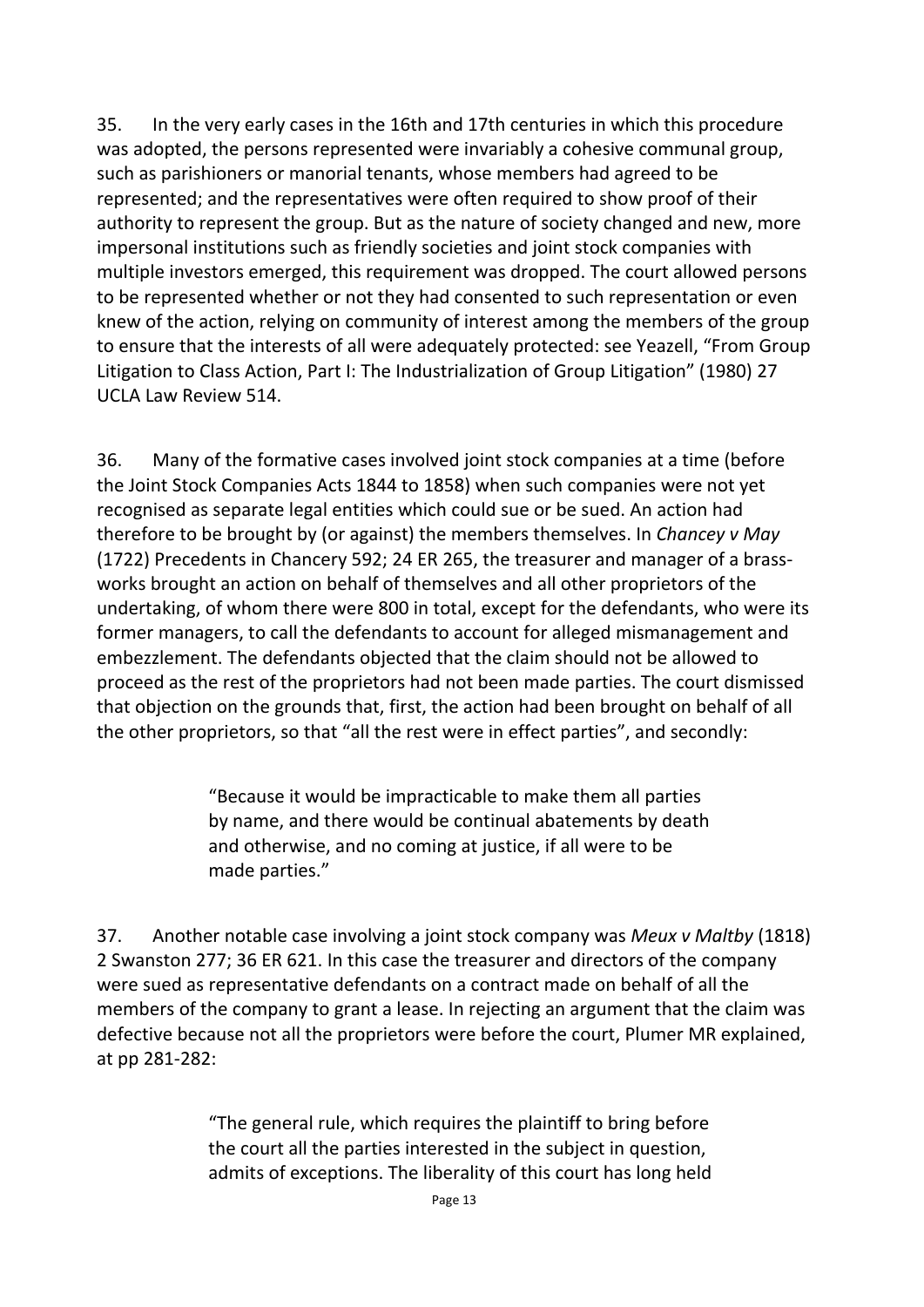that there is of necessity an exception to the general rule, when a failure of justice would ensue from its enforcement."

After citing numerous authorities, he concluded, at p 284:

"Here is a current of authority, adopting more or less a general principle of exception, by which the rule, that all persons interested must be parties, yields when justice requires it, in the instance either of plaintiffs or defendants. … It is quite clear that the present suit has sufficient parties, and that the defendants may be considered as representing the company."

38. In *Duke of Bedford v Ellis* [1901] AC 1, 8, Lord Macnaghten summarised the practice of the Court of Chancery in this way:

> "The old rule in the Court of Chancery was very simple and perfectly well understood. Under the old practice the Court required the presence of all parties interested in the matter in suit, in order that a final end might be made of the controversy. But when the parties were so numerous that you never could 'come at justice', to use an expression in one of the older cases, if everybody interested was made a party, the rule was not allowed to stand in the way. It was originally a rule of convenience: for the sake of convenience it was relaxed. Given a common interest and a common grievance, a representative suit was in order if the relief sought was in its nature beneficial to all whom the plaintiff proposed to represent."

#### **(b) Effect of the Judicature Act**

39. By the Supreme Court of Judicature Act 1873, all the jurisdiction previously exercised by the Court of Chancery and the courts of common law was transferred to and vested in the new High Court of Justice. Rules of procedure for the High Court were scheduled to the Act, which included as rule 10:

> "Where there are numerous parties having the same interest in one action, one or more of such parties may sue or be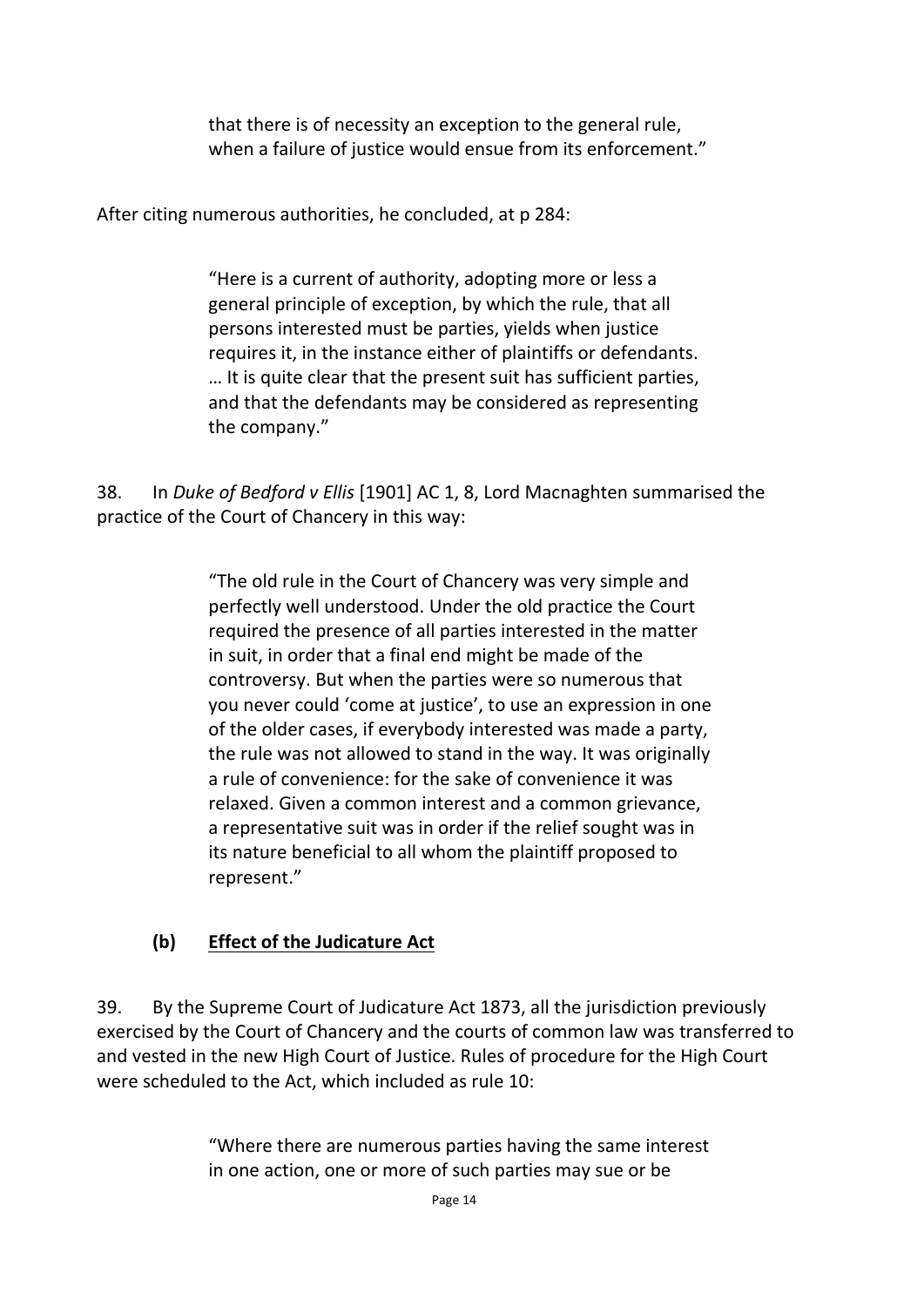sued, or may be authorised by the court to defend in such action, on behalf or for the benefit of all parties so interested."

This rule became Order 16, rule 9 of the Rules of the Supreme Court and has remained in force in the same or similar form ever since. Save that the requirement for "numerous parties" has been reduced to "more than one", there is no significant difference in the current version of the rule, quoted at para 33 above.

40. At first after the enactment of the Judicature Act the courts construed the new rule narrowly. In *Temperton v Russell* [1893] 1 QB 435, 438, Lindley LJ, who gave the judgment of the Court of Appeal, expressed the view that the rule only applied to "persons who have or claim some beneficial proprietary right" which they are asserting or defending in an action that would have come within the jurisdiction of the old Court of Chancery; hence the rule did not apply to a claim for damages in tort. That view, however, was repudiated by the House of Lords in *Duke of Bedford v Ellis* [1901] AC 1. Six individuals sued the Duke of Bedford, who owned Covent Garden Market, on behalf of themselves and all other growers of fruit, flowers, vegetables, roots and herbs, to enforce certain preferential rights claimed under the Covent Garden Market Act 1828 to stands in the market. They sought declarations of the rights of the growers and an injunction to restrain the Duke from acting inconsistently with those rights. They also claimed - though only for themselves and not on behalf of other growers - an account and repayment of sums charged to them for selling at the market in excess of what they would have paid if afforded their alleged preferential rights. The Duke applied to have the action stayed either on the ground that the claimants had no beneficial proprietary right, or on the ground that the joinder in one action of parties claiming separate and different rights under the Act, both personally and as representing a class, would embarrass or delay the trial. The House of Lords rejected both grounds (the first unanimously and the second by a majority of 3 to 2) and held that the action could be maintained.

41. Lord Macnaghten, who gave the leading speech, expressly disapproved the restrictive view of the representative rule expressed in *Temperton v Russell* and confirmed that its purpose was simply to apply the practice of the Court of Chancery to all divisions of the High Court. The only change was therefore that the rule was now applicable in actions which, before the Judicature Act, could only have been brought in a court of common law. He said, at pp 10-11, that:

> "… in all other respects I think the rule as to representative suits remains very much as it was a hundred years ago. From the time it was first established it has been recognised as a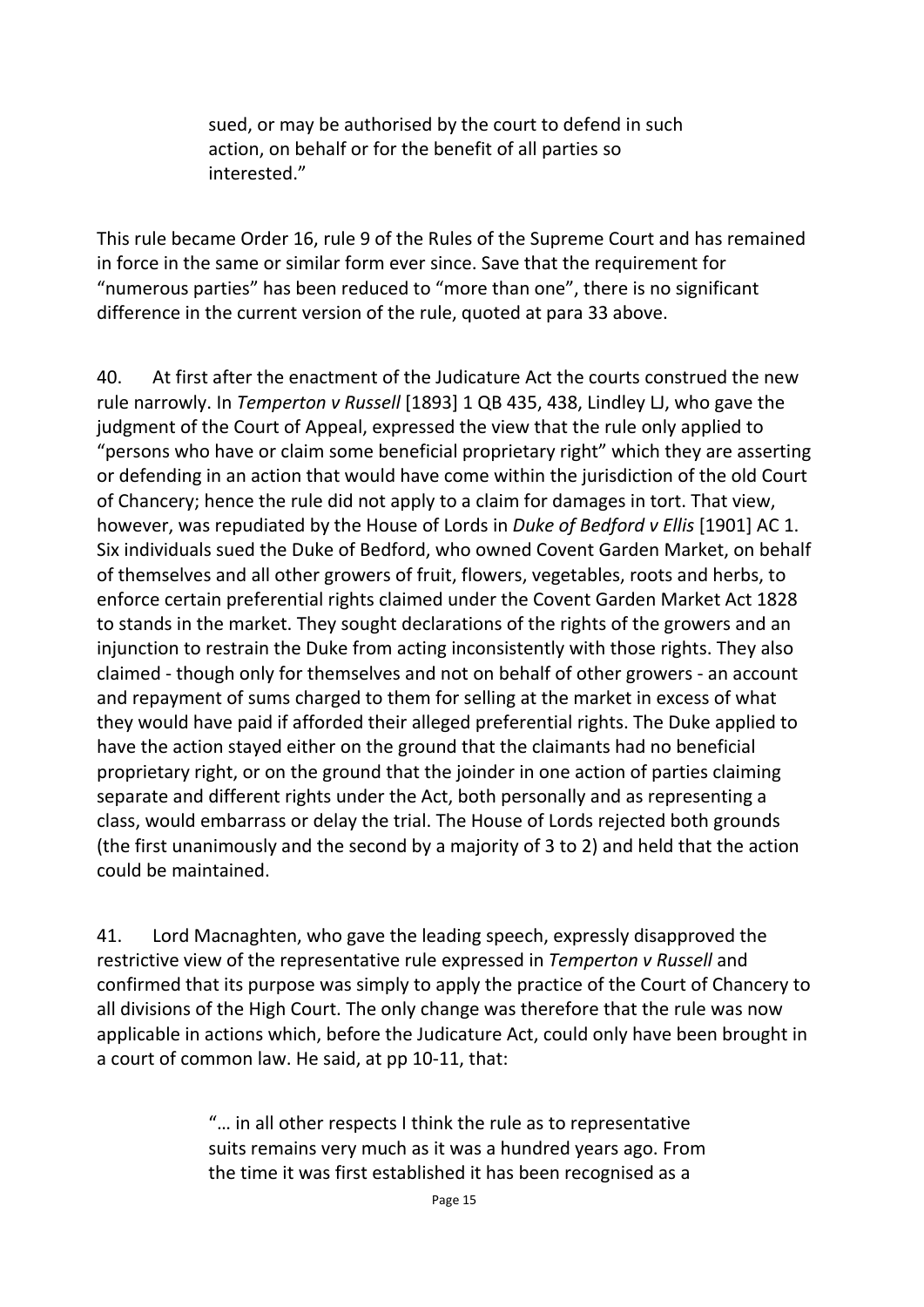simple rule resting merely upon convenience. It is impossible, I think, to read such judgments as those delivered by Lord Eldon in *Adair v New River Co*, in 1805, and in *Cockburn v Thompson*, in 1809, without seeing that Lord Eldon took as broad and liberal a view on this subject as anybody could desire. 'The strict rule', he said, 'was that all persons materially interested in the subject of the suit, however numerous, ought to be parties … but that being a general rule established for the convenient administration of justice must not be adhered to in cases to which consistently with practical convenience it is incapable of application'. 'It was better', he added, 'to go as far as possible towards justice than to deny it altogether'. He laid out of consideration the case of persons suing on behalf of themselves and all others, 'for in a sense', he said, 'they are before the Court'. As regards defendants, if you cannot make everybody interested a party, you must bring so many that it can be said they will fairly and honestly try the right. I do not think, my Lords, that we have advanced much beyond that in the last hundred years …"

As Megarry J commented in *John v Rees* [1970] Ch 345, 370, this explanation made it plain that the representative rule is to be treated as being "not a rigid matter of principle but a flexible tool of convenience in the administration of justice".

42. In *Taff Vale Railway Co v Amalgamated Society of Railway Servants* [1901] AC 426, 443, Lord Lindley (as he had become) went out of his way to endorse this view and to retract his earlier observations in *Temperton v Russell*, stating:

> "The principle on which the rule is based forbids its restriction to cases for which an exact precedent can be found in the reports. The principle is as applicable to new cases as to old, and ought to be applied to the exigencies of modern life as occasion requires. The rule itself has been embodied and made applicable to the various Divisions of the High Court by the Judicature Act, 1873, sections 16 and 23- 25, and Order XVI, rule 9; and the unfortunate observations made on that rule in *Temperton v Russell* have been happily corrected in this House in the *Duke of Bedford v Ellis* and in the course of the argument in the present case."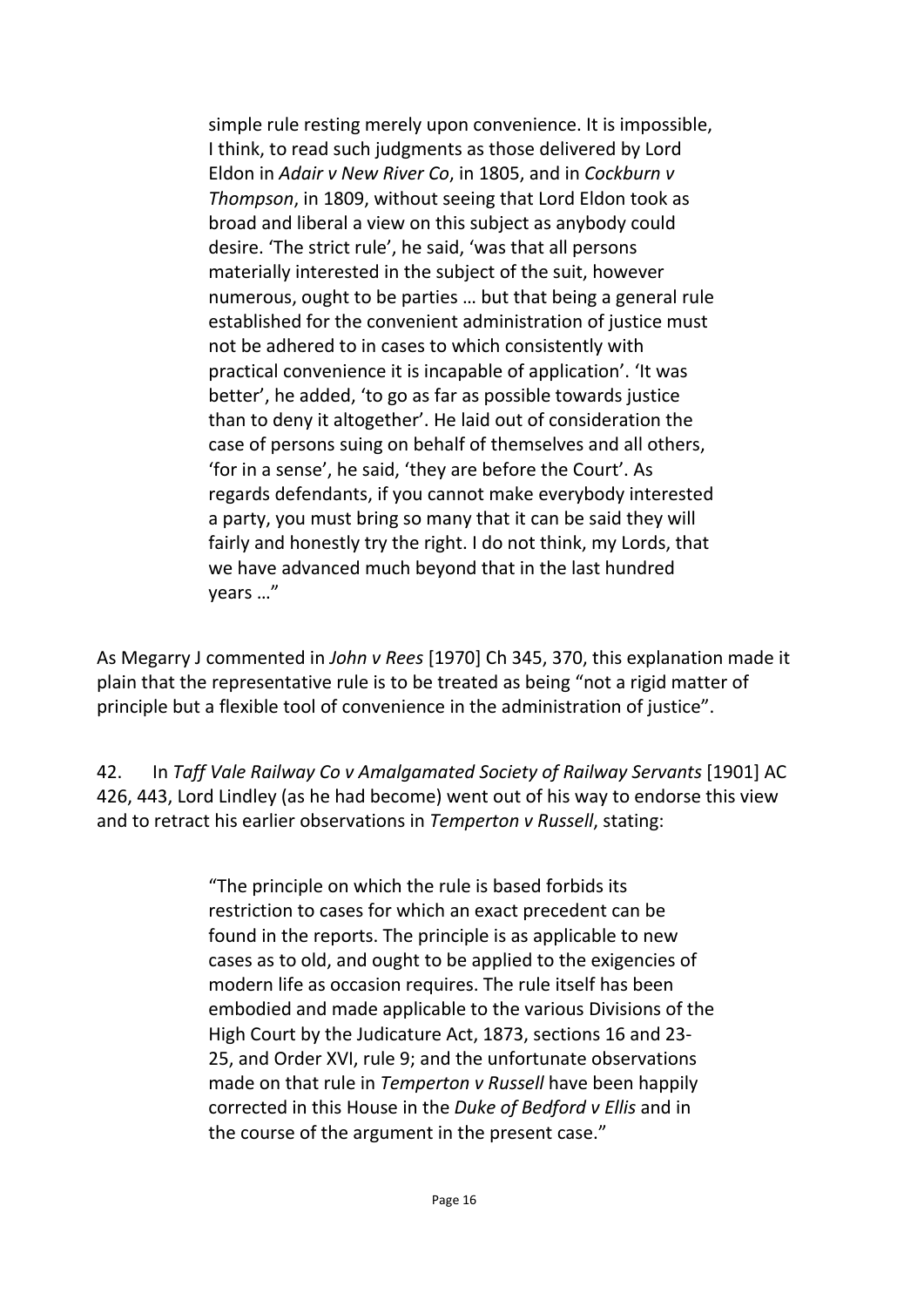#### **(c)** *Markt* **and declarations of rights**

43. The subsequent decision of the Court of Appeal in *Markt & Co Ltd v Knight Steamship Co Ltd* [1910] 2 KB 1021 has sometimes been seen as undermining the broad and flexible view of the representative rule adumbrated by the House of Lords in these two cases by imposing significant constraints on its use: see eg *Esanda Finance Corpn Ltd v Carnie* (1992) 29 NSWLR 382, 395; Mulheron R, *The Class Action in Common Law Legal Systems* (2004) pp 78-82; Sorabji J, "The hidden class action in English civil procedure" (2009) 28 CJQ 498. I do not think, however, that the decision should be understood in this way. *Markt* was heard together with another action also brought against the owners of a cargo vessel which was intercepted by a Russian cruiser on a voyage to Japan during the Russo-Japanese war, on suspicion of carrying contraband of war, and sunk. Just before the limitation period expired, two cargoowners issued writs "on behalf of themselves and others owners of cargo lately laden on board" the vessel, claiming "damages for breach of contract and duty in and about the carriage of goods by sea". No further particulars of the claims were given.

44. All three members of the Court of Appeal agreed that the claims as formulated could not be pursued as representative actions as there was no basis for asserting that all the cargo owners had the same interest in the actions. That was so if only because a claim that the shipowners were in breach of duty in carrying contraband goods plainly could not be maintained on behalf of any cargo-owners who had themselves shipped such goods; furthermore, each cargo owner would need to prove their individual loss. Buckley LJ would have allowed the claimants to amend their writs and continue the proceedings on behalf of themselves and all cargo-owners who were not shippers of contraband goods, claiming a declaration that the defendants were in breach of contract and duty in shipping contraband of war. The other judges, however, did not agree to this course. Vaughan Williams LJ, at p 1032, rejected it on the grounds that the proposed amendment had not been brought before the court in a way which gave a proper opportunity for argument and doubted anyway whether the amendment could be so framed as to disclose a common purpose of the shippers or any class of the shippers. Fletcher Moulton LJ, at p 1042, considered that making a declaration of the type suggested would be contrary to the practice of the courts and that subsequent claims by individual cargo-owners relying on such a declaration to recover damages would constitute new claims which would be time-barred, as the limitation period had now expired.

45. The readiness of English courts to give judgments declaring legal rights where it would serve a useful purpose has much increased since 1910. An important step was the decision of the Court of Appeal in *Guaranty Trust Co of New York v Hannay & Co* [1915] 2 KB 536, which held that a declaration can be granted at the instance of a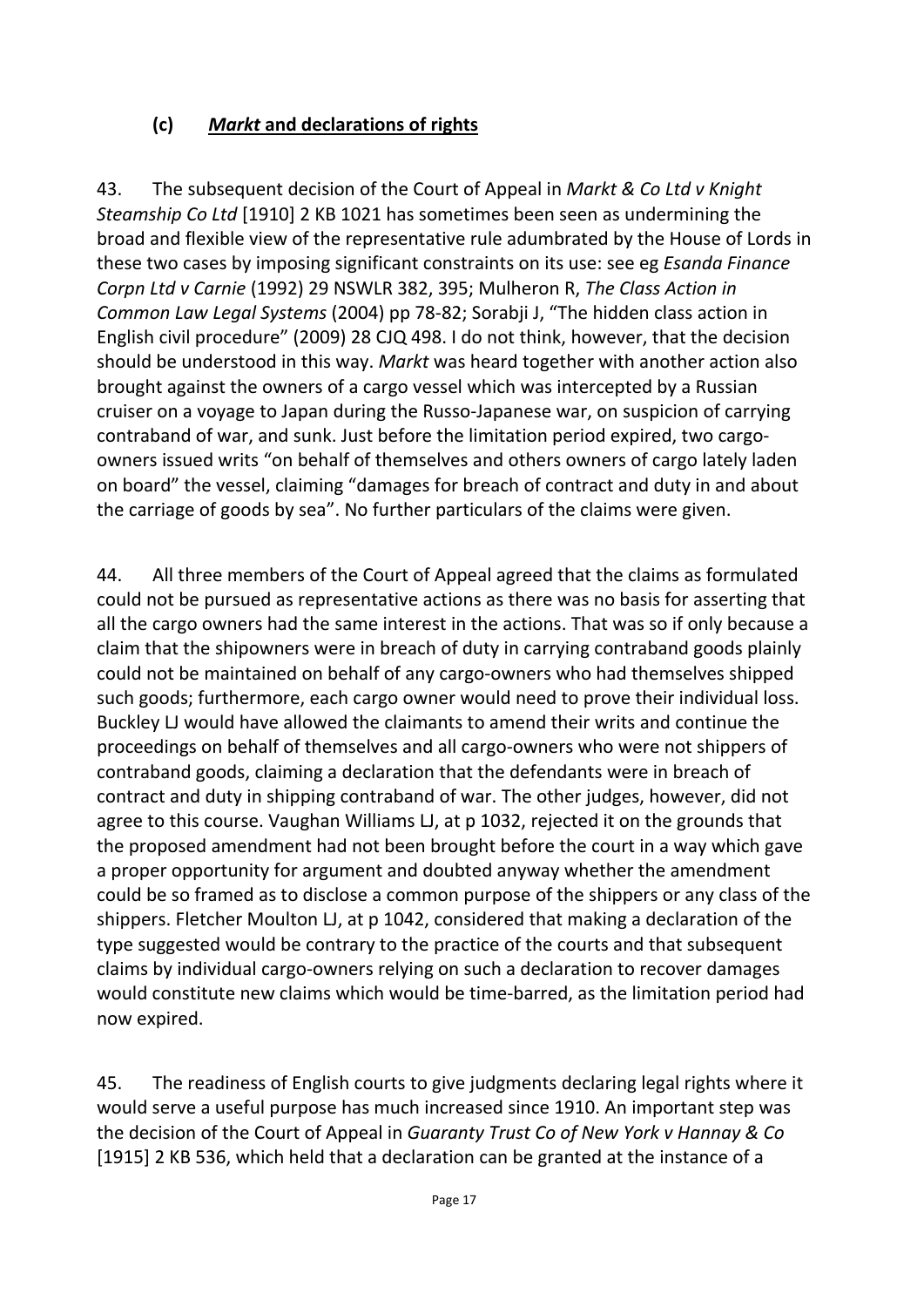claimant even if the claimant has no cause of action against the defendant. Two cases decided together by the Court of Appeal in 1921 showed that there is no reason in principle why a claim for a declaration of the kind suggested by Buckley LJ in *Markt* cannot be brought as a representative action. In *David Jones v Cory Bros & Co Ltd* (1921) 56 LJ 302; 152 LT Jo 70, five individuals sued on their own behalf and on behalf of all other underground and surface workmen employed at the defendant's colliery on three specified days in September 1919. They alleged that on those three days the safety lamps in use at the colliery were not in accordance with statutory requirements, were insufficient in number and were not properly examined; and that in consequence the workmen justifiably refused to go to work and lost the wages they would otherwise have earned and were entitled to damages. In *Thomas v Great Mountain Collieries Co*, which was heard at the same time, two claimants sued the owner of another colliery for loss of wages, alleging breach of statutory duty in not having a weighing machine to weigh coal as near the pit mouth as was reasonably practicable. The workmen were divided into two classes - one comprising all workmen whose wages depended on the amount of coal gotten and the other comprising all other underground and surface workmen. The claimants sued on their own behalf and on behalf of the class they respectively represented.

46. In each action the claims were divisible under three heads: (1) claims for declarations upon matters in which the classes represented were alleged to have a common interest; (2) claims for damages by the individual named claimants; and (3) claims for damages by the individual members of the classes represented. Unfortunately, only a bare summary of the judgments is reported. But this records that the Court of Appeal by a majority (Bankes and Atkin LJJ, with Scrutton LJ dissenting) held that the claimants were entitled to sue in a representative capacity as regards claims that came within (1) and (2), but not as regards claims for damages by the individual members of the classes represented.

47. In *Prudential Assurance Co Ltd v Newman Industries Ltd* [1981] Ch 229 the claimant brought a derivative action as a minority shareholder of the first defendant company claiming damages on behalf of the company against two of its directors for breach of duty and conspiracy. At the start of the hearing the claimant applied to amend its statement of claim to add a personal claim against the directors and the company, brought in a representative capacity on behalf of all the shareholders. The relief sought was a declaration that those shareholders who had suffered loss as a result of the alleged conspiracy were entitled to damages. The judge (Vinelott J) allowed the amendment. He distinguished *Markt* and followed *David Jones v Cory Bros* in holding that a representative claim for a declaration could be pursued notwithstanding that each member of the class of persons represented had a separate cause of action. Although the personal claim was later held by the Court of Appeal in *Prudential Assurance Co Ltd v Newman Industries Ltd (No 2)* [1981] Ch 204 at 222 to be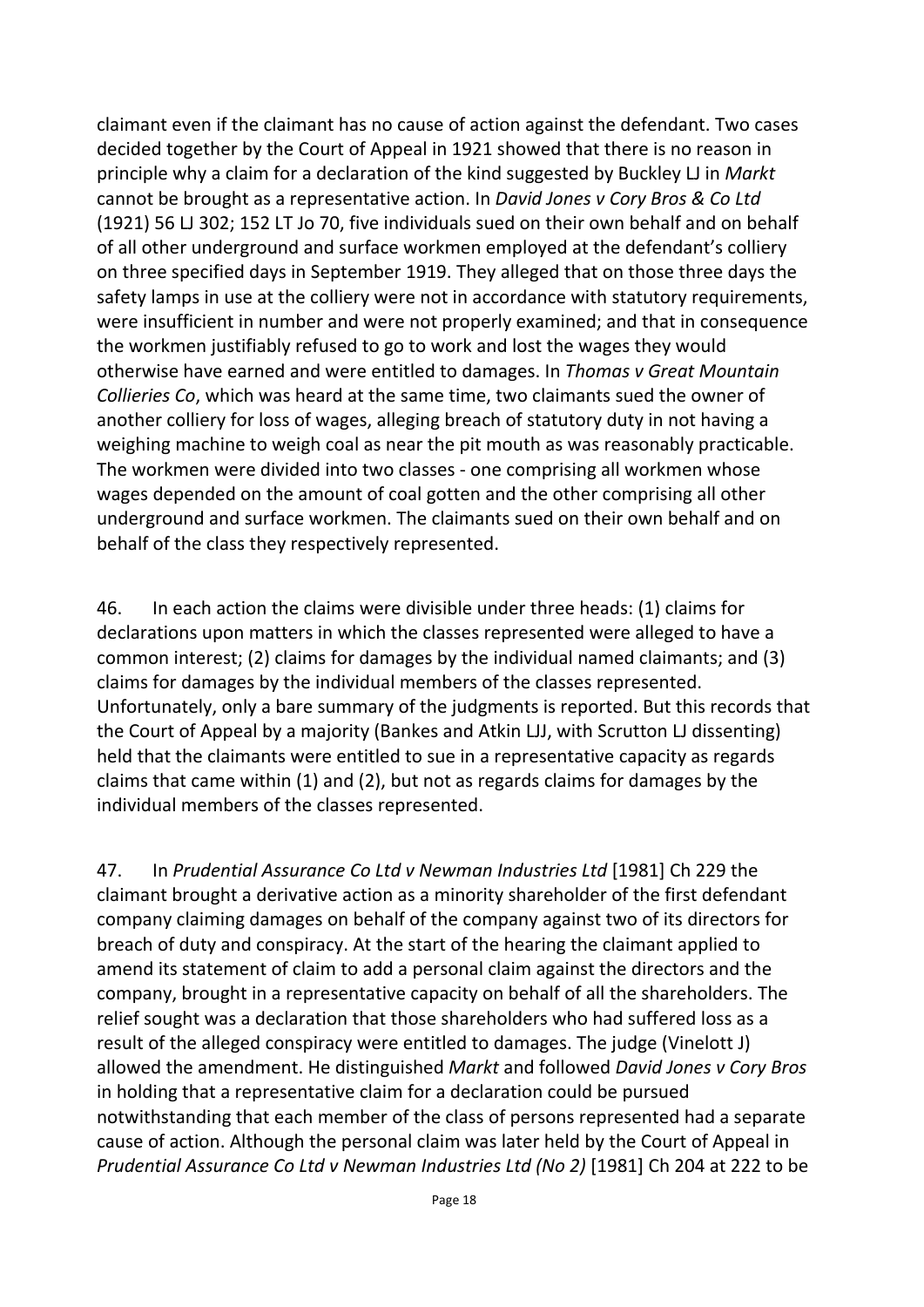misconceived as a matter of substantive law, the Court of Appeal cast no doubt on the use of the representative procedure.

48. This decision was important in demonstrating the potential for a bifurcated process whereby issues common to the claims of a class of persons may be decided in a representative action which, if successful, can then form a basis for individual claims for redress. More generally, the *Prudential* case marked a welcome revival of the spirit of flexibility which characterised the old case law.

# **(d) Claims for damages**

49. In the cases so far mentioned where claims were held to come within the scope of the representative rule, the relief claimed on behalf of the represented class was limited to a declaration of legal rights. It was accepted or held that the named claimants could only claim damages or other monetary relief in their personal capacity. In *Markt* Fletcher Moulton LJ expressed the view, at pp 1035 and 1040-1041, that damages are "a personal relief" and that:

> "no representative action can lie where the sole relief sought is damages, because they have to be proved separately in the case of each plaintiff, and therefore the possibility of representation ceases."

50. In many cases, of which *Markt* was one, it is clearly correct that the assessment of damages depends on circumstances personal to each individual claimant. In such cases it is unlikely to be practical or fair to assess damages on a common basis and without each individual claimant's participation in the proceedings. However, this is not always so, and representative actions for damages have sometimes been allowed. For example, in the case of insurance underwritten by Lloyd's syndicates, which are not separate legal entities, it is standard practice for a single member of the syndicate (usually the leading underwriter) to be named as a representative claimant or defendant suing, or being sued, for themselves and all the other members. There is no difficulty in awarding damages for or against the representative in such proceedings, as the calculation of any damages which the members of the syndicate are collectively entitled to recover or liable to pay does not depend on how the risk is divided among the members of the syndicate.

51. In *Pan Atlantic Insurance Co Ltd v Pine Top Insurance Co Ltd* [1989] 1 Lloyd's Rep 568 the claimant companies sued on behalf of themselves and members of a syndicate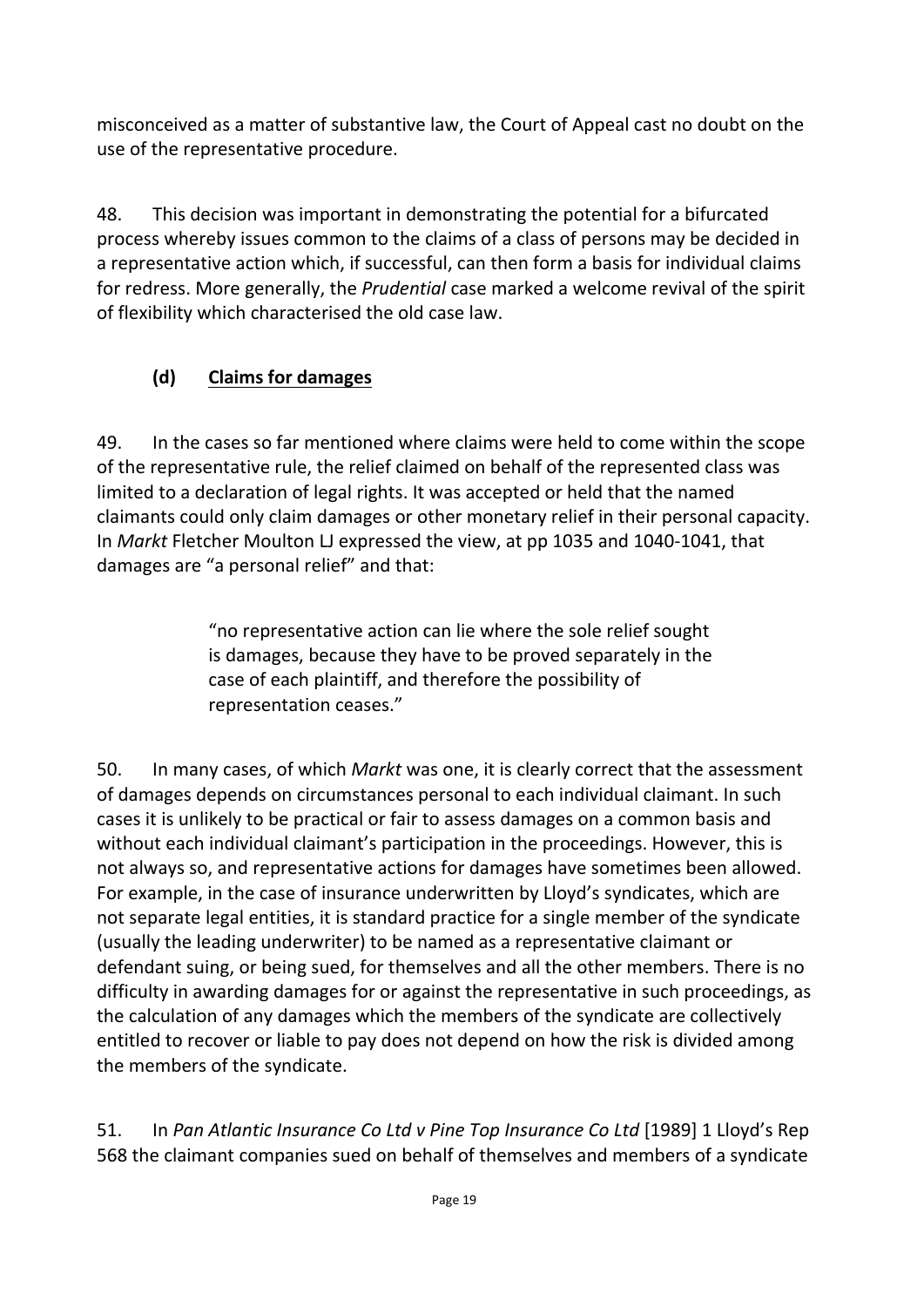which had reinsured on a quota share basis a proportion of the risks they had underwritten, claiming under contracts which provided excess of loss reinsurance cover for the claimants and their quota share reinsurers. The Court of Appeal rejected an argument that the claimants were not entitled to sue in a representative capacity. It made no difference that there was a dispute between one of the claimants and some members of the syndicate about the validity of the quota share reinsurance, since as Lloyd LJ said, at p 571: "the question is whether the parties have the same interest as against the defendants; not whether they have the same interest as between themselves".

52. In *Irish Shipping Ltd v Commercial Union Assurance Co plc (The "Irish Rowan")*  [1991] 2 QB 206 numerous insurers had subscribed in various proportions to a policy of marine insurance. The Court of Appeal accepted that, as a matter of law, each subscription constituted a separate contract of insurance (of which there were said to be 77 in all). Claims for losses allegedly covered by the policy were made by suing two of the insurers as representative defendants. The Court of Appeal rejected an argument that claims for debt or damages could not be included in a representative action, merely because they are made by numerous claimants individually or resisted by numerous defendants individually, and held that the action could continue as a representative action. While the policy terms contained a broadly worded leading underwriter clause, the presence of this clause was not essential to the decision: see *Bank of America National Trust and Savings Association v Taylor (The Kyriaki)* [1992] 1 Lloyd's Rep 484, 493-494; *National Bank of Greece SA v Outhwaite* [2001] CLC 591, para 31.

53. In *EMI Records Ltd v Riley* [1981] 1 WLR 923, and in *Independiente Ltd v Music Trading On-Line (HK) Ltd* [2003] EWHC 470 (Ch), the claimants sued in a representative capacity on behalf of all members of the British Phonographic Industry Ltd ("BPI"), a trade association for the recorded music industry (and also in the latter case on behalf of Phonographic Performance Ltd), claiming damages for breach of copyright in selling pirated sound recordings. In each case the claims were allowed to proceed as representative actions. Because it was accepted or could safely be assumed that the owner of the copyright in any pirated recording was a member of the represented class, this procedure enabled breach of copyright to be proved and damages to be awarded without the need to prove which particular pirated recordings had been sold in what quantities. Again, what mattered was that the members of the class had a community of interest in suing the defendant.

54. In *EMI Records* it was asserted, and not disputed by the defendants, that the members of the BPI had consented to all sums recovered in actions for breach of copyright being paid to the BPI: see [1981] 1 WLR 923, 925. In *Independiente*, however,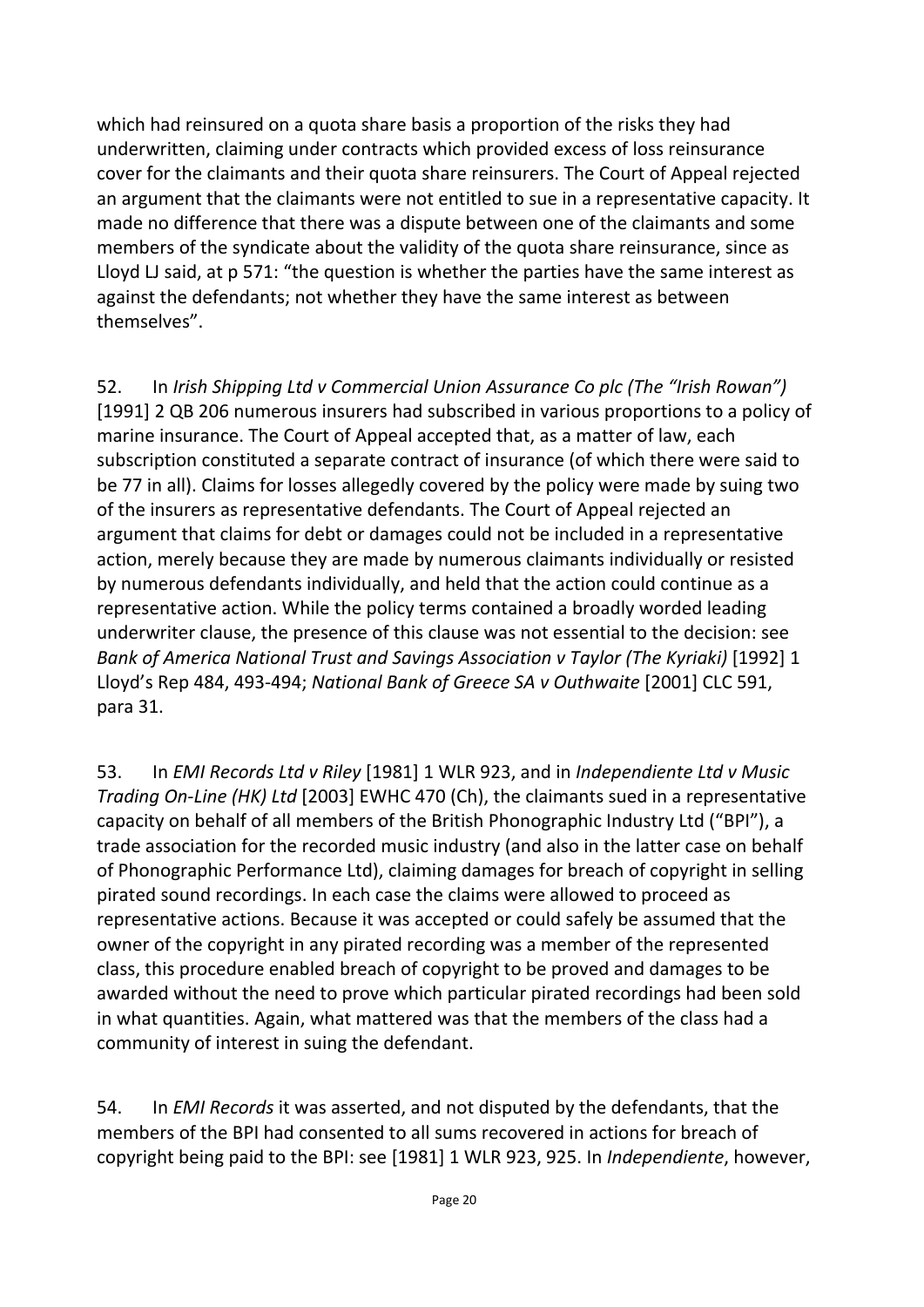this assertion was disputed and Morritt V-C found that there was no binding agreement that any money recovered should go to the BPI: see [2003] EWHC 470 (Ch), paras 16 and 28. He nevertheless held, at paras 28 and 39, that the claim was properly brought as a representative action, observing that what the claimants did with any damages recovered was a matter for them or between them, the BPI and the class members, and not between them and the defendants.

55. Although not cited in these cases, the same point had been made long before in *Warrick v Queen's College Oxford (No 4)* (1871) LR 6 Ch App 716, 726, where Lord Hatherley LC gave an example of:

> "classes of shareholders in a railway company who have different rights inter se, but they may all have a common enemy in the shape of a fraudulent director, and they may all join, of course, in one common suit against that director, although after the common right is established they may have a considerable litigation among themselves as to who are the persons entitled to the gains obtained through that suit."

While the right enforced in such a common suit would in modern company law be seen as a right belonging to the company itself, rather than its shareholders, it is clear from the context that Lord Hatherley had in mind a representative action brought on behalf of shareholders, as he gave this analogy to explain how in that case a representative claim could be brought on behalf of all the freehold tenants of a manor to establish common rights against the lord of the manor even though different tenants or classes of tenant had different rights as between themselves.

## **(e) Emerald Supplies**

56. In giving the Court of Appeal's judgment in the present case, the Chancellor, at [2020] QB 747, para 73, focused on *Emerald Supplies Ltd v British Airways plc* [2010] EWCA Civ 1284; [2011] Ch 345 as providing the latest authoritative interpretation of the representative rule. The decision in that case turned, however, on the particular way in which the class of represented persons had been defined. The claimants alleged that the defendant airline was a party to agreements or concerted practices with other airlines to fix prices for air freight charged for importing cut flowers into the UK. They claimed on behalf of all "direct or indirect purchasers of air freight services, the prices for which were inflated by the agreements or concerted practices", a declaration that damages were recoverable in principle from the defendant by those purchasers. The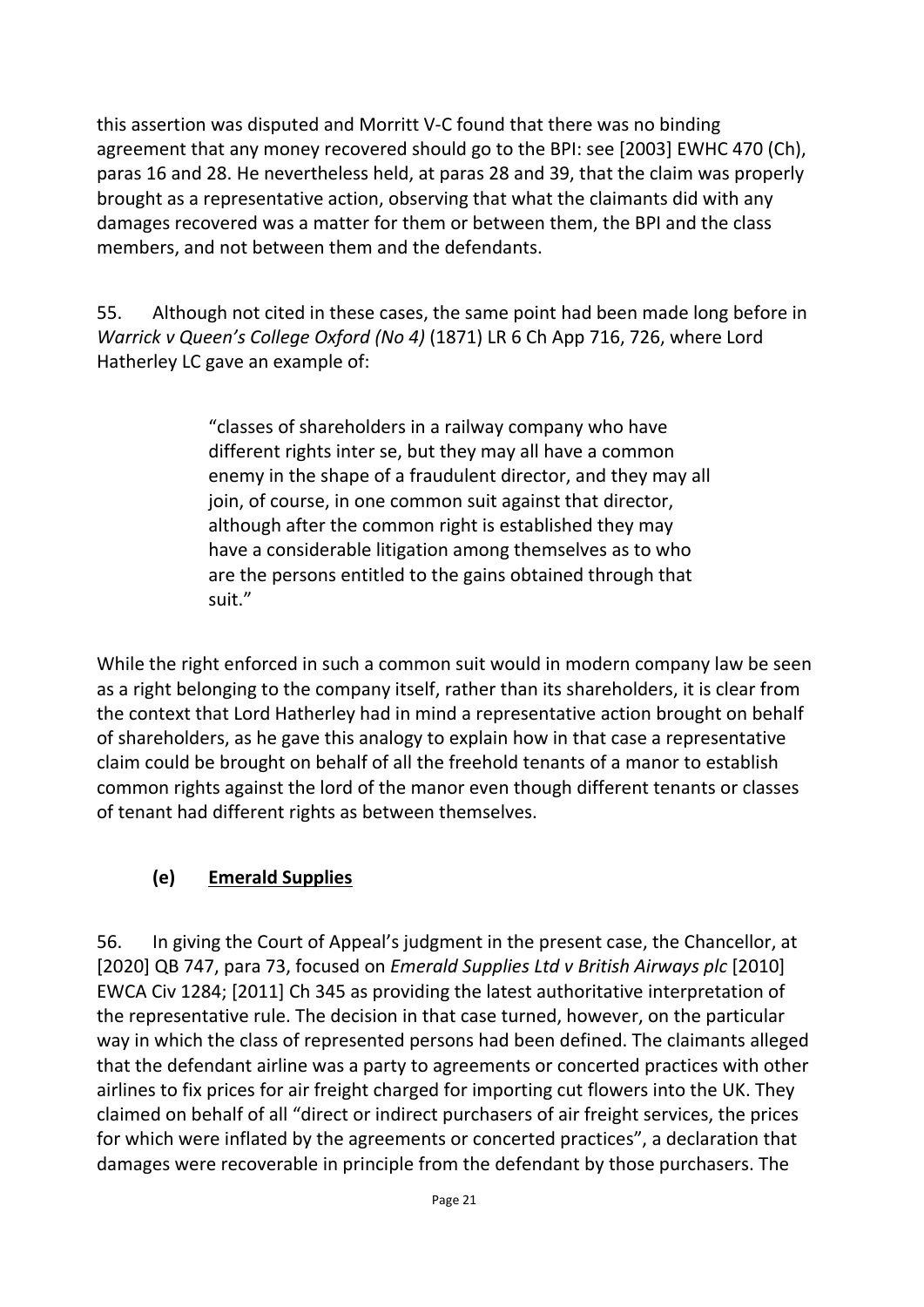Court of Appeal upheld a decision to strike out the representative claim on the basis that, in the way the class had been defined, the issue of liability would have to be decided before it could be known whether or not a person was a member of the represented class and therefore bound by the judgment: see paras 62-63 and 65. Such an approach would not be just, not least because, if the claim failed, no purchasers of air freight services apart from the named claimants would be bound by the result.

57. The Court of Appeal in *Emerald Supplies* also considered that a second difficulty with the class definition was that the members of the represented class did not all have the same interest in the claim, as there was a conflict of interest between direct and indirect purchasers of air freight services: see paras 28-29 and 64. If it was shown that prices had been inflated by agreements or concerted practices to which the defendant was a party, it would be in the interests of direct purchasers to seek to prove that they had absorbed the higher prices in order to avoid a potential defence that they had suffered no loss because the higher prices had been passed on to "indirect purchasers" (understood to include sub-purchasers). On the other hand, it would be in the interests of such indirect purchasers to seek to prove that the higher prices had indeed been passed on to them.

58. It seems to me that this second difficulty might have been avoided either by altering the class definition to exclude sub-purchasers or by following the approach adopted in *Prudential* of claiming a declaration that those members of the class who had suffered damage as a result of the alleged price fixing were entitled to damages. However, those possibilities do not appear to have been considered. I think that the judge in *Rendlesham Estates plc v Barr Ltd* [2014] EWHC 3968 (TCC); [2015] 1 WLR 3663 - a case relied on by Google on this appeal - was therefore wrong to conclude from *Emerald Supplies*, at para 90, that "if damage is an ingredient of the cause of action a representative claim could not be maintained". The Court of Appeal in *Emerald Supplies* did not doubt the correctness of the *Prudential* decision, where a representative claim was allowed to proceed although damage was an ingredient of the cause of action. As Professor Rachael Mulheron, a leading expert in this field, has persuasively argued, it should likewise have been possible in *Emerald Supplies* to adopt a bifurcated process in which the questions whether prices had been inflated by agreements or concerted practices and whether passing on was in principle available as a defence were decided in a representative action. If successful, this action could then have formed the basis for further proceedings to prove the fact and amount of damage in individual cases: see Mulheron R, "*Emerald Supplies Ltd v British Airways plc*; A Century Later, The Ghost of *Markt* Lives On" [2009] Comp Law 159, 171.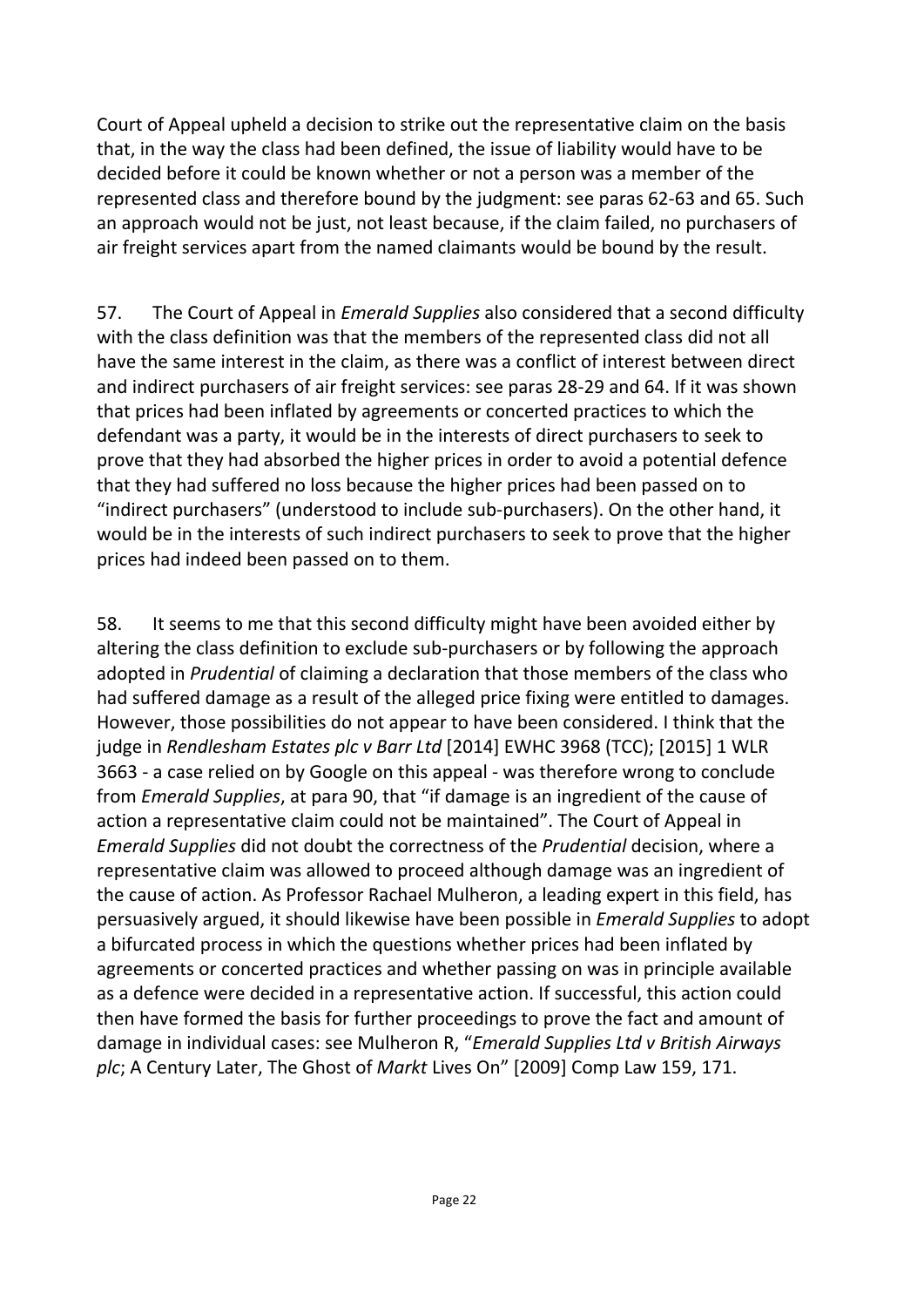#### **(f) Commonwealth cases**

59. The highest courts of Australia, Canada and New Zealand have all adopted a broad and flexible approach in interpreting representative rules derived from the English rule.

## *(i) Australia*

60. In *Carnie v Esanda Finance Corpn Ltd* (1994) 127 ALR 76 the High Court of Australia held that the fact that the claims arose under separate contracts did not prevent the named claimants and the persons represented from having "the same interest" in proceedings. It was enough to satisfy this requirement that there was a community of interest in the determination of a substantial question of law or fact that arose in the proceedings. Commenting on an argument that the representative rule was an inadequate basis for a "class action", which required a comprehensive legislative regime, Toohey and Gaudron JJ (with whom Mason CJ, Deane and Dawson JJ generally agreed) said, at p 91:

> "... it is true that rule 13 lacks the detail of some other rules of court. But there is no reason to think that the Supreme Court of New South Wales lacks the authority to give directions as to such matters as service, notice and the conduct of proceedings which would enable it to monitor and finally to determine the action with justice to all concerned. The simplicity of the rule is also one of its strengths, allowing it to be treated as a flexible rule of convenience in the administration of justice and applied 'to the exigencies of modern life as occasion requires'. The court retains the power to reshape proceedings at a later stage if they become impossibly complex or the defendant is prejudiced."

## *(ii) Canada*

61. In *Western Canadian Shopping Centres Inc v Dutton* [2001] 2 SCR 534, paras 38- 48, the Supreme Court of Canada held that representative actions should be allowed to proceed where the following conditions are met: (1) the class is capable of clear definition; (2) there are issues of fact or law common to all class members; (3) success for one class member means success for all (although not necessarily to the same extent); and (4) the proposed representative adequately represents the interests of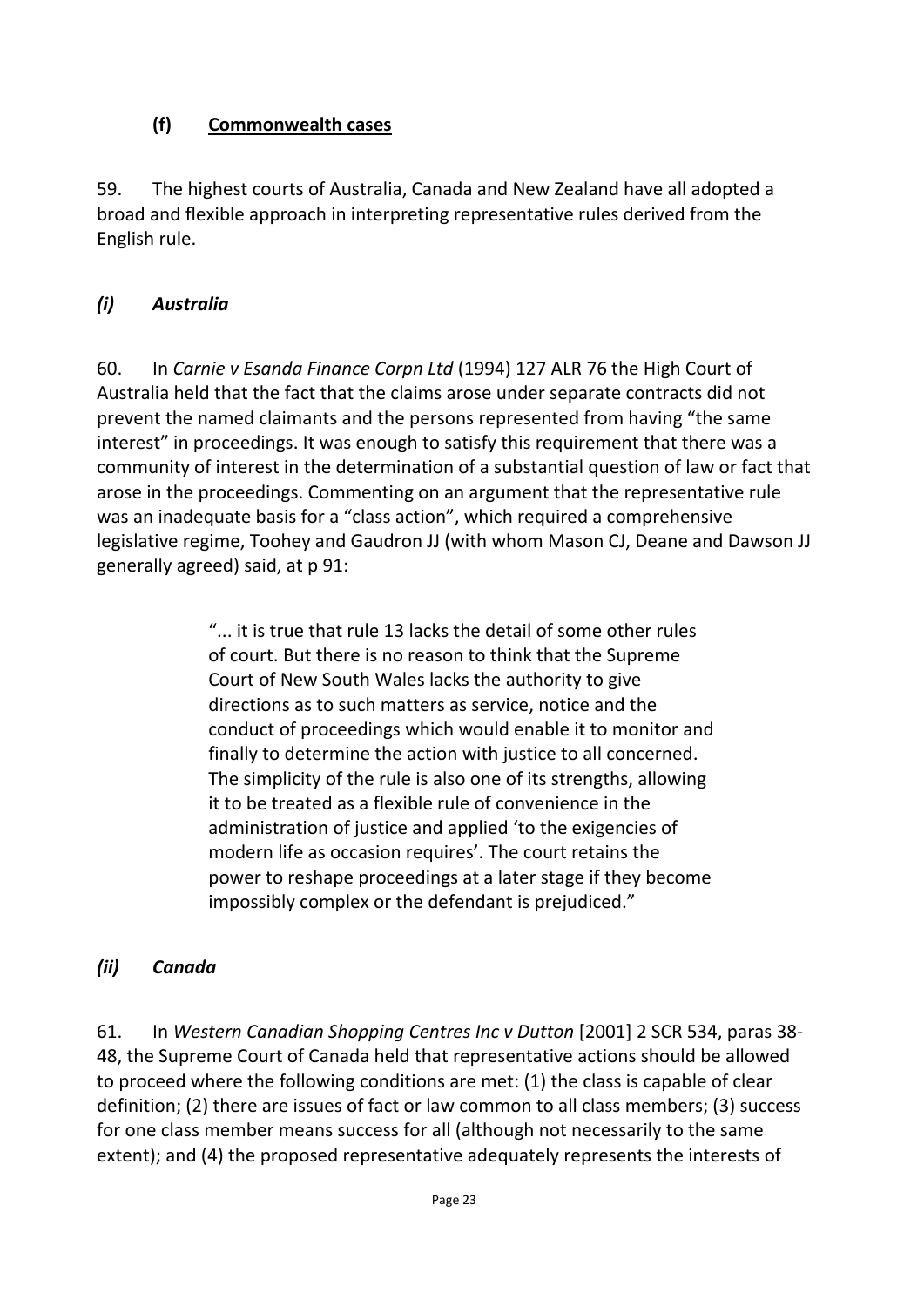the class. If these conditions are met the court must also be satisfied, in the exercise of its discretion, that there are no countervailing considerations that outweigh the benefits of allowing the representative action to proceed. The Supreme Court held that the conditions were met by the claimants in *Dutton*, who sued as representatives of a group of investors complaining that the defendant had breached fiduciary duties to the investors by mismanaging their funds.

62. Giving the judgment of the court, McLachlin CJ, at para 47, distinguished its earlier decision in *General Motors of Canada Ltd v Naken* [1983] 1 SCR 72, where a representative action had been disallowed. In *Naken* the action was brought on behalf of purchasers of new Firenza motor vehicles against the manufacturer, complaining that the quality of the vehicles had been misrepresented or was not as warranted in advertisements, other published materials and contracts which were partly oral and partly written. Damages were claimed limited to \$1,000 per person. The claims were held to be unsuitable for resolution through a representative action, principally because determining both liability and damages would have required particularised evidence and fact-finding in relation to each individual purchaser.

63. McLachlin CJ also commented, at para 46, that over the period since *Naken* was decided the benefits of class actions had become manifest. She identified, at paras 27- 29, three important advantages which such actions offer over a multiplicity of individual suits: (1) avoiding unnecessary duplication in fact-finding and legal analysis; (2) making economical the prosecution of claims that would otherwise be too costly to prosecute individually; and (3) serving efficiency and justice by ensuring that actual and potential wrongdoers who cause widespread but individually minimal harm take into account the full costs of their conduct.

64. McLachlin CJ further observed, at para 34, that, while it would clearly be advantageous if there existed a comprehensive legislative framework regulating class actions, in its absence "the courts must fill the void".

## *(iii) New Zealand*

65. The Supreme Court of New Zealand has recently considered the use of the representative procedure in *Southern Response Earthquake Services Ltd v Ross* [2020] NZSC 126. This was a representative action brought on behalf of some 3,000 policyholders who had settled insurance claims for damage to their homes caused by earthquakes in the Canterbury region of New Zealand. The claimants alleged that the policyholders had been misled by the insurers about the cost of remedying the damage, with the result that they had settled their claims on a less favourable basis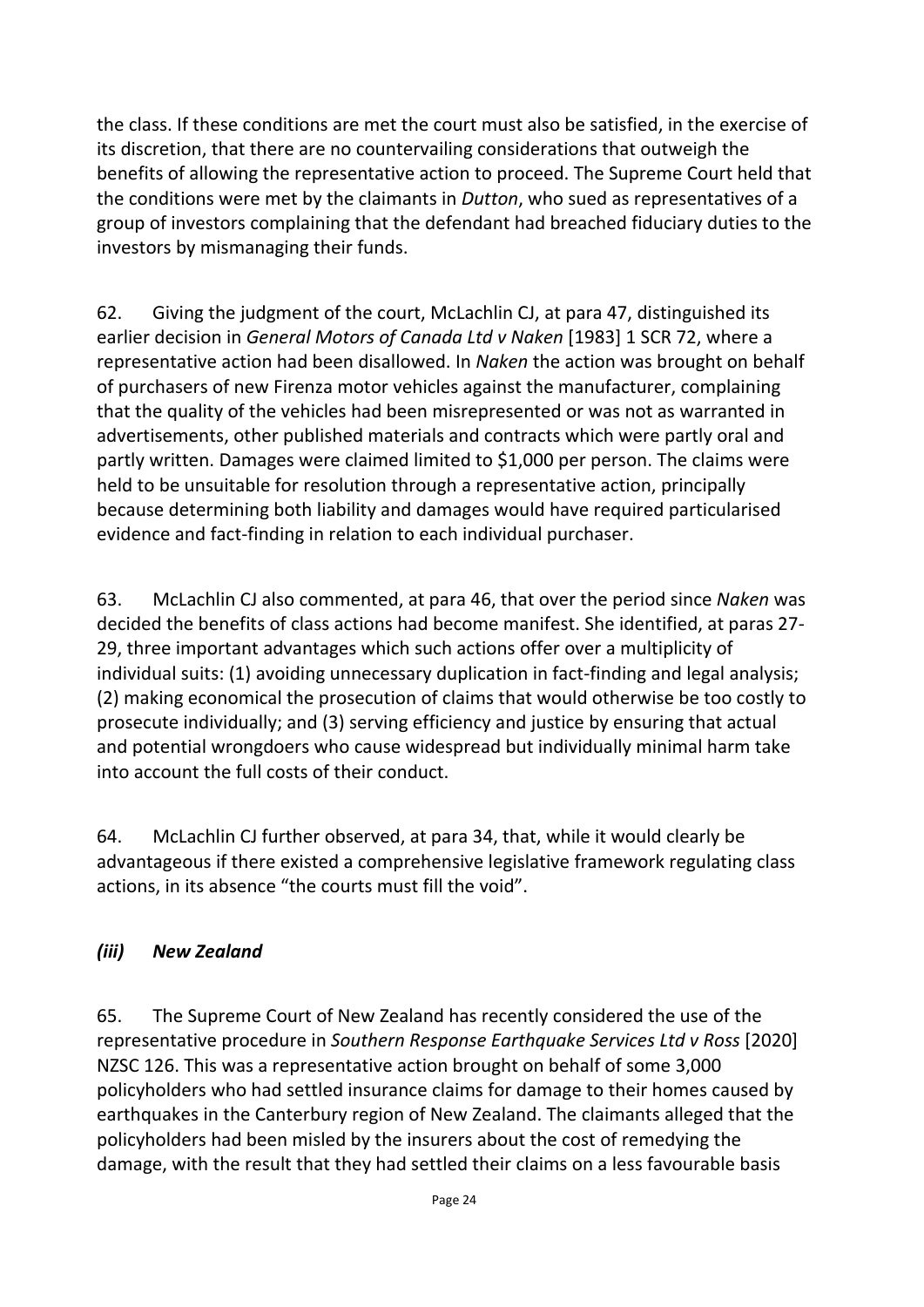than otherwise would have been the case. The insurers did not oppose the action being brought on a representative basis, but argued that the class represented should be limited to policyholders who completed a form electing to opt into the proceedings. It was agreed that the proceedings would need to be heard in two stages. The first stage would deal with issues common to all members of the represented class. If the claimants succeeded at that stage in whole or in part, there would need to be a second stage, in which questions of relief were addressed. It was also agreed that, at the second stage, it would be necessary for all of the policyholders represented to take active steps - that is, to opt in - if they wished to establish their individual claims.

66. The New Zealand Supreme Court affirmed the decision of the Court of Appeal that the claim should be allowed to continue on an opt out basis. In doing so, the Supreme Court rejected an argument that it should not develop an opt out regime in the absence of a statutory framework and gave guidance on various matters relating to supervision of opt out representative proceedings.

#### **(g) Principles governing use of the representative procedure**

67. Although the world has changed out of all recognition since the representative procedure was devised by the Court of Chancery, it has done so in ways which have made the problems to which the procedure provided a solution more common and often vastly bigger in scale. The mass production of goods and mass provision of services have had the result that, when legally culpable conduct occurs, a very large group of people, sometimes numbering in the millions, may be affected. As the present case illustrates, the development of digital technologies has added to the potential for mass harm for which legal redress may be sought. In such cases it is necessary to reconcile, on the one hand, the inconvenience or complete impracticality of litigating multiple individual claims with, on the other hand, the inconvenience or complete impracticality of making every prospective claimant (or defendant) a party to a single claim. The only practical way to "come at justice" is to combine the claims in a single proceeding and allow one or more persons to represent all others who share the same interest in the outcome. When trying all the individual claims is not feasible, the adages of Lord Eldon quoted by Lord Macnaghten in *Ellis* remain as pertinent as ever: that it is better to go as far as possible towards justice than to deny it altogether and that, if you cannot realistically make everybody interested a party, you should ensure that those who are parties will "fairly and honestly try the right".

68. I agree with the highest courts of Australia, Canada and New Zealand that, while a detailed legislative framework would be preferable, its absence (outside the field of competition law) in this country is no reason to decline to apply, or to interpret restrictively, the representative rule which has long existed (and has had a legislative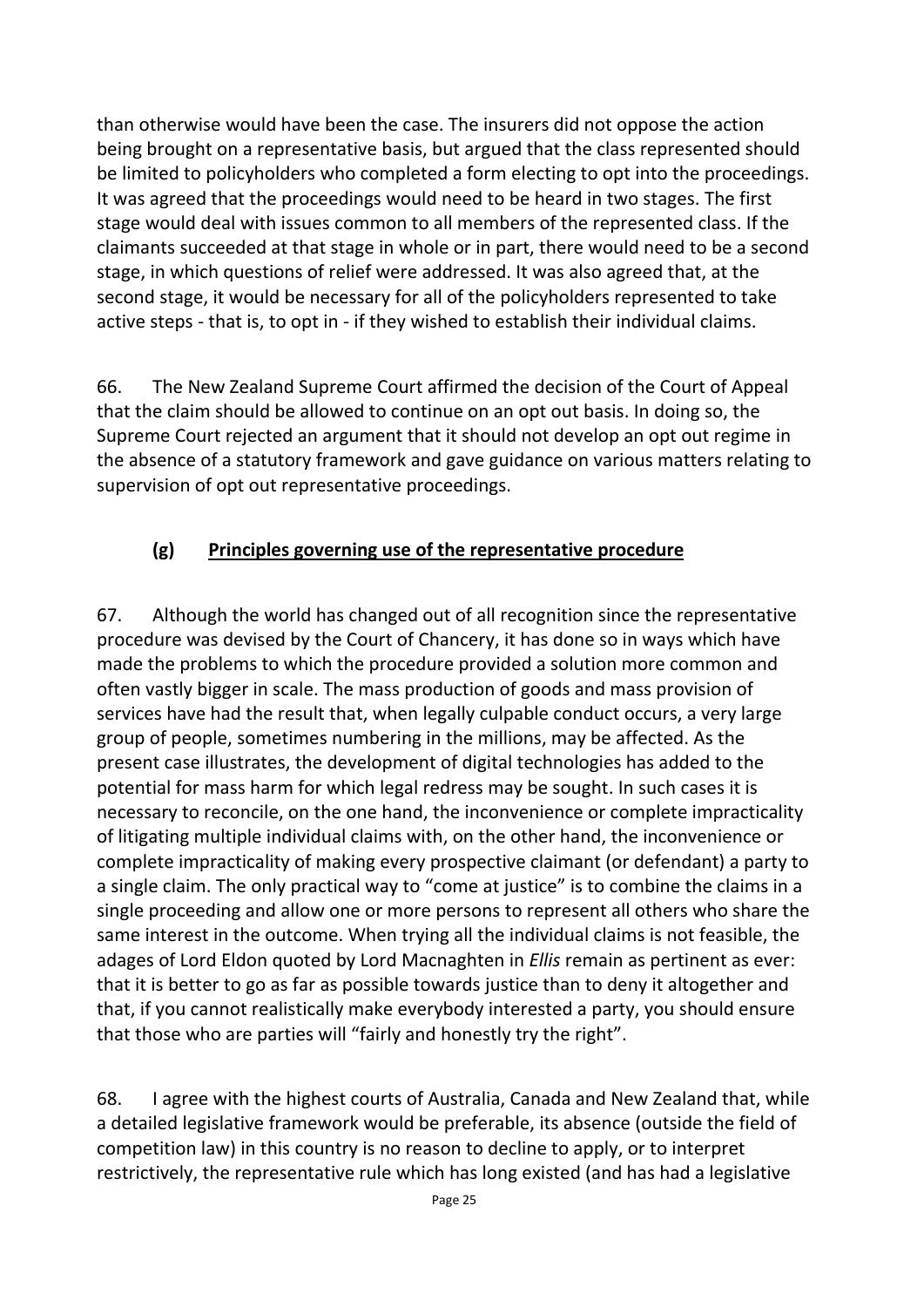basis since 1873). I also agree with the view expressed in *Carnie* that the very simplicity of the representative rule is in some respects a strength, allowing it to be treated as "a flexible tool of convenience in the administration of justice" and "applied to the exigencies of modern life as occasion requires".

#### *(i) The "same interest" requirement*

69. In its current form in CPR rule 19.6 the rule imposes no limit (either as a minimum or maximum) on the number of people who may be represented. Only one condition must be satisfied before a representative claim may be begun or allowed to continue: that is, that the representative has "the same interest" in the claim as the person(s) represented.

70. The phrase "the same interest" is capable of bearing a range of meanings and requires interpretation. In interpreting the phrase, reference has often been made to Lord Macnaghten's statement in *Ellis* (quoted at para 38 above) that: "Given a common interest and a common grievance, a representative suit was in order if the relief sought was in its nature beneficial to all whom the plaintiff proposed to represent." This statement has sometimes been treated as if it were a definition imposing a tripartite test: see eg *Smith v Cardiff Corpn* [1954] 1 QB 210. Such an approach seems to me misguided. It is clear from the context that Lord Macnaghten was not attempting to define "the same interest", but to convey how limiting the rule to persons having a beneficial proprietary interest in the claim would be contrary to the old practice in the Court of Chancery. More profoundly, such a reading of Lord Macnaghten's speech shows precisely the rigidity of approach to the application of the representative rule which he disparaged.

71. The phrase "the same interest", as it is used in the representative rule, needs to be interpreted purposively in light of the overriding objective of the civil procedure rules and the rationale for the representative procedure. The premise for a representative action is that claims are capable of being brought by (or against) a number of people which raise a common issue (or issues): hence the potential and motivation for a judgment which binds them all. The purpose of requiring the representative to have "the same interest" in the claim as the persons represented is to ensure that the representative can be relied on to conduct the litigation in a way which will effectively promote and protect the interests of all the members of the represented class. That plainly is not possible where there is a conflict of interest between class members, in that an argument which would advance the cause of some would prejudice the position of others. *Markt* and *Emerald Supplies* are both examples of cases where it was found that the proposed representative action, as formulated, could not be maintained for this reason.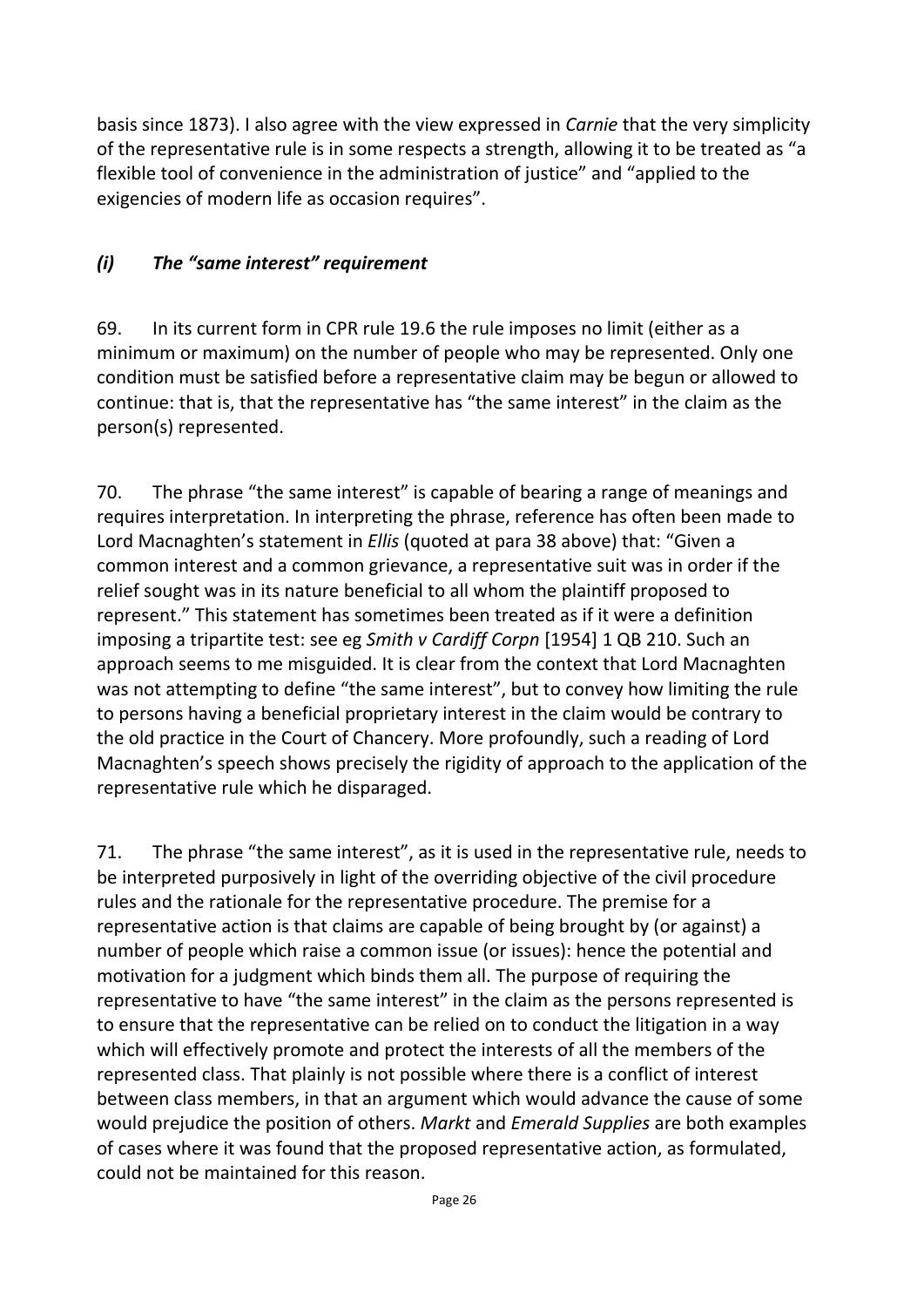72. As Professor Adrian Zuckerman has observed in his valuable book on civil procedure, however, a distinction needs to be drawn between cases where there are conflicting interests between class members and cases where there are merely divergent interests, in that an issue arises or may well arise in relation to the claims of (or against) some class members but not others. So long as advancing the case of class members affected by the issue would not prejudice the position of others, there is no reason in principle why all should not be represented by the same person: see *Zuckerman on Civil Procedure: Principles of Practice*, 4th ed (2021), para 13.49. As Professor Zuckerman also points out, concerns which may once have existed about whether the representative party could be relied on to pursue vigorously lines of argument not directly applicable to their individual case are misplaced in the modern context, where the reality is that proceedings brought to seek collective redress are not normally conducted and controlled by the nominated representative, but rather are typically driven and funded by lawyers or commercial litigation funders with the representative party merely acting as a figurehead. In these circumstances, there is no reason why a representative party cannot properly represent the interests of all members of the class, provided there is no true conflict of interest between them.

73. This purposive and pragmatic interpretation of the requirement is exemplified by *The "Irish Rowan"*, where Staughton LJ, at pp 227-228, noted that some of the insurers might wish to resist the claim on a ground that was not available to others. He rightly did not regard that circumstance as showing that all the insurers did not have "the same interest" in the action, or that it was not within the rule, and had "no qualms about a proceeding which allows that ground to be argued on their behalf by others".

74. Even if it were considered inconsistent with the "same interest" requirement, or otherwise inappropriate, for a single person to represent two groups of people in relation to whom different issues arise although there is no conflict of interest between them, any procedural objection could be overcome by bringing two (or more) representative claims, each with a separate representative claimant or defendant, and combining them in the same action.

#### *(ii) The court's discretion*

75. Where the same interest requirement is satisfied, the court has a discretion whether to allow a claim to proceed as a representative action. As with any power given to it by the Civil Procedure Rules, the court must in exercising its discretion seek to give effect to the overriding objective of dealing with cases justly and at proportionate cost: see CPR rule 1.2(a). Many of the considerations specifically included in that objective (see CPR rule 1.1(2)) - such as ensuring that the parties are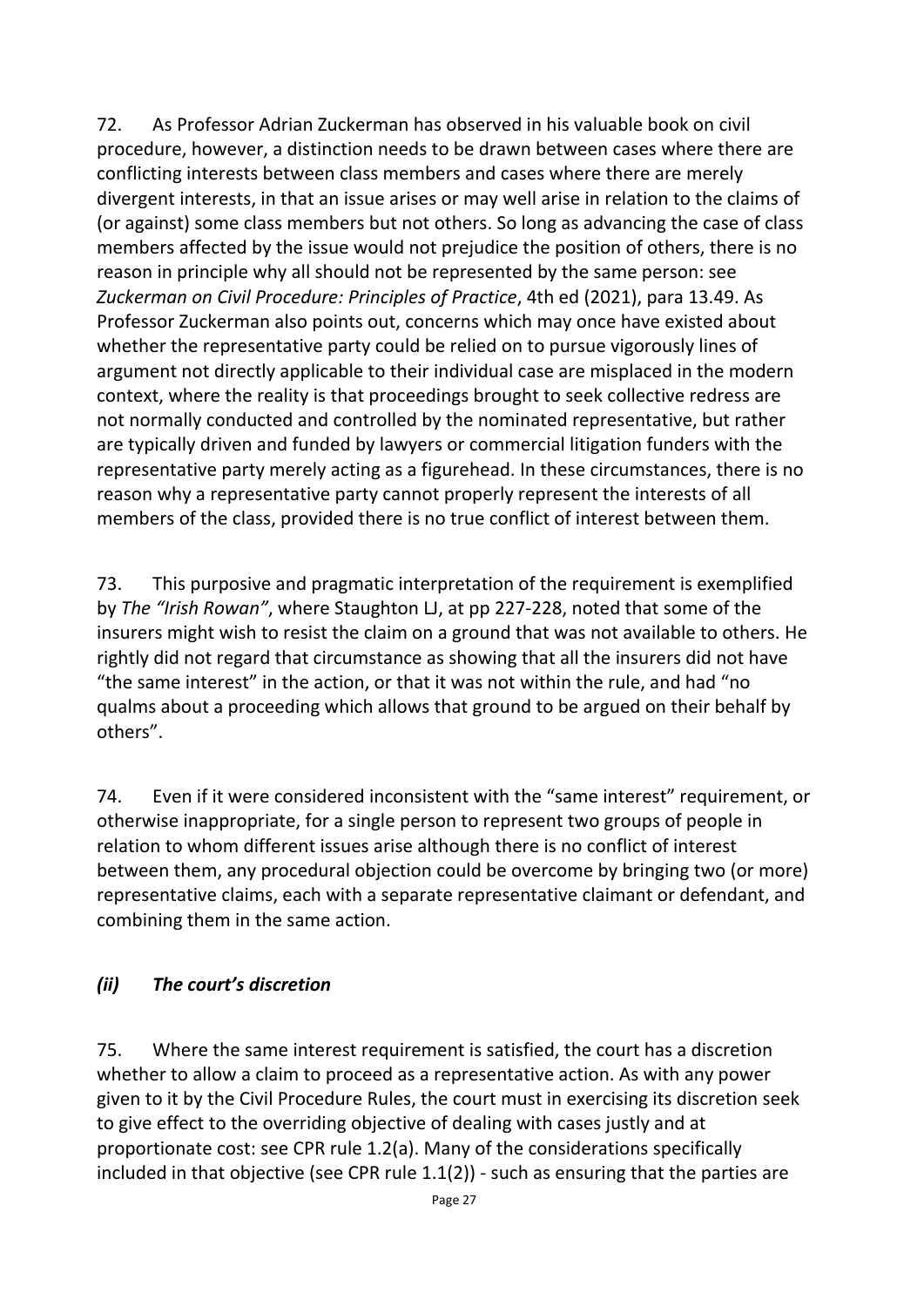on an equal footing, saving expense, dealing with the case in ways which are proportionate to the amount of money involved, ensuring that the case is dealt with expeditiously and fairly, and allotting to it an appropriate share of the court's resources while taking into account the need to allot resources to other cases - are likely to militate in favour of allowing a claim, where practicable, to be continued as a representative action rather than leaving members of the class to pursue claims individually.

76. Four further features of the representative rule deserve mention.

#### *(iii) No requirement of consent*

77. First, as the ability to act as a representative under the rule does not depend on the consent of the persons represented but only on community of interest between them, there is ordinarily no need for a member of the represented class to take any positive step, or even to be aware of the existence of the action, in order to be bound by the result. The rule does not confer a right to opt out of the proceedings (though a person could, at least in theory, apply to the court for a direction under rule 19.6(3) that the named claimant (or defendant) may not represent them or under rule 19.6(4) that any judgment given will not be binding on them). It is, however, always open to the judge managing the case to impose a requirement to notify members of the class of the proceedings and establish a simple procedure for opting out of representation, if this is considered desirable. Equally, if there are circumstances which make it appropriate to limit the represented class to persons who have positively opted into the litigation, it is open to the judge to make this a condition of representation. The procedure is entirely flexible in these respects.

#### *(iv) The class definition*

78. Second, while it is plainly desirable that the class of persons represented should be clearly defined, the adequacy of the definition is a matter which goes to the court's discretion in deciding whether it is just and convenient to allow the claim to be continued on a representative basis rather than being a precondition for the application of the rule. *Emerald Supplies* illustrates a general principle that membership of the class should not depend on the outcome of the litigation. Beyond that, whether or to what extent any practical difficulties in identifying the members of the class are material must depend on the nature and object of the proceedings. In *Duke of Bedford v Ellis*, for example, it did not matter that the number and identities of growers of fruit etc would have been difficult if not impossible to ascertain or that the class was a fluctuating one: given that the aim was to establish whether anyone who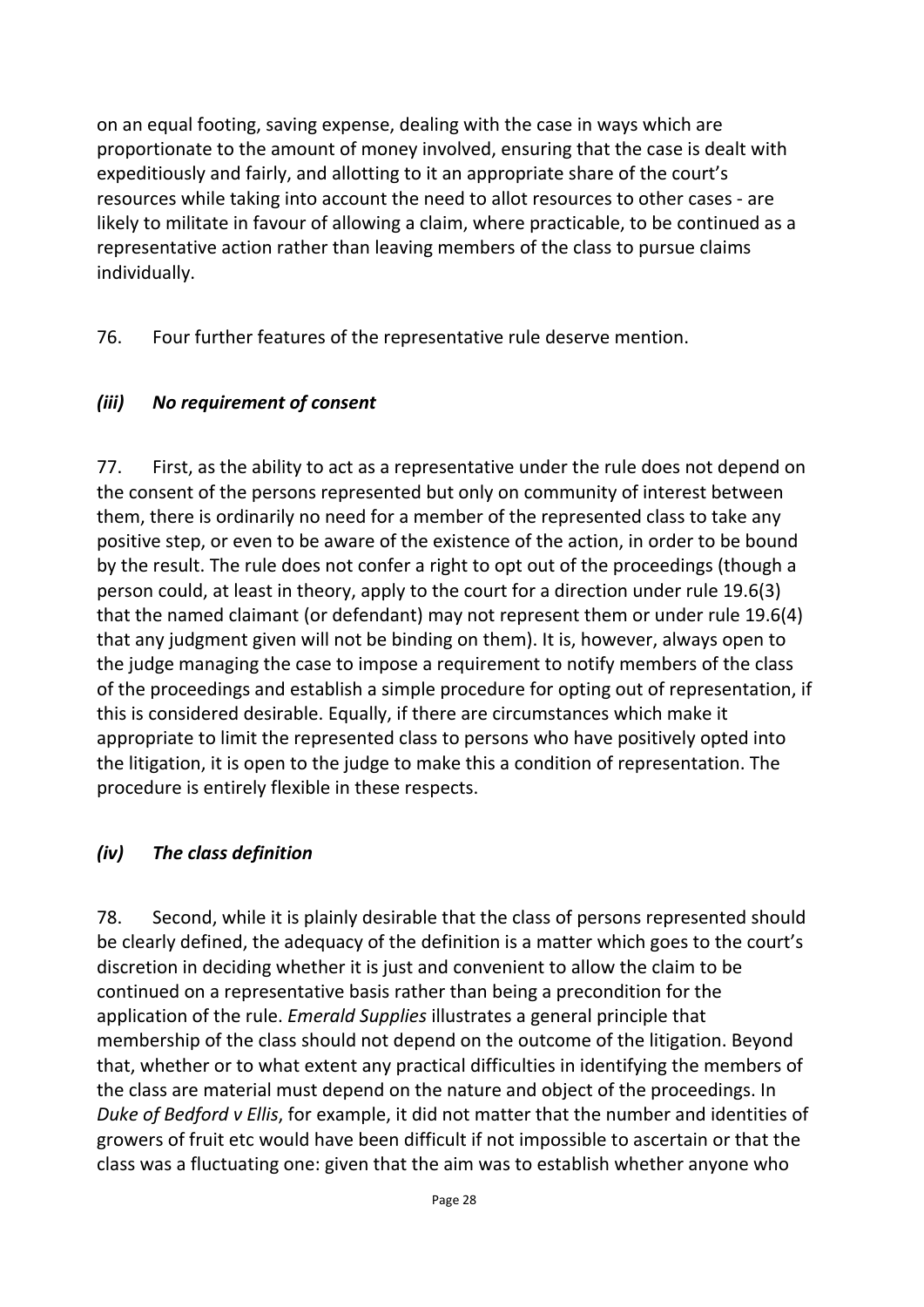was a grower had preferential rights, all that mattered was that there would be no real difficulty in determining whether a particular person who claimed a preferential right to a vacant stand at Covent Garden was a grower or not: see [1901] AC 1 at 11. In some cases, however, for example where the viability of a claim for damages depends on demonstrating the size of the class or who its members are, such practical difficulties might well be significant.

### *(v) Liability for costs*

79. Third, as persons represented by a representative claimant or defendant will not normally themselves have been joined as parties to the claim, they will not ordinarily be liable to pay any costs incurred by the representative in pursuing (or defending) the claim. That does not prevent the court, if it is in the interests of justice to do so, from making an order requiring a represented person to pay or contribute to costs and giving permission for the order to be enforced against that person pursuant to CPR rule 19.6(4)(b). Alternatively, such an order could be made pursuant to the general jurisdiction of the court to make costs orders against non-parties. It is difficult, however, to envisage circumstances in which it could be just to order a represented person to contribute to costs incurred by a claimant in bringing a representative claim which the represented person did not authorise. On the other hand, a commercial litigation funder who finances unsuccessful proceedings is likely to be ordered to pay the successful party's costs at least to the extent of the funding: see *Davey v Money* [2020] EWCA Civ 246; [2020] 1 WLR 1751. That principle is no less applicable where the proceedings financed are a representative action.

#### *(vi) The scope for claiming damages*

80. Finally, as already discussed, it is not a bar to a representative claim that each represented person has in law a separate cause of action nor that the relief claimed consists of or includes damages or some other monetary relief. The potential for claiming damages in a representative action is, however, limited by the nature of the remedy of damages at common law. What limits the scope for claiming damages in representative proceedings is the compensatory principle on which damages for a civil wrong are awarded with the object of putting the claimant - as an individual - in the same position, as best money can do it, as if the wrong had not occurred. In the ordinary course, this necessitates an individualised assessment which raises no common issue and cannot fairly or effectively be carried out without the participation in the proceedings of the individuals concerned. A representative action is therefore not a suitable vehicle for such an exercise.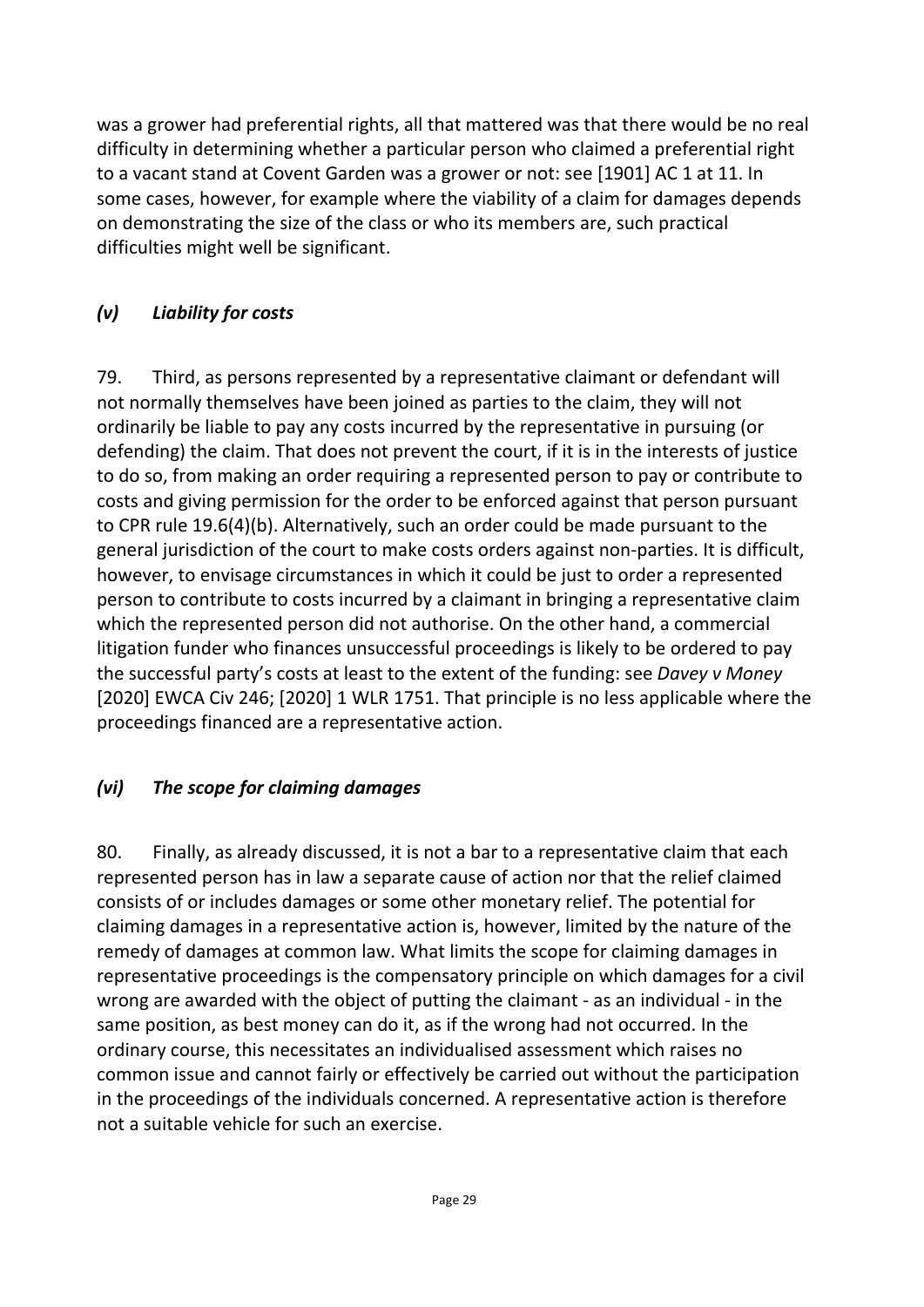81. In cases where damages would require individual assessment, there may nevertheless be advantages in terms of justice and efficiency in adopting a bifurcated process - as was done, for example, in the *Prudential* case - whereby common issues of law or fact are decided through a representative claim, leaving any issues which require individual determination - whether they relate to liability or the amount of damages - to be dealt with at a subsequent stage of the proceedings. In *Prudential* [1981] Ch 229, 255, Vinelott J expressed the view (obiter) that time would continue to run for the purpose of limitation until individual claims for damages were brought by the persons represented; see also the dicta of Fletcher Moulton LJ in *Markt* [1910] 2 KB 1021, 1042, referred to at para 44 above. The court in *Prudential* did not have cited to it, however, the decision of the Court of Appeal in *Moon v Atherton* [1972] 2 QB 435. In that case a represented person applied to be substituted for the named claimant after the limitation period had expired when the claimant (and all the other represented persons) no longer wished to continue the action. The Court of Appeal, in allowing the substitution, held that the defendant was not thereby deprived of a limitation defence, as for the purpose of limitation the represented person was already a party to the action, albeit not a "full" party. It might be clearer to say that, although the represented person did not become a "party" until substituted as the claimant, an action was brought within the meaning of the statute of limitation by that person when the representative claim was initiated. Such an analysis has been adopted in Australia, including by the New South Wales Court of Appeal in *Fostif Pty Ltd v Campbells Cash & Carry Pty Ltd* [2005] NSWCA 83; (2005) 63 NSWLR 203, and by the New Zealand Supreme Court in *Credit Suisse Private Equity v Houghton* [2014] NZSC 37.

82. There is no reason why damages or other monetary remedies cannot be claimed in a representative action if the entitlement can be calculated on a basis that is common to all the members of the class. Counsel for the claimant, Hugh Tomlinson QC, gave the example of a claim alleging that every member of the class was wrongly charged a fixed fee; another example might be a claim alleging that all the class members acquired the same product with the same defect which reduced its value by the same amount. In such cases the defendant's monetary liability could be determined as a common issue and no individualised assessment would be needed. The same is true where loss suffered by the class as a whole can be calculated without reference to the losses suffered by individual class members - as in the cases mentioned at para 53 above. Such an assessment of loss on a global basis is sometimes described as a "top down" approach, in contrast to a "bottom up" approach of assessing a sum which each member of the class is individually entitled to recover.

83. The recovery of money in a representative action on either basis may give rise to problems of distribution to the members of the class, about which the representative rule is silent. Although in *Independiente* Morritt V-C was untroubled by such problems, questions of considerable difficulty would arise if in the present case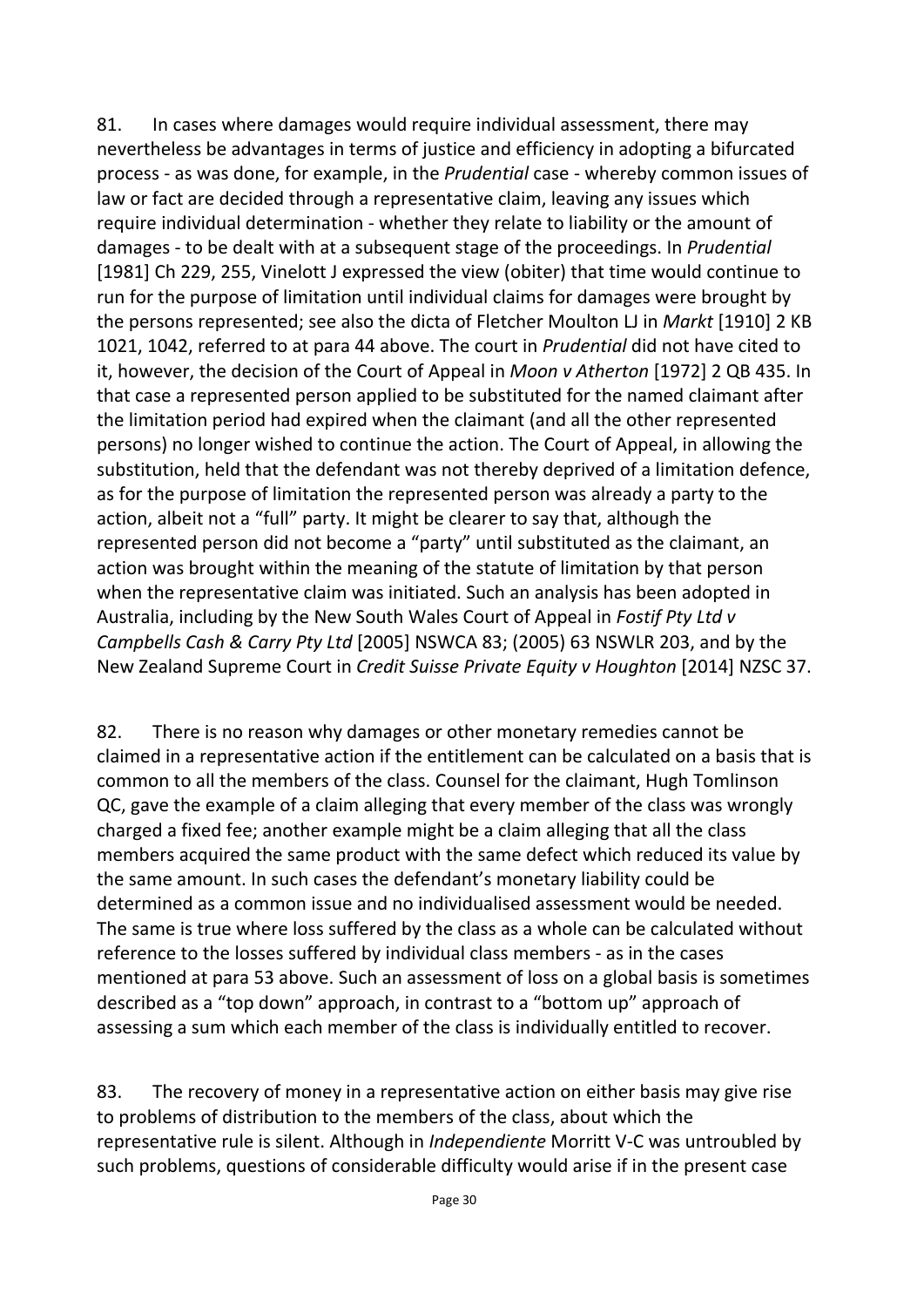the claimant was awarded damages in a representative capacity with regard to how such damages should be distributed, including whether there would be any legal basis for paying part of the damages to the litigation funders without the consent of each individual entitled to them: see Mulheron R, "Creating and Distributing Common Funds under the English Representative Rule" (2021) King's Law Journal 1-33. Google has not relied on such difficulties as a reason for disallowing a representative action, however, and as these matters were only touched on in argument, I will say no more about them.

## **E. THE REPRESENTATIVE CLAIM IN THIS CASE**

84. In the present case I could see no legitimate objection to a representative claim brought to establish whether Google was in breach of the DPA 1998 and, if so, seeking a declaration that any member of the represented class who has suffered damage by reason of the breach is entitled to be paid compensation. The individual claims that could theoretically have been brought by each iPhone user who was affected by the Safari workaround clearly raise common issues; and it is not suggested that there is any conflict of interest among the members of the represented class. For the purpose of CPR rule 19.6(1), all would therefore have the same interest in such a claim as the representative claimant. There is no suggestion that Mr Lloyd is an unsuitable person to act in that capacity. Although Google has argued that there would be practical difficulties in identifying whether an individual falls within the class definition, even on Google's evidence it is evident that the number of people affected by the Safari workaround was extremely large and it is unclear at this stage of the litigation how serious the difficulties of proof would actually be. Moreover, even if only a few individuals were ultimately able to obtain compensation on the basis of a declaratory judgment, I cannot see why that should provide a reason for refusing to allow a representative claim to proceed for the purpose of establishing liability.

85. The claimant has not proposed such a bifurcated process, however. That is doubtless because success in the first, representative stage of such a process would not itself generate any financial return for the litigation funders or the persons represented. Funding the proceedings could therefore only be economic if pursuing separate damages claims on behalf of those individuals who opted into the second stage of the process would be economic. For the reasons discussed at paras 25-28 above and emphasised in argument by counsel for the claimant, it clearly would not. In practice, therefore, as both courts below accepted, a representative action for damages is the only way in which the claims can be pursued.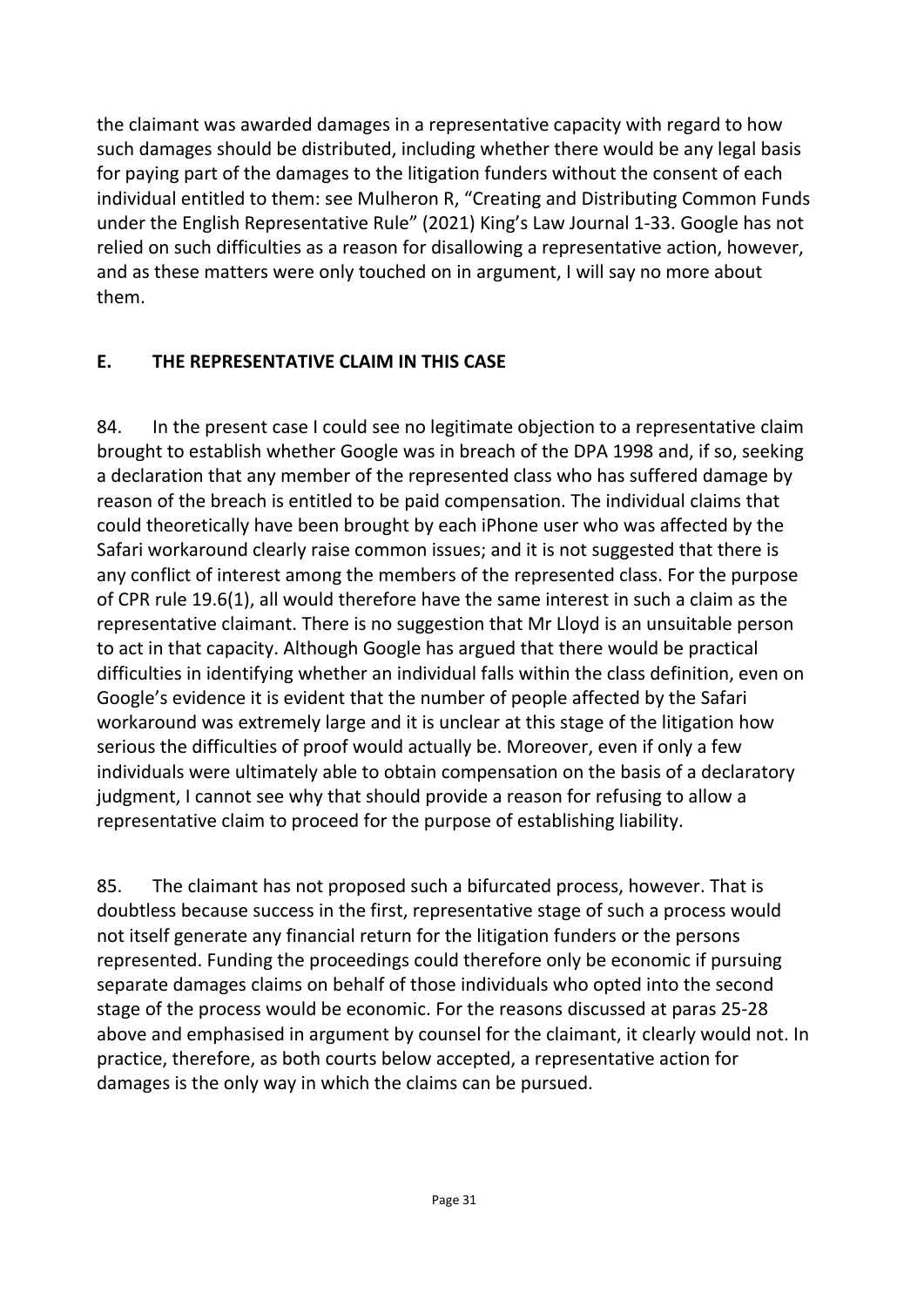#### **(1) The formulation of the claim for damages**

86. In formulating the claim made in this action, the claimant has not adopted the "top down" approach of claiming compensation for damage suffered by the class as a whole without reference to the entitlements of individual class members. The claim advanced is for damages calculated from the "bottom up". The way in which the claimant seeks to obviate the need for individualised assessment is by claiming damages for each class member on what is described as a "uniform per capita basis".

87. The difficulty facing this approach is that the effect of the Safari workaround was obviously not uniform across the represented class. No challenge is or could reasonably be made to the judge's findings, at [2018] EWHC 2599 (QB); [2019] 1 WLR 1265, para 91, that:

> "… some affected individuals were 'super users' - heavy internet users. They will have been 'victims' of multiple breaches, with considerable amounts of [browser generated information] taken and used throughout the Relevant Period. Others will have engaged in very little internet activity. Different individuals will have had different kinds of information taken and used. No fewer than 17 categories of personal data are identified in the claim documents. The specified categories of data vary in their sensitivity, some of them being 'sensitive personal data' within the meaning of the section 2 of the DPA (such as sexuality, or ethnicity). … But it is not credible that all the specified categories of data were obtained by Google from each represented claimant. … The results of the acquisition and use will also have varied according to the individual, and their attitudes towards the acquisition, disclosure and use of the information in question."

If liability is established, the ordinary application of the compensatory principle would therefore result in different awards of compensation to different individuals. Furthermore, the amount of any compensation recoverable by any member of the class would depend on a variety of circumstances particular to that individual. Individualised assessment of damages would therefore be required.

88. The claimant seeks to overcome this difficulty in one or other of two ways. Both rely on the proposition that an individual is entitled to compensation for any (non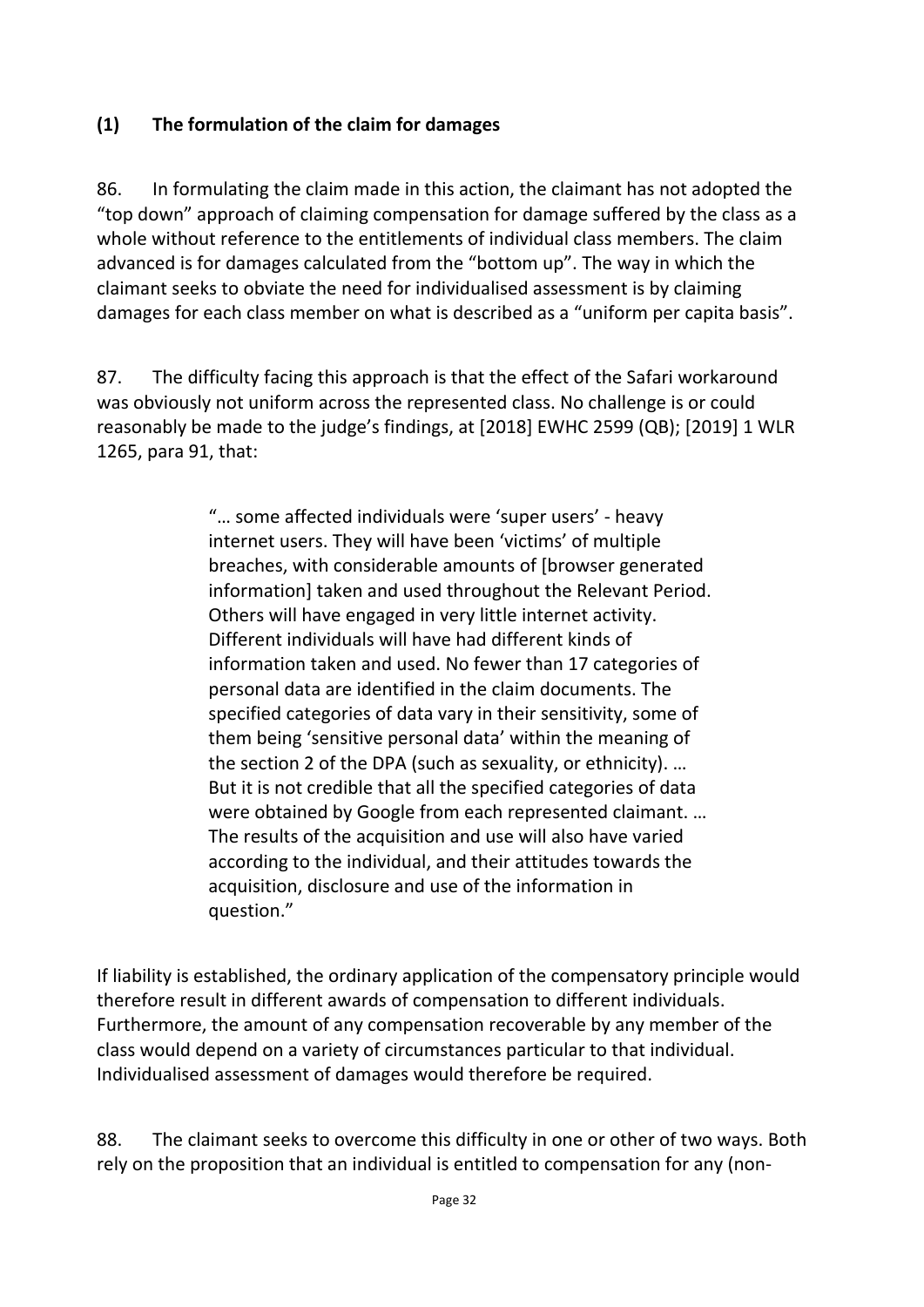trivial) contravention of the DPA 1998 without the need to prove that the individual suffered any financial loss or distress. On that footing it is argued, first of all, that general damages can be awarded on a uniform per capita basis to each member of the represented class without the need to prove any facts particular to that individual. The draft particulars of claim plead that the uniform sum awarded should reflect "the serious nature of the breach, in particular (but non-exhaustively):

> "(a) The lack of consent or knowledge of the Representative Claimant and each member of the Claimant Class to the defendant's collection and use of their personal data.

> (b) The fact that such collection and use was contrary to the defendant's public statements.

(c) The fact that such collection and use was greatly to the commercial benefit of the defendant.

(d) The fact that the defendant knew or ought to have known of the operation of the Safari Workaround from a very early stage during the Relevant Period. …"

I interpose that factor (c), although no doubt true in relation to the class as a whole, plainly could not in fact be established in relation to any individual class member without evidence of what use, if any, was actually made of personal data of that individual by Google. If there is to be no individualised assessment, this factor must therefore be left out of account.

89. The alternative case pleaded is that each member of the class is entitled to damages assessed as an amount which they could reasonably have charged for releasing Google from the duties which it breached. Again, it is contended that such damages should be assessed on a uniform per capita basis, "reflecting the generalised standard terms (rather than individuated basis) on which [Google] does business".

#### **(2) Section 13 of the DPA 1998**

90. The claim for compensation made in the present case is founded (exclusively) on section 13 of the DPA 1998. This provides: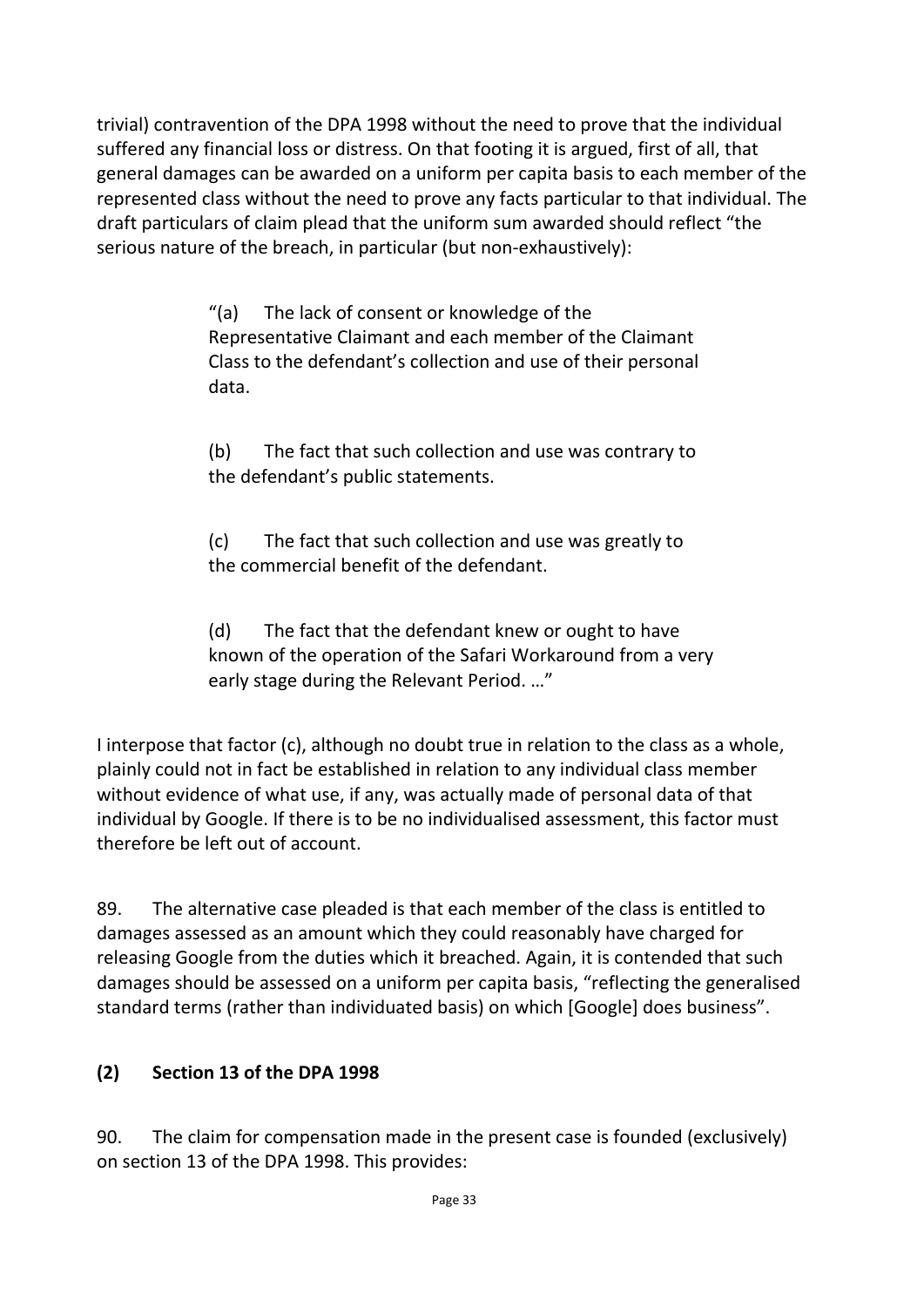"(1) An individual who suffers damage by reason of any contravention by a data controller of any of the requirements of this Act is entitled to compensation from the data controller for that damage.

(2) An individual who suffers distress by reason of any contravention by a data controller of any of the requirements of this Act is entitled to compensation from the data controller for that distress if -

- (a) the individual also suffers damage by reason of the contravention, or
- (b) the contravention relates to the processing of personal data for the special purposes.

(3) In proceedings brought against a person by virtue of this section it is a defence to prove that he had taken such care as in all the circumstances was reasonably required to comply with the requirement concerned."

91. Section 13 was intended to implement article 23 of the Data Protection Directive. This stated:

> "1. Member states shall provide that any person who has suffered damage as a result of an unlawful processing operation or of any act incompatible with the national provisions adopted pursuant to this Directive is entitled to receive compensation from the controller for the damage suffered.

> 2. The controller may be exempted from this liability, in whole or in part, if he proves that he is not responsible for the event giving rise to the damage."

92. Two initial points can be made about the wording and structure of section 13. First, to recover compensation under this provision it is not enough to prove a breach by a data controller of its statutory duty under section 4(4) of the Act: an individual is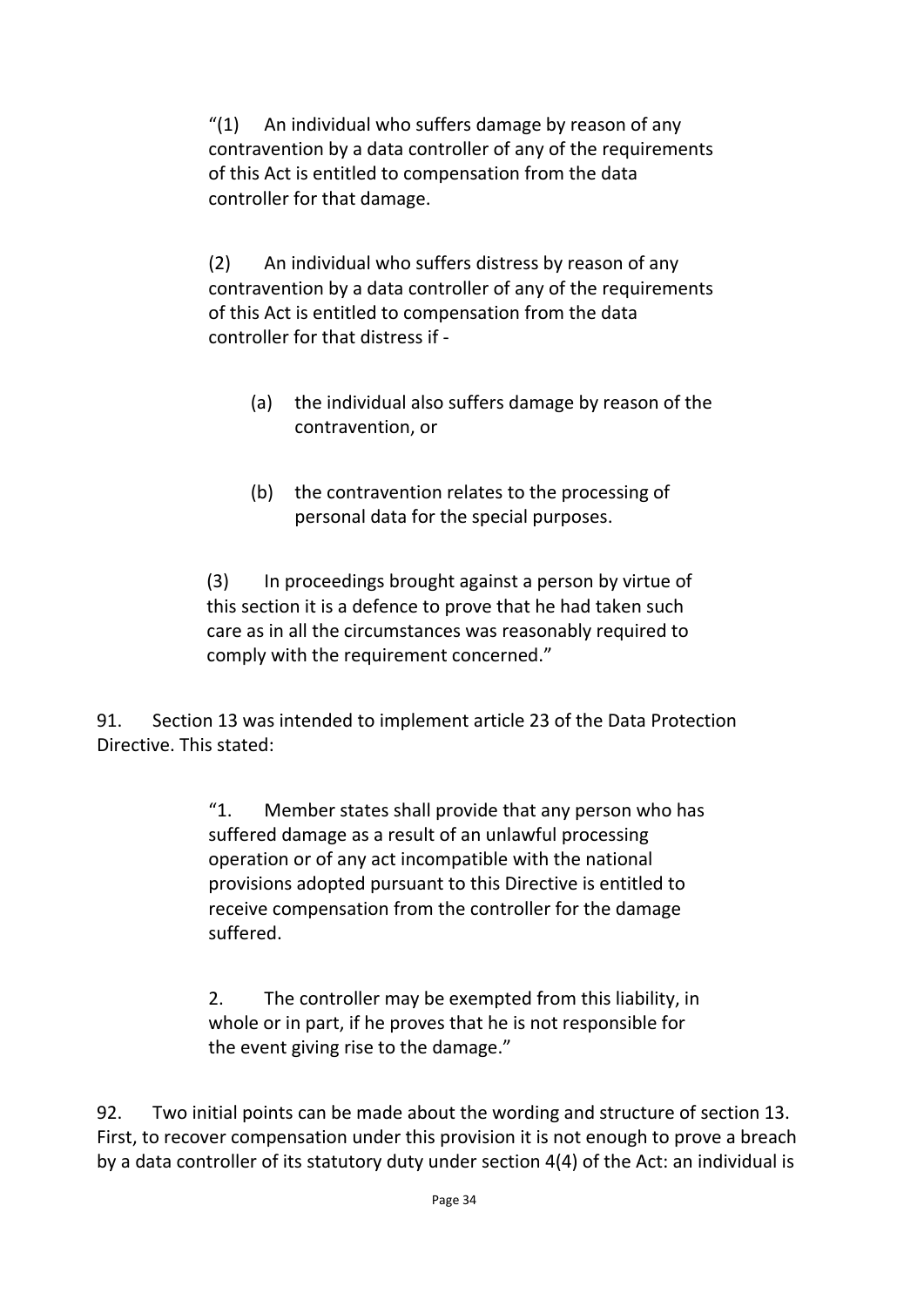only entitled to compensation under section 13 where "damage" - or in some circumstances "distress" - is suffered as a consequence of such a breach of duty. Second, it is plain from subsection (2) that the term "damage" as it is used in section 13 does not include "distress". The term "material damage" is sometimes used to describe any financial loss or physical or psychological injury, but excluding distress (or other negative emotions not amounting to a recognised psychiatric illness): see eg *Watkins v Secretary of State for the Home Department* [2006] UKHL 17; [2006] 2 AC 395, para 7. Adopting this terminology, on a straightforward interpretation the term "damage" in section 13 refers only to material damage and compensation can only be recovered for distress if either of the two conditions set out in subsection (2) is met.

#### **(3) Vidal-Hall v Google Inc**

93. The effect of section 13 was considered by the Court of Appeal in *Vidal-Hall v Google Inc* [2016] QB 1003 on facts which, in terms of the generic allegations made, were identical to those on which the present claim is based. The three claimants sought damages arising out of the Safari workaround on two alternative bases: (1) at common law for misuse of private information; and (2) under section 13 of the DPA 1998. As in the present case, permission to serve the proceedings outside the jurisdiction was opposed by Google. The main issues raised were: (1) whether misuse of private information is a tort for the purpose of the rules providing for service out of the jurisdiction; and (2) whether compensation can be recovered for distress under section 13 of the DPA 1998 in the absence of financial loss. The judge decided both issues in the claimants' favour and the Court of Appeal affirmed that decision, for reasons given in a judgment written by Lord Dyson MR and Sharp LJ, with which Macfarlane LJ agreed.

94. On the second issue Google submitted that, as discussed above, the term "damage" in section 13 must mean material damage, which for practical purposes limits its scope to financial loss. Hence section 13(2) has the effect that an individual may only recover compensation for distress suffered by reason of a contravention by a data controller of a requirement of the Act if either (a) the contravention also causes the individual to suffer financial loss or (b) the contravention relates to the processing of personal data for "special purposes" - which are defined as journalistic, artistic or literary purposes (see section 3). It was not alleged that either of those conditions was satisfied in the *Vidal-Hall* case.

95. The Court of Appeal accepted that section 13(2) does indeed have this meaning but held that this makes it incompatible with article 23 of the Data Protection Directive, which section 13 of the DPA 1998 was meant to implement. This is because the word "damage" in article 23 is to be interpreted as including distress, which is the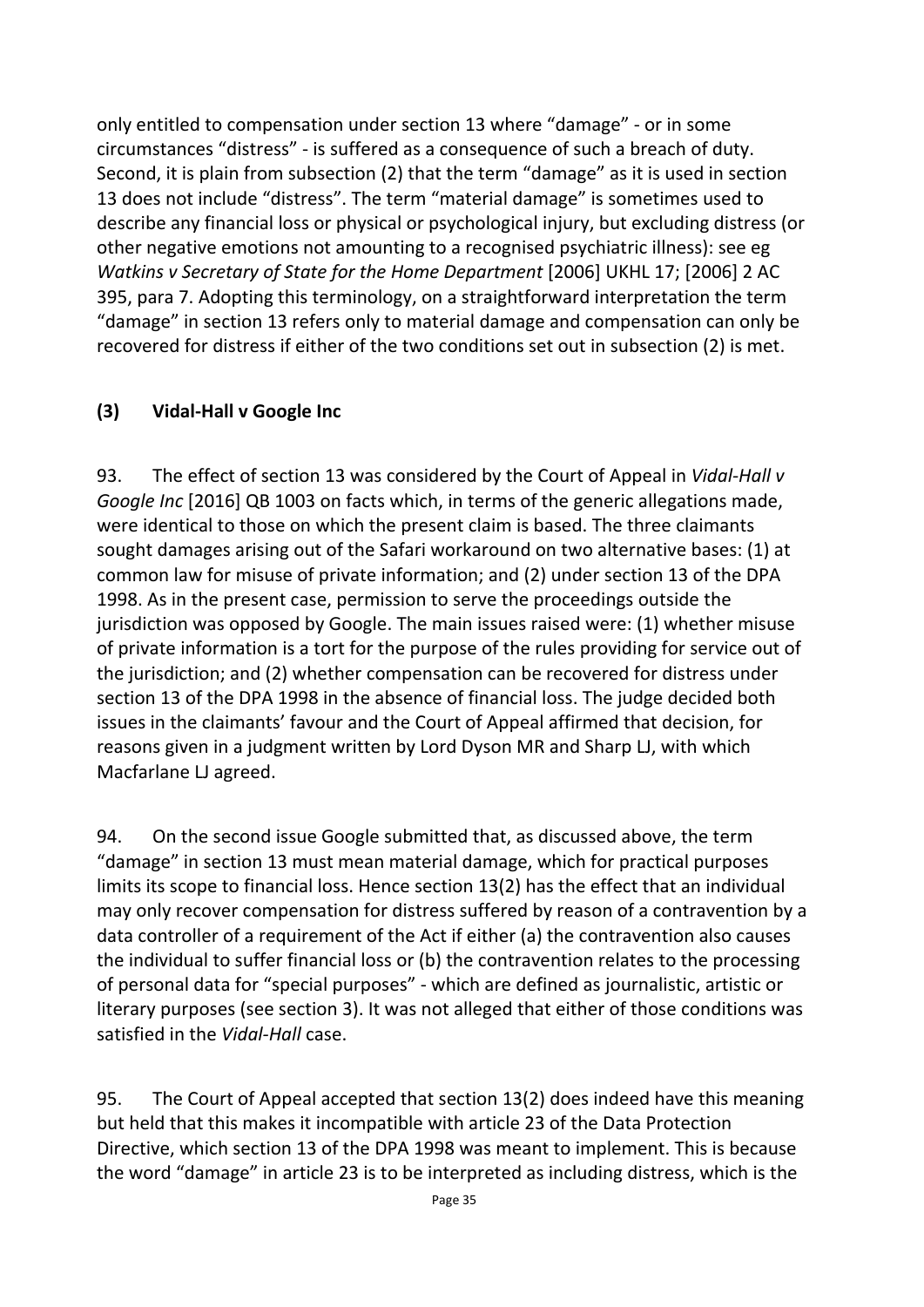primary form of damage likely to be caused by an invasion of data privacy; and article 23 does not permit national laws to restrict the right to receive compensation for "damage" where it takes the form of distress. The Court of Appeal considered whether it is possible to interpret section 13 in a way which achieves the result sought by the Directive, but concluded that the words of section 13 are not capable of being interpreted in such a way and that the limits set by Parliament to the right to compensation for breaches of the DPA 1998 are a fundamental feature of the UK legislative scheme. In the words of Lord Dyson MR and Sharp LJ in their joint judgment, at para 93, if the court were to disapply the limits on the right to compensation for distress set out in section 13(2), "the court would, in effect, be legislating against the clearly expressed intention of Parliament on an issue that was central to the scheme as a whole".

96. The Court of Appeal nevertheless held that section 13(2) should be disapplied on the ground that it conflicts with articles 7 and 8 of the Charter of Fundamental Rights of the European Union ("the EU Charter"). Article 7 of the EU Charter is in materially similar terms to article 8 of the European Convention for the Protection of Human Rights and Fundamental Freedoms ("the Convention") and provides that "[e]veryone has the right to respect for his or her private and family life, home and communications". Article 8(1) provides that "[e]veryone has the right to the protection of personal data concerning him or her". In addition, article 47 requires that "[e]veryone whose rights and freedoms guaranteed by the law of the Union are violated has the right to an effective remedy before a tribunal …". The Court of Appeal decided that, in order to provide an effective remedy for the rights guaranteed by articles 7 and 8 of the EU Charter, it was necessary that national law should give effect to the obligation under article 23 of the Data Protection Directive to provide a right to receive compensation from the data controller for *any* damage, including distress, suffered as a result of an unlawful processing operation. That result could and should be achieved by disapplying section 13(2) of the DPA 1998, thus enabling section 13(1) to be interpreted compatibly with article 23: see [2016] QB 1003, para 105.

#### **(4) Misuse of private information**

97. The Court of Appeal in *Vidal-Hall* also held that the claims for damages for misuse of private information made by the claimants in that case were properly classified as claims in tort for the purpose of service out of the jurisdiction and had a real prospect of success. As described at paras 18-25 of the judgment, the tort of misuse of private information evolved out of the equitable action for breach of confidence, influenced by the protection of the right to respect for private life guaranteed by article 8 of the Convention. The critical step in its emergence as a distinct basis for a claim was the identification of privacy of information as worthy of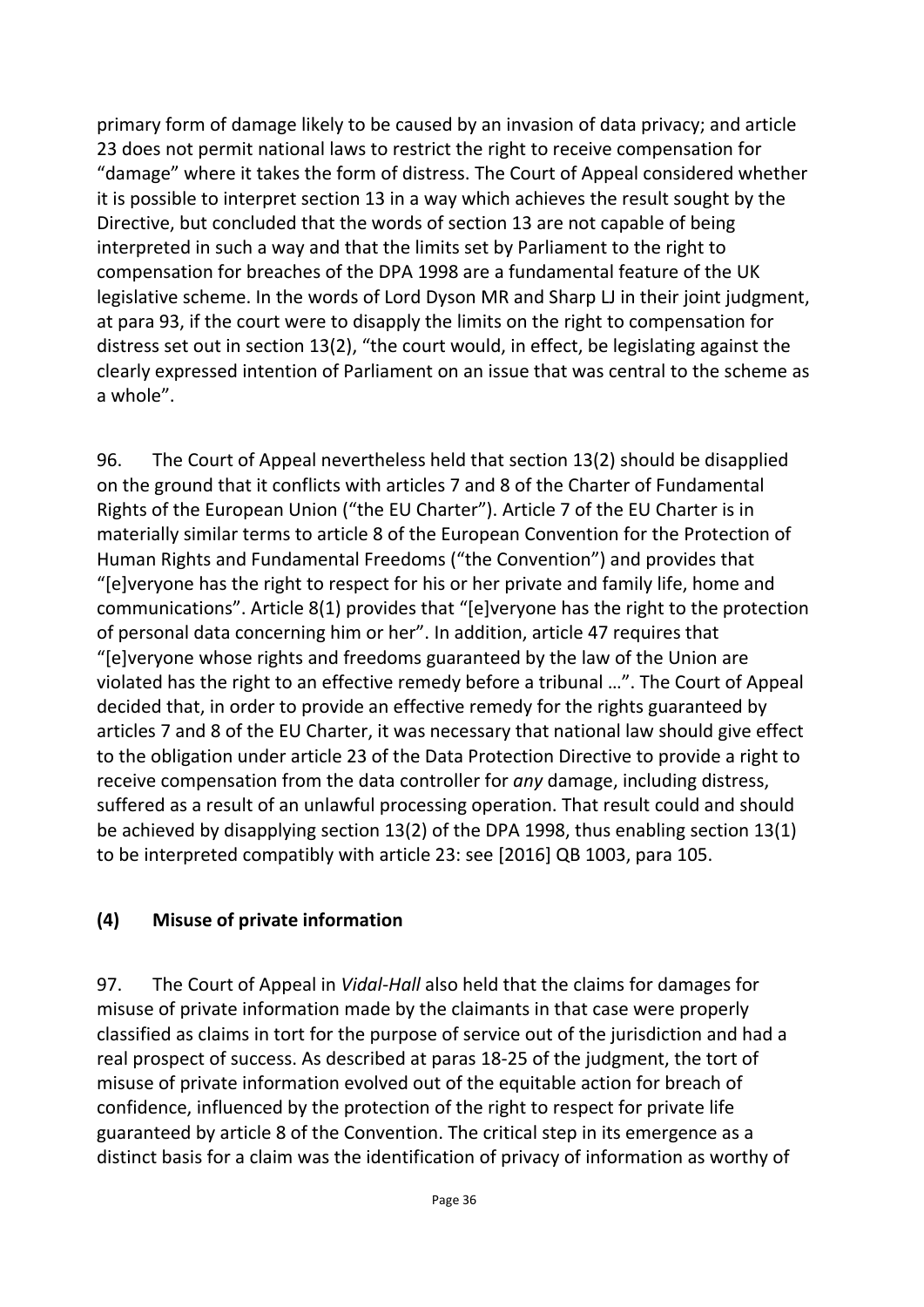protection in its own right, irrespective of whether the information was imparted in circumstances which give rise to a duty of confidence: see *Campbell v MGN Ltd* [2004] UKHL 22; [2004] 2 AC 457. As Lord Hoffmann put it in *Campbell*, at para 50:

> "What human rights law has done is to identify private information as something worth protecting as an aspect of human autonomy and dignity."

98. The complaint in *Campbell* was about the publication of private information. Lord Nicholls of Birkenhead described the "essence of the tort", at para 14, as "misuse of private information". He also noted, however, at para 15, that an individual's privacy can be invaded in ways not involving publication of information, and subsequent cases have held that intrusion on privacy, without any misuse of information, is actionable: see *PJS v News Group Newspapers Ltd* [2016] UKSC 26; [2016] 2 AC 1081, paras 58-60. It is misuse of information, however, which is primarily relevant in this case, and I shall generally - as counsel did in argument - use the label for the tort of "misuse of private information".

99. To establish liability for misuse of private information (or other wrongful invasion of privacy), it is necessary to show that there was a reasonable expectation of privacy in the relevant matter. As the Court of Appeal (Sir Anthony Clarke MR, Laws and Thomas LJJ) explained in upholding a claim to restrain the publication of photographs taken in a public place of the child of the well-known author, JK Rowling, in *Murray v Express Newspapers plc* [2008] EWCA Civ 446; [2009] Ch 481, para 36:

> "… the question whether there is a reasonable expectation of privacy is a broad one, which takes account of all the circumstances of the case. They include the attributes of the claimant, the nature of the activity in which the claimant was engaged, the place at which it was happening, the nature and purpose of the intrusion, the absence of consent and whether it was known or could be inferred, the effect on the claimant and the circumstances in which and the purposes for which the information came into the hands of the publisher."

If this test is met, in cases where freedom of expression is involved the court must then undertake a "balancing exercise" to decide whether in all the circumstances the interests of the owner of the private information must yield to the right to freedom of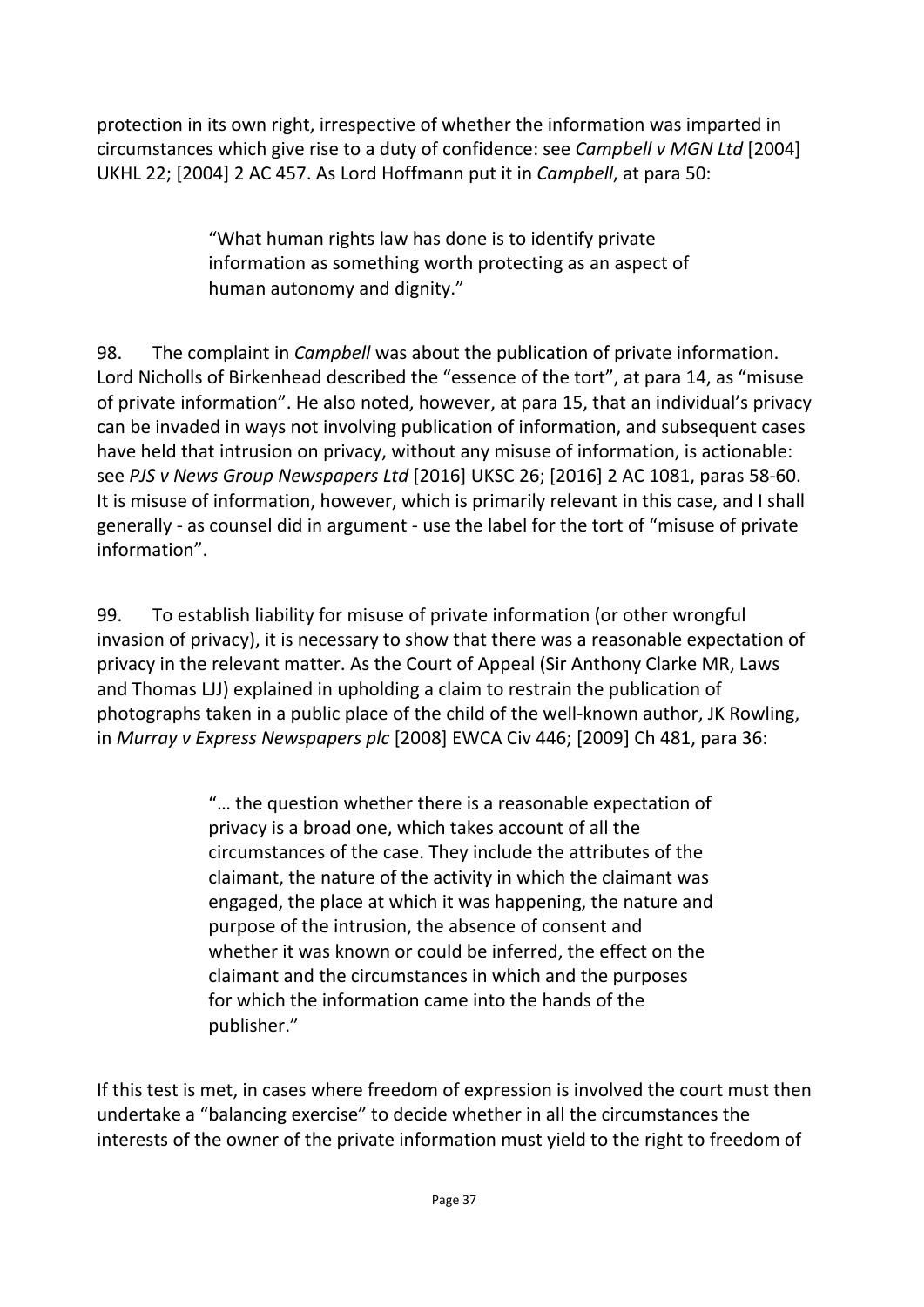expression conferred on the publisher by article 10 of the Convention: see eg *McKennitt v Ash* [2006] EWCA Civ 1714; [2008] QB 73, para 9.

### **(5) Gulati v MGN Ltd**

100. The measure of damages for wrongful invasion of privacy was considered in depth in *Gulati v MGN Ltd* [2015] EWHC 1482 (Ch); [2016] FSR 12 and [2015] EWCA Civ 1291; [2017] QB 149 by Mann J and by the Court of Appeal. The eight test claimants in that case were individuals in the public eye whose mobile phones were hacked by newspapers, leading in some instances to the publication of articles containing information obtained by this means. The newspapers admitted liability for breach of privacy but disputed the amount of damages. Their main argument of principle was that (in the absence of material damage) all that could be compensated for was distress caused by their unlawful activities: see [2016] FSR 12, para 108. The judge rejected that argument. He said, at para 111, that he did not see why "distress (or some similar emotion), which would admittedly be a likely consequence of an invasion of privacy, should be the only touchstone for damages". In his view:

> "While the law is used to awarding damages for injured feelings, there is no reason in principle … why it should not also make an award to reflect infringements of the right itself, if the situation warrants it."

101. The judge referred to cases in which damages have been awarded to very young children (only ten months or one year old) for misuse of private information by publishing photographs of them even though, because of their age, they could not have suffered any distress: see *AAA v Associated Newspapers Ltd* [2012] EWHC 2103 (QB); [2013] EMLR 2; and *Weller v Associated Newspapers Ltd* [2014] EWHC 1163 (QB); [2014] EMLR 24. He concluded, at para 144:

> "I shall therefore approach the consideration of quantum in this case on the footing that compensation can be given for things other than distress, and in particular can be given for the commission of the wrong itself so far as that commission impacts on the values protected by the right."

Later in the judgment, at para 168, the judge referred back to his finding that: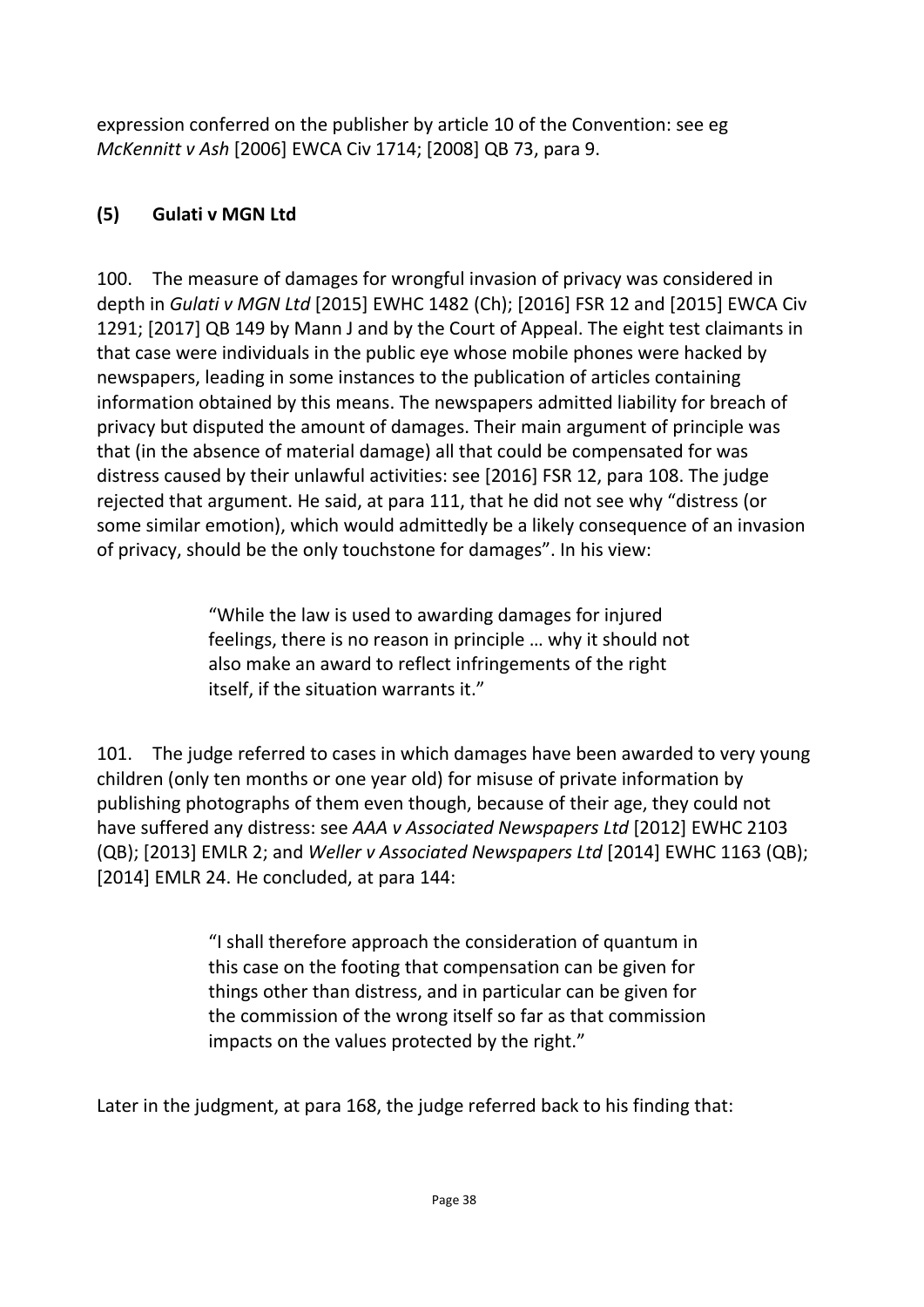"the damages should compensate not merely for distress …, but should also compensate (if appropriate) for the loss of privacy or autonomy as such arising out [of] the infringement by hacking (or other mechanism) as such."

102. The Court of Appeal affirmed this decision: [2015] EWCA Civ 1291; [2017] QB 149. Arden LJ (with whom Rafferty and Kitchin LJJ agreed) held, at para 45, that:

> "the judge was correct to conclude that the power of the court to grant general damages was not limited to distress and could be exercised to compensate the claimants also for the misuse of their private information. The essential principle is that, by misusing their private information, MGN deprived the claimants of their right to control the use of private information."

Arden LJ justified this conclusion, at para 46, on the basis that:

"Privacy is a fundamental right. The reasons for having the right are no doubt manifold. Lord Nicholls of Birkenhead put it very succinctly in *Campbell v MGN Ltd* [2004] 2 AC 457, para 12: '[Privacy] lies at the heart of liberty in a modern state. A proper degree of privacy is essential for the wellbeing and development of an individual.'"

103. The Court of Appeal in *Gulati* rejected a submission, also rejected by the judge, that granting damages for the fact of intrusion into a person's privacy independently of any distress caused is inconsistent with the holding of this court in *R (WL (Congo)) v Secretary of State for the Home Department* [2011] UKSC 12; [2012] 1 AC 245, paras 97-100, that vindicatory damages are not available as a remedy for violation of a private right. As Arden LJ pointed out at para 48, no question arose of awarding vindicatory damages of the kind referred to in *WL (Congo)*, which have been awarded in some constitutional cases appealed to the Privy Council "to reflect the sense of public outrage, emphasise the importance of the constitutional right and the gravity of the breach, and deter further breaches": see *WL (Congo)*, para 98; *Attorney General of Trinidad and Tobago v Ramanoop* [2005] UKPC 15; [2006] 1 AC 328, para 19. Rather, the purpose of the relevant part of the awards made in *Gulati* was "to compensate for the loss or diminution of a right to control formerly private information".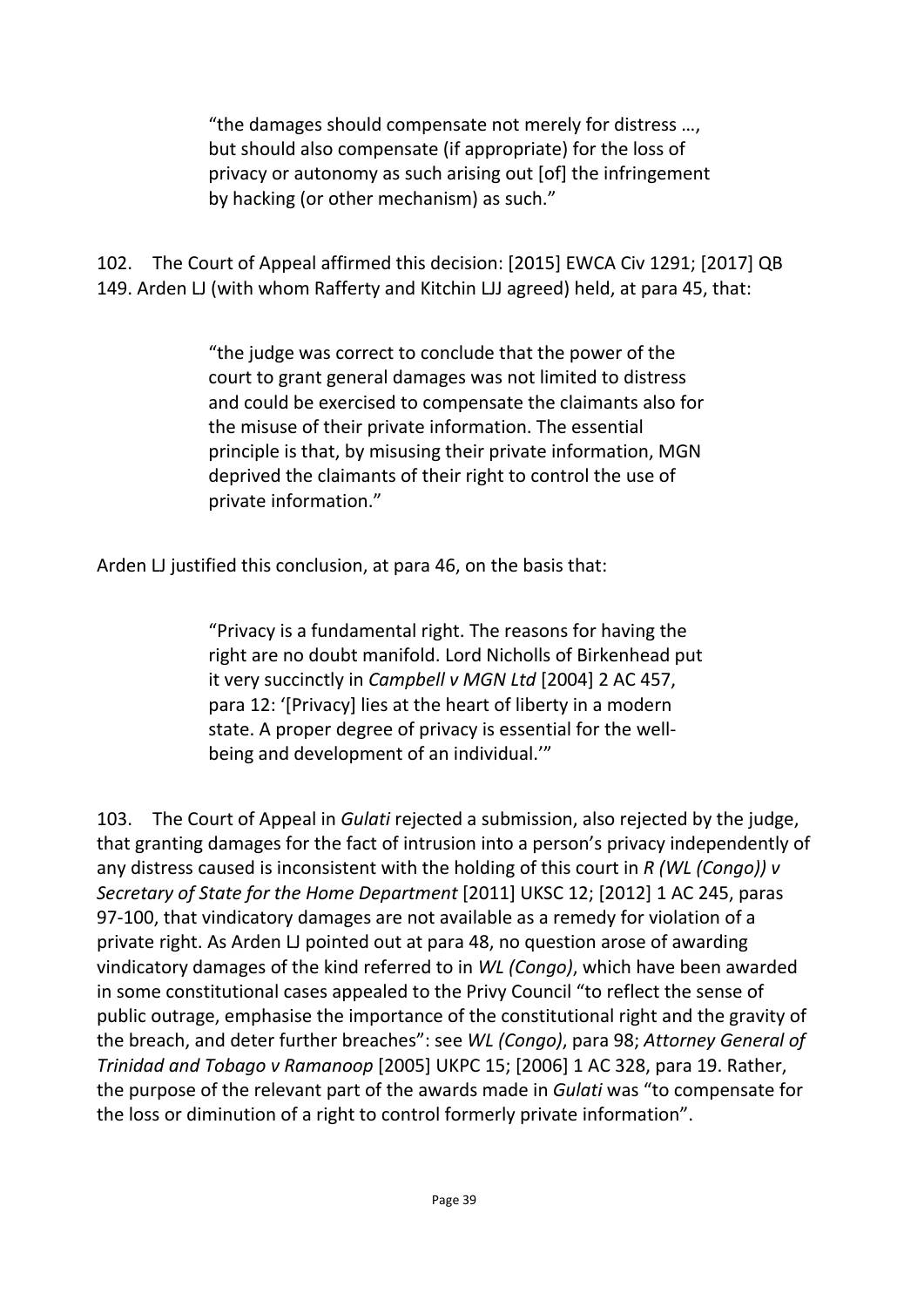104. Mann J's reference to "loss of privacy or autonomy" and the Court of Appeal's explanation that the claimants could be compensated for misuse of their private information itself because they were deprived of "their right to control [its] use" convey the point that English common law now recognises as a fundamental aspect of personal autonomy a person's freedom to choose and right to control whether and when others have access to his or her private affairs: see on this point the helpful discussion by NA Moreham, "Compensating for Loss of Dignity and Autonomy" in Varuhas J and Moreham N (eds), *Remedies for Breach of Privacy* (2018) ch 5.

## **(6) How the present claim is framed**

105. On the basis of the decisions of the Court of Appeal in *Vidal-Hall* and *Gulati*, neither of which is challenged by either party on this appeal, it would be open to Mr Lloyd to claim, at least in his own right: (1) damages under section 13(1) of the DPA 1998 for any distress suffered by reason of any contravention by Google of any of the requirements of the Act; and/or (2) damages for the misuse of private information without the need to show that it caused any material damage or distress.

106. Neither of these claims, however, is made in this case. The reasons why no claim is made in tort for misuse of private information have not been explained; but the view may have been taken that, to establish a reasonable expectation of privacy, it would be necessary to adduce evidence of facts particular to each individual claimant. In *Vidal-Hall*, the claimants produced confidential schedules about their internet use, showing that the information tracked and collected by Google in their cases was, in the Court of Appeal's words at [2016] QB 1003, para 137, "often of an extremely private nature". As discussed earlier, the need to obtain evidence in relation to individual members of the represented class would be incompatible with the representative claim which Mr Lloyd is seeking to bring.

107. Similarly, to recover damages for distress under section 13(1) of the DPA 1998 would require evidence of such distress from each individual for whom such a claim was made. Again, this would be incompatible with claiming damages on a representative basis.

108. Instead of making either of these potential claims, the claimant seeks to break new legal ground by arguing that the principles identified in *Gulati* as applicable to the assessment of damages for misuse of private information at common law also apply to the assessment of compensation under section 13(1) of the DPA 1998. The case advanced, which is also supported by the Information Commissioner, is that the word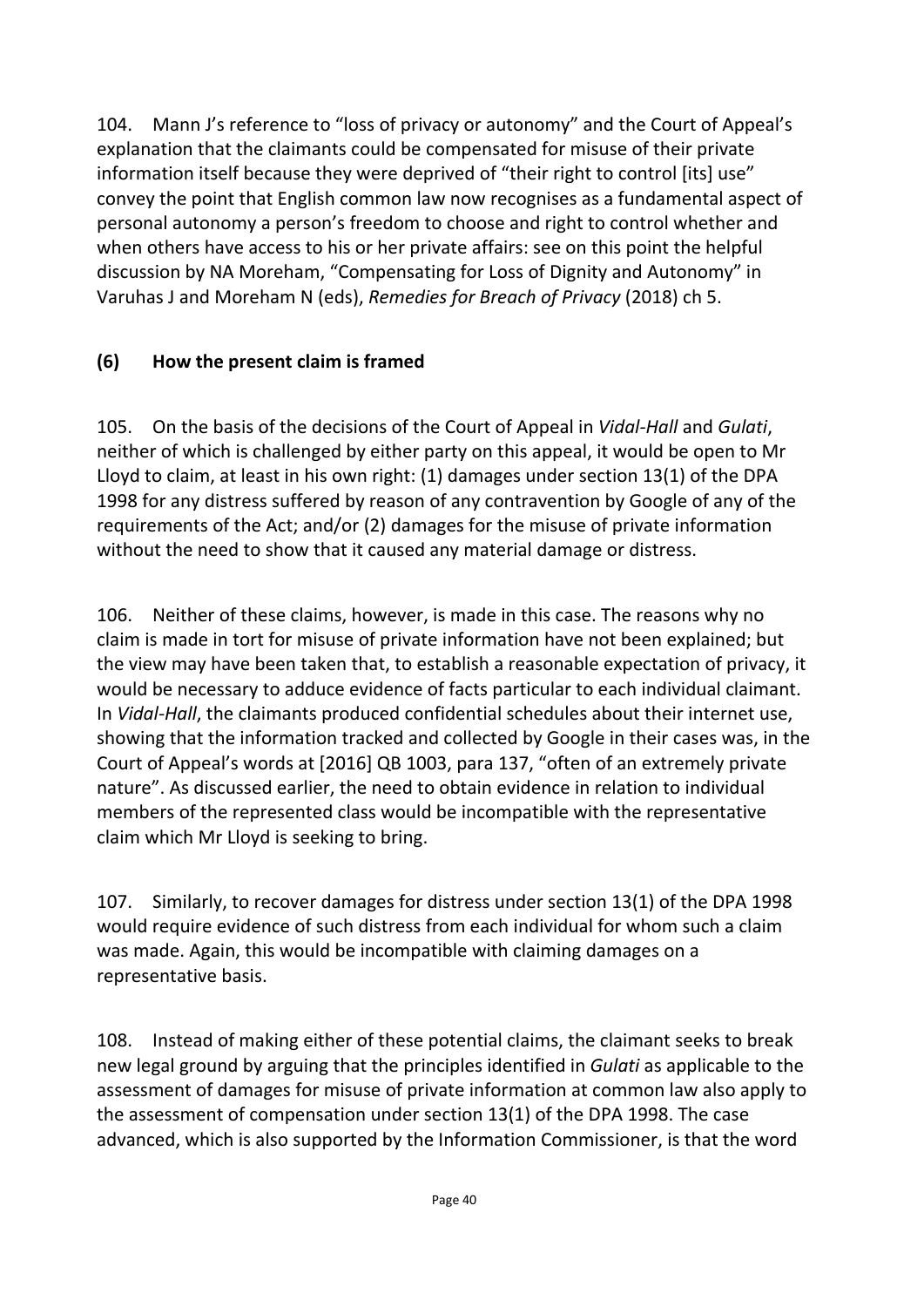"damage" in section 13(1) not only extends beyond material damage to include distress, as decided in *Vidal-Hall*, but also includes "loss of control" over personal data.

## **(7) "Loss of control" over personal data**

109. There is potential for confusion in the use of this description. "Loss of control" is not an expression used in the DPA 1998 and, as the third interveners (the Association of the British Pharmaceutical Industry and Association of British HealthTech Industries) pointed out in their helpful written submissions, none of the requirements of the Act is predicated on "control" over personal data by the data subject. Under the legislative scheme the relevant control is that of the data controller: the entity which "determines the purposes for which and the manner in which any personal data are, or are to be, processed." The nearest analogue to control as regards the data subject is his or her "consent to the processing", being the first condition in Schedule 2 (see para 22 above). Such consent, however, is neither necessary nor sufficient to render the processing of personal data compliant with the Act.

110. It was made clear in submissions, however, that, in describing the basis for the compensation claimed as "loss of control" of personal data, the claimant is not seeking to single out a particular category of breaches of the DPA 1998 by a data controller as breaches in respect of which the data subject is entitled to compensation without proof of material damage or distress. The claimant's case, which was accepted by the Court of Appeal, is that an individual is entitled to recover compensation under section 13 of the DPA 1998 without proof of material damage or distress whenever a data controller fails to comply with any of the requirements of the Act in relation to any personal data of which that individual is the subject, provided only that the contravention is not trivial or de minimis. Any such contravention, on the claimant's case, ipso facto involves "loss of control" of data for which compensation is payable. Only where the individual claiming compensation is not the data subject is it necessary on the claimant's case to show that the individual has suffered material damage or distress.

#### **(8) The common source argument**

111. The claimant's core argument for this interpretation is that, as a matter of principle, the same approach to the damage for which compensation can be awarded should apply under the data protection legislation as where the claim is brought in tort for misuse of private information because the two claims, although not coterminous, have a common source. Both seek to protect the same fundamental right to privacy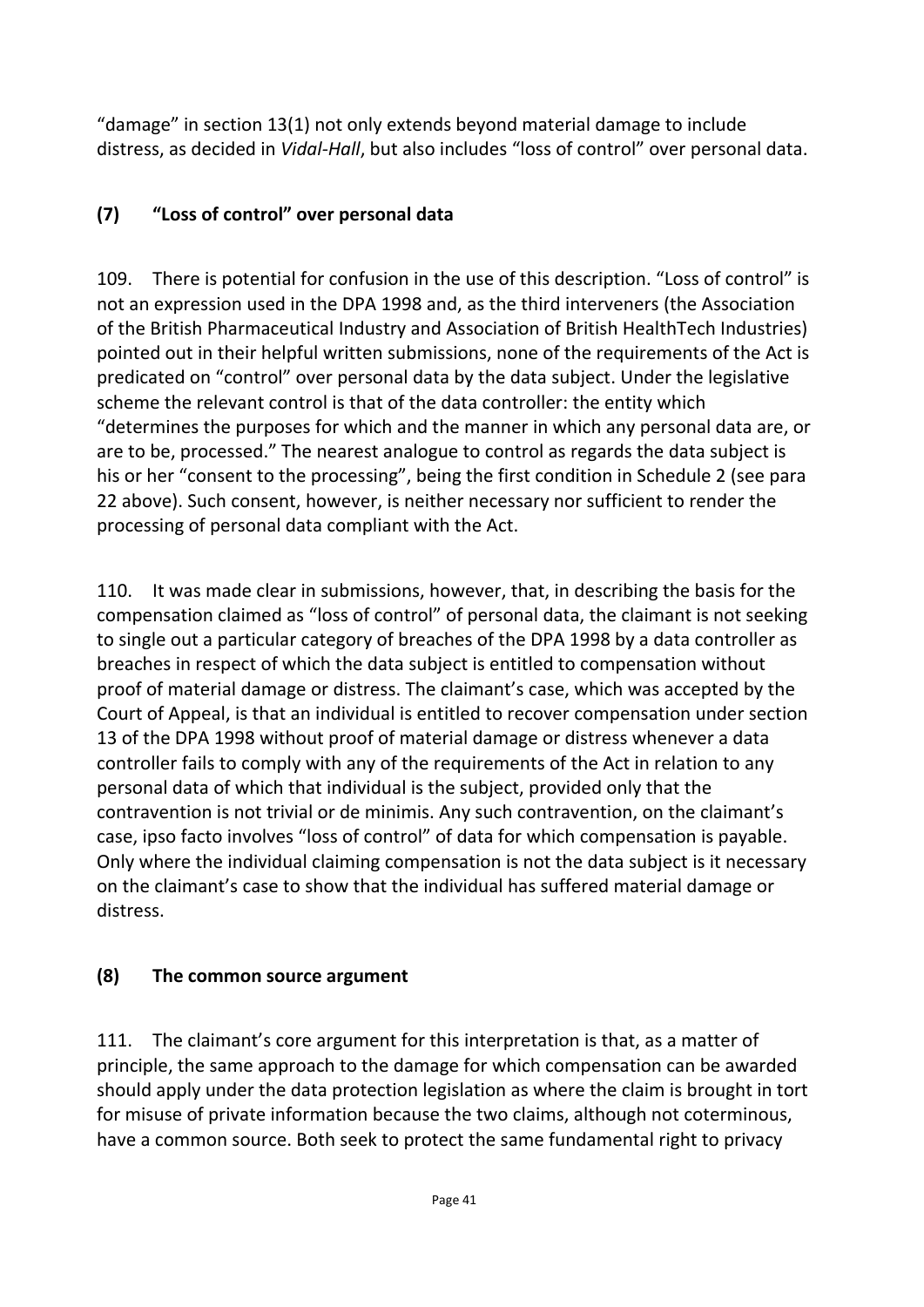guaranteed by article 8 of the Convention. This objective is expressly referred to in recital (10) of the Data Protection Directive, which states:

> "Whereas the object of the national laws on the processing of personal data is to protect fundamental rights and freedoms, notably the right to privacy, which is recognized both in article 8 of the European Convention for the Protection of Human Rights and Fundamental Freedoms and in the general principles of [EU] law; whereas, for that reason, the approximation of those laws must not result in any lessening of the protection they afford but must, on the contrary, seek to ensure a high level of protection in the [EU];"

The aim of protecting the right to privacy with regard to the processing of personal data is also articulated in recitals (2), (7), (8) and (11) of the Data Protection Directive, and is spelt out in article 1 which states:

#### "**Object of the Directive**

In accordance with this Directive, member states shall protect the fundamental rights and freedoms of natural persons, and in particular their right to privacy with respect to the processing of personal data."

Reliance is also placed on the recognition in article 8 of the EU Charter, quoted at para 96 above, of the right to the protection of personal data as a fundamental right in EU law.

112. The claimant argues that, given that the tort of misuse of private information and the data protection legislation are both rooted in the same fundamental right to privacy, it would be wrong in principle to adopt a different approach to the nature of the damage which can be compensated under the two regimes. The conclusion should therefore be drawn that, in each case, damages can be recovered for interference with the claimant's right, without the need to prove that the interference resulted in any material damage or distress.

113. I cannot accept this argument for two reasons. First, even if the suggested analogy between the privacy tort and the data protection regime were persuasive,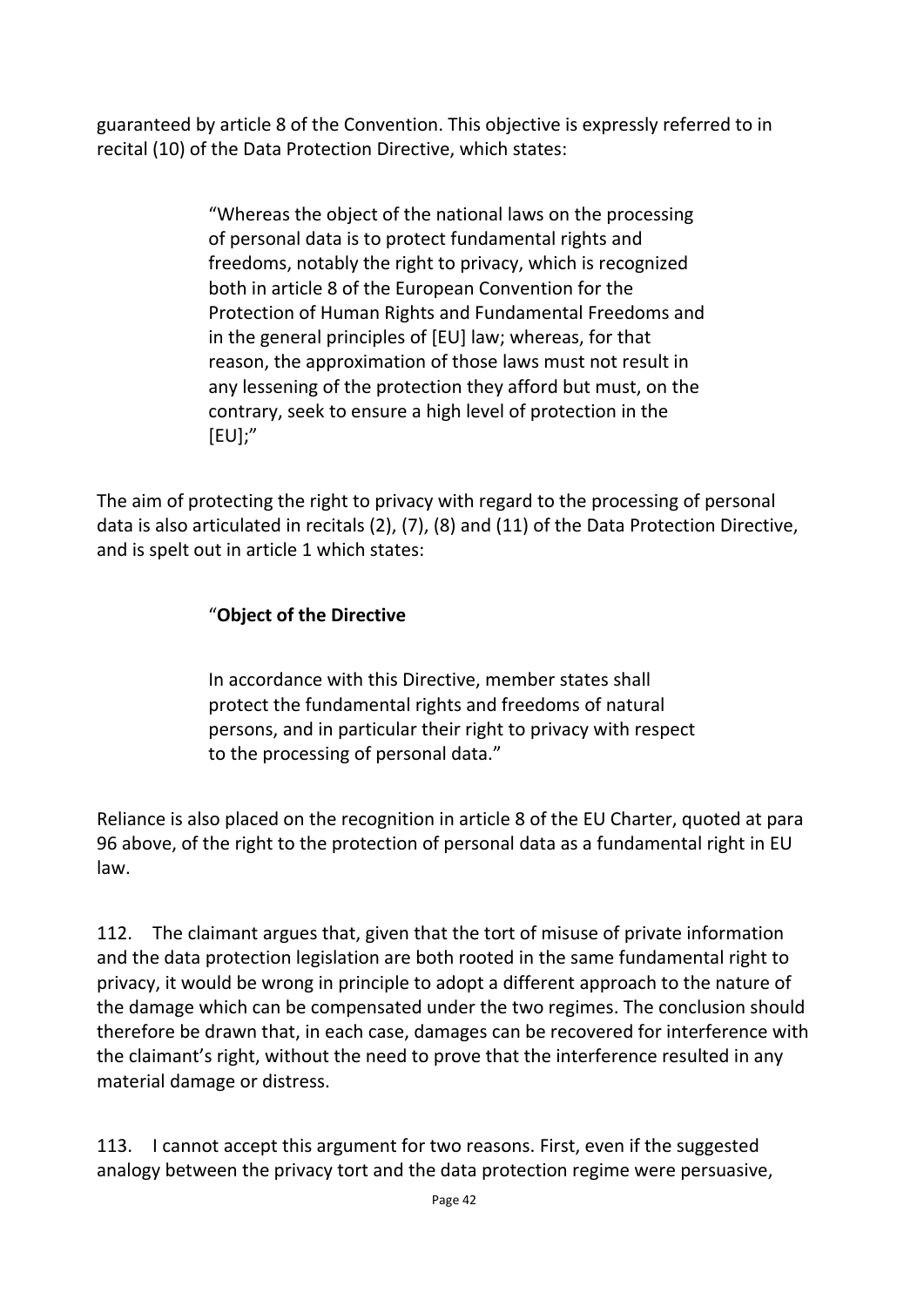section 13(1) of the DPA 1998 cannot, in my opinion, properly be interpreted as having the meaning for which the claimant contends. Second, the logic of the argument by analogy is in any event flawed.

# **(a) The wording of the DPA 1998**

114. I do not accept a submission made by counsel for Google that the interpretation of section 13 of the DPA 1998 should be approached on the basis of a general rule that breaches of statutory duty are not actionable without proof of material damage. The question in *Cullen v Chief Constable of the Royal Ulster Constabulary* [2003] UKHL 39; [2003] 1 WLR 1763, relied on to support this submission, was whether a statute which did not expressly confer a right to compensation on a person affected by a breach of statutory duty nevertheless conferred such a right impliedly. That is not the question raised in this case, where there is an express entitlement to compensation provided by section 13 of the DPA 1998. The only question in this case is what the words of the relevant statutory provision mean.

115. Those words, however, cannot reasonably be interpreted as giving an individual a right to compensation without proof of material damage or distress whenever a data controller commits a non-trivial breach of any requirement of the Act in relation to any personal data of which that individual is the subject. In the first place, as discussed above, the wording of section 13(1) draws a distinction between "damage" suffered by an individual and a "contravention" of a requirement of the Act by a data controller, and provides a right to compensation "for that damage" only if the "damage" occurs "by reason of" the contravention. This wording is inconsistent with an entitlement to compensation based solely on proof of the contravention. To say, as the claimant does in its written case, that what is "damaged" is the data subject's right to have their data processed in accordance with the requirements of the Act does not meet this point, as it amounts to an acknowledgement that on the claimant's case the damage and the contravention are one and the same.

116. Nor is the claimant's case assisted by section 14 of the DPA 1998, on which reliance is placed. Section 14(1) gives the court power, on the application of a data subject, to order a data controller to rectify, block, erase or destroy personal data if satisfied that the data are inaccurate. Section 14(4) states:

"If a court is satisfied on the application of a data subject -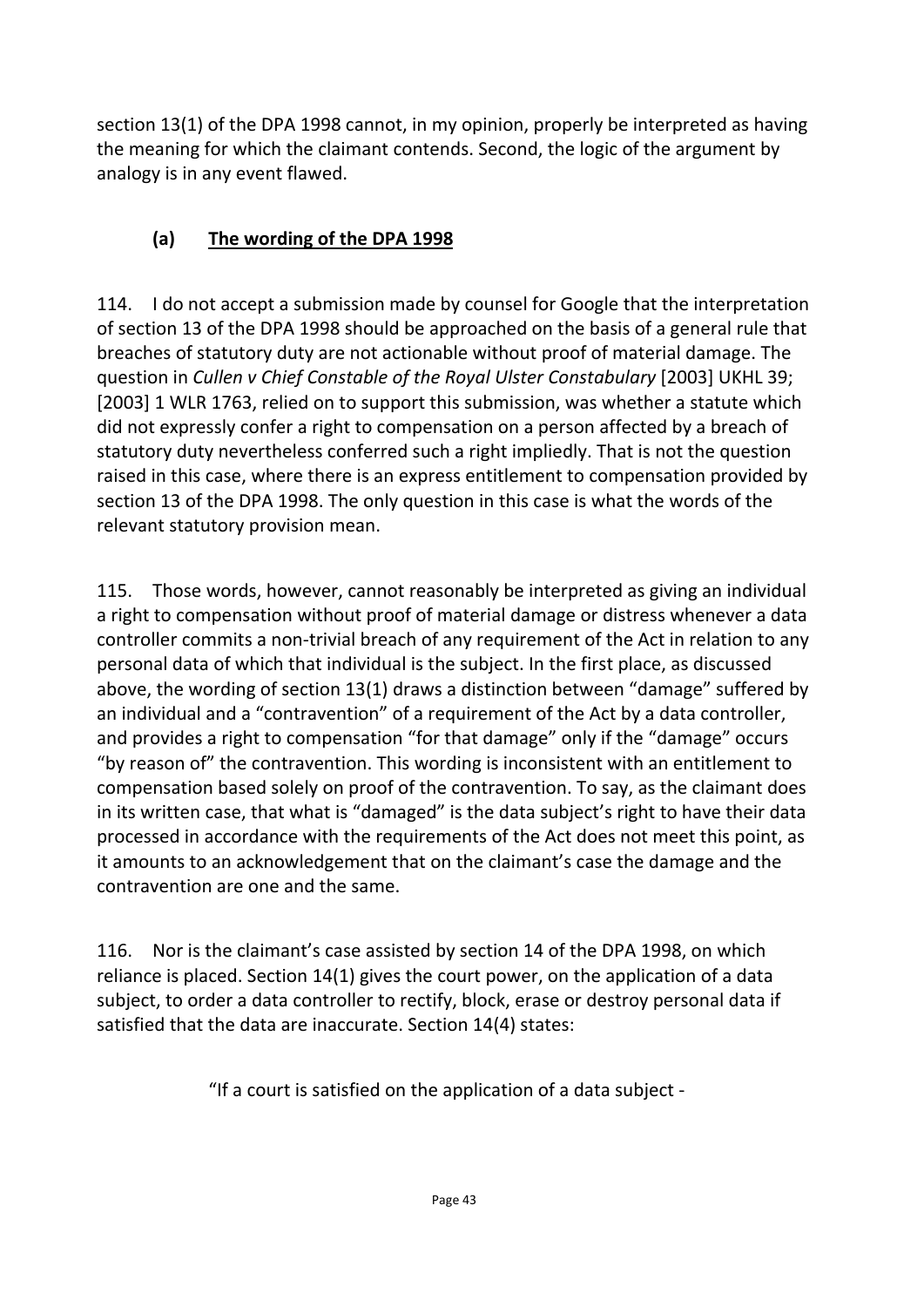(a) that he has suffered damage by reason of any contravention by a data controller of any of the requirements of this Act in respect of any personal data, in circumstances entitling him to compensation under section 13, and

(b) that there is a substantial risk of further contravention in respect of those data in such circumstances,

the court may order the rectification, blocking, erasure or destruction of any of those data."

117. Counsel for the claimant submitted that, if Google's case on what is meant by "damage" is correct, a data subject who does not suffer material damage or distress as a result of a breach of duty by a data controller cannot claim rectification, blocking, erasure or destruction of data, unless those data are inaccurate, however egregious the breach. This is true, but I can see nothing unreasonable in such a result. Indeed, section 14 seems to me positively to confirm that "damage" means something distinct from a contravention of the Act itself. If a contravention by a data controller of the Act could by itself constitute "damage", section 14(4)(a) would be otiose and there would be no material distinction in the remedies available in cases where the data are inaccurate and in cases where the data are accurate. The manifest intention behind section 14 is to limit the remedies of rectification, blocking, erasure or destruction of accurate data to cases where the contravention of the Act has caused the data subject some harm distinct from the contravention itself, whereas no such limitation is imposed where the contravention involves holding inaccurate personal data.

118. The second reason why the claimant's interpretation is impossible to reconcile with the language of section 13 is that, as the Court of Appeal recognised in *Vidal-Hall*, it is plain from the words enacted by Parliament the term "damage" was intended to be limited to material damage and not to extend to "distress". The only basis on which the Court of Appeal in *Vidal-Hall* was able to interpret the term "damage" as encompassing distress was by disapplying section 13(2) as being incompatible with EU law. By the same token, if the term "damage" in section 13 is to be interpreted as having an even wider meaning and as encompassing an infringement of a data subject's rights under the Act which causes no material damage nor even distress, that could only be because this result is required by EU law. On a purely domestic interpretation of the DPA 1998, such a reading is untenable.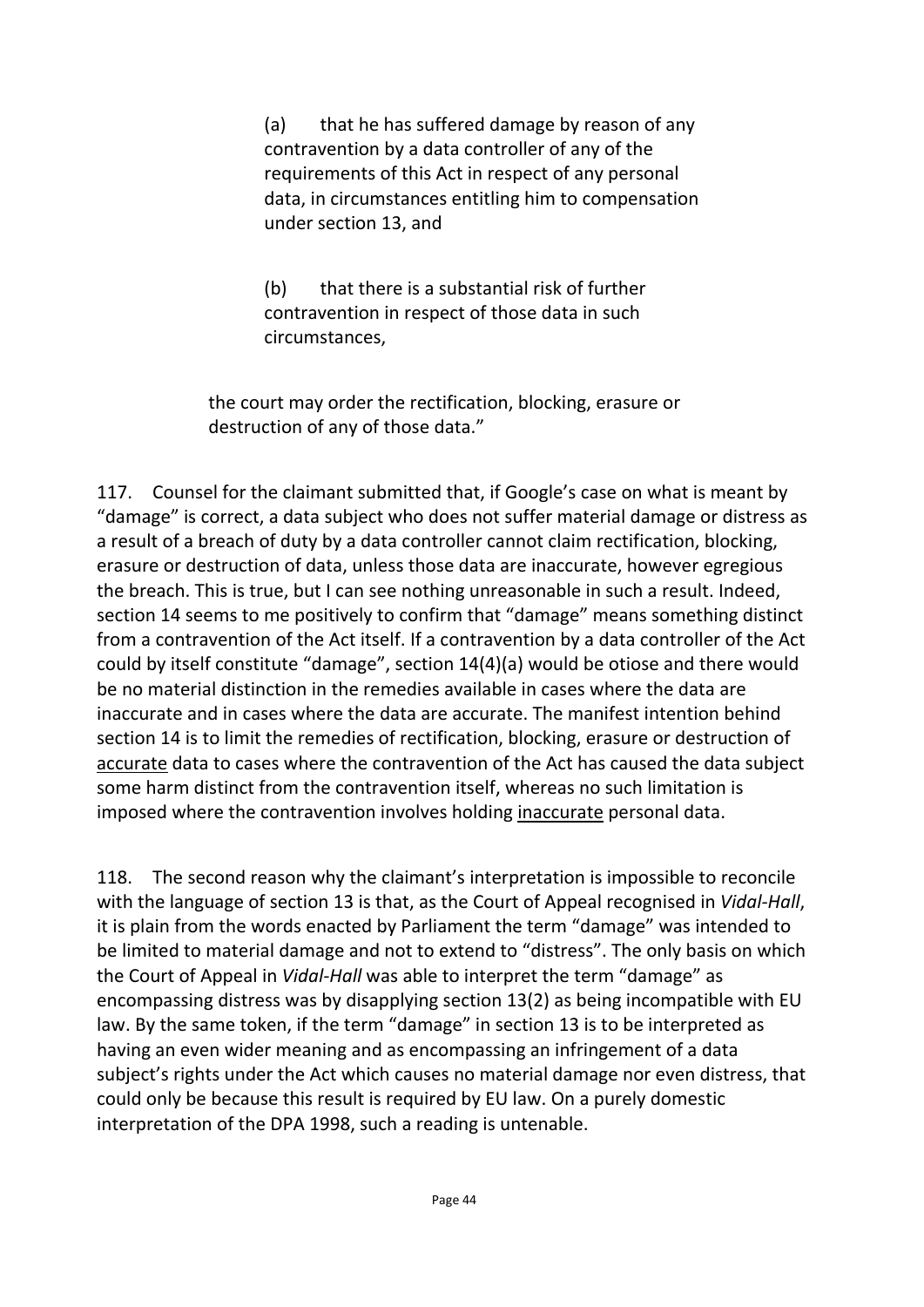#### **(b) The effect of EU law**

119. It is not suggested in the present case that section 13(1) should be disapplied: the claimant's case is founded on it. No argument of the kind which succeeded in *Vidal-Hall* that words of the statute must be disapplied because they conflict with EU law is therefore available (or is advanced by the claimant). The question is whether the term "damage" in section 13(1) can and should be interpreted as having the meaning for which the claimant contends because such an interpretation is required in order to make the domestic legislation compatible with EU law. There are two aspects of this question: (i) what does the term "damage" mean in article 23 of the Data Protection Directive, which section 13 of the DPA 1998 was intended to implement; and (ii) if "damage" in article 23 includes contraventions of the national provisions adopted pursuant to the Directive which cause no material damage or distress, is it possible to interpret the term "damage" in section 13(1) of the DPA 1998 as having the same meaning?

120. To take the second point first, it does not seem to me possible to interpret the term "damage" in section 13(1) of the DPA 1998 as having the meaning for which the claimant contends, even if such an interpretation were necessary to make the Act compatible with the Data Protection Directive. In *Vidal-Hall* the Court of Appeal held, rightly in my opinion, that section 13 of the DPA 1998 could not be construed as providing a general right to compensation for distress suffered by reason of a contravention of the Act "without contradicting the clearly expressed intention of Parliament on an issue that was central to the scheme" of the legislation (see para 95 above). The same is equally, if not all the more, true of the contention that section 13 of the DPA 1998 can be interpreted as providing a right to compensation for contraventions of the Act which have not caused any distress, let alone material damage. The distinction between "damage" suffered by an individual and a "contravention" of a requirement of the Act by a data controller which causes such damage is a fundamental feature of the remedial scheme provided by the Act which, as indicated above, permeates section 14 as well as section 13. If it were found that this feature makes the DPA 1998 incompatible with the Data Protection Directive, such incompatibility could, in my view, only be removed by amending the legislation. That could only be done by Parliament.

121. No such incompatibility arises, however, as there is no reason to interpret the term "damage" in article 23 of the Data Protection Directive as extending beyond material damage and distress. The wording of article 23 draws exactly the same distinction as section 13(1) of the DPA 1998 between "damage" and an unlawful act of which the damage is "a result". Again, this wording identifies the "damage" for which a person is entitled to receive compensation as distinct from the wrongful act which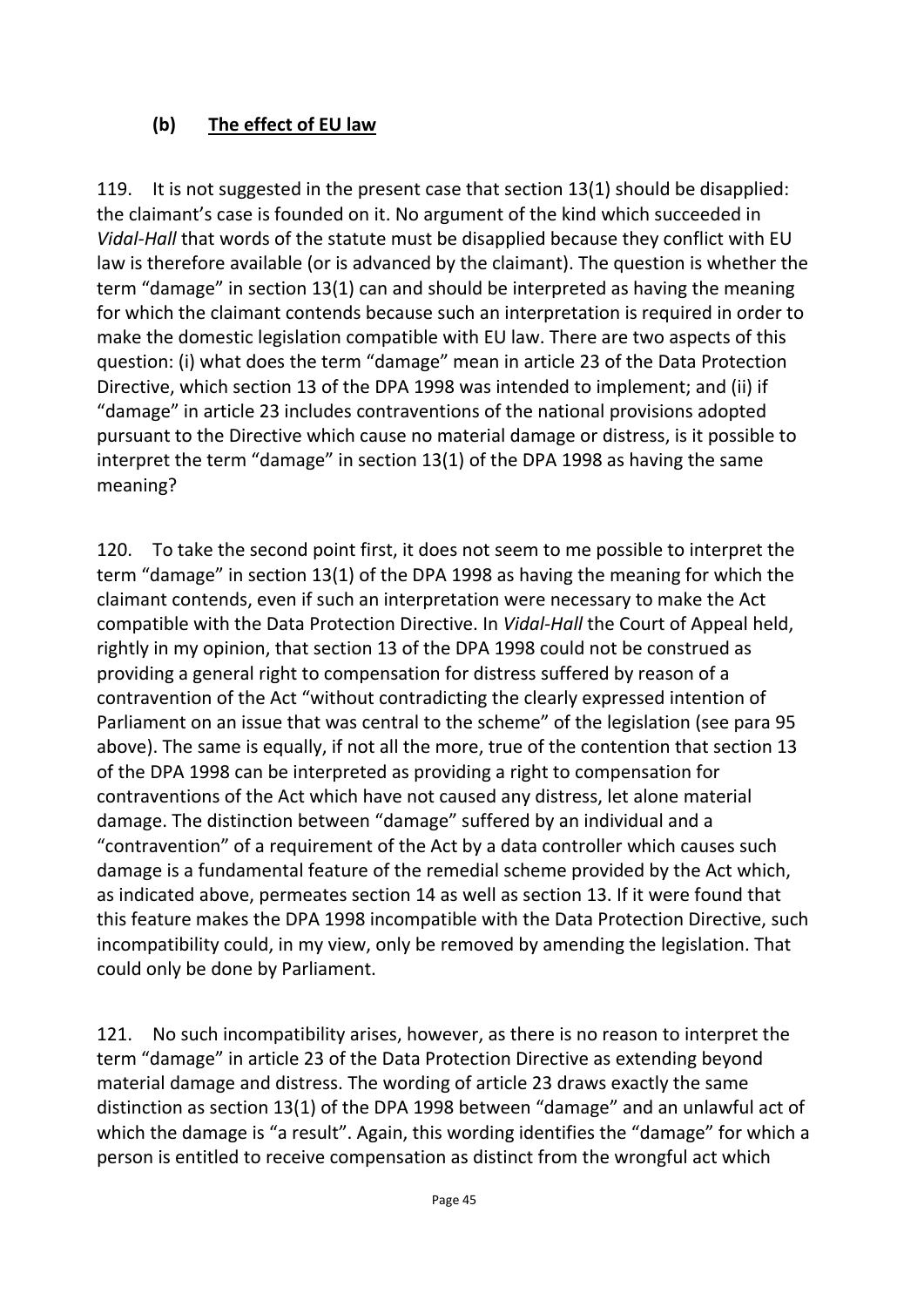causes the damage. This is inconsistent with giving a right to compensation for the unlawful act itself on the basis that the act constitutes an interference with the claimant's data protection rights. Nor has any authority been cited which suggests that the term "damage", either generally in EU law or in the specific context of article 23 of the Data Protection Directive, is to be interpreted as including an infringement of a legal right which causes no material damage or distress.

122. If there were evidence that at least some national laws on the processing of personal data which pre-dated the Data Protection Directive and are referred to in recital (10), quoted at para 111 above, provided a right to compensation for unlawful processing without proof of material damage or distress, that might arguably support an inference that the Directive was intended to ensure a similarly high level of protection across all member states. But it has not been asserted that any national laws did so. The Data Protection Act 1984, which was the applicable UK legislation when the Data Protection Directive was adopted, in sections 22 and 23 gave the data subject an entitlement to compensation in certain circumstances for damage or distress suffered by reason of the inaccuracy of data or the loss or unauthorised destruction or disclosure of data or unauthorised obtaining of access to data. By clear implication, UK national law gave no right to compensation for unlawful processing of personal data which did not result in material damage or distress. There is no evidence that the national law of any other member state at that time did so either.

123. EU law therefore does not provide a basis for giving a wider meaning to the term "damage" in section 13 of the DPA 1998 than was given to that term by the Court of Appeal in *Vidal-Hall*.

#### **(c) Flaws in the common source argument**

124. I also reject the claimant's argument that the decision in *Gulati* affords any assistance to its case on this issue. Leaving aside the fact that *Gulati* was decided many years after the Data Protection Directive was adopted, there is no reason on the face of it why the basis on which damages are awarded for an English domestic tort should be regarded as relevant to the proper interpretation of the term "damage" in a statutory provision intended to implement a European directive. The claimant relies on the fact that both derive from the right to respect for private life protected by article 8 of the Convention (and incorporated in article 7 of the EU Charter when it was created in 2007). It does not follow, however, from the fact that two different legal regimes aim, at a general level, to provide protection for the same fundamental value that they must do so in the same way or to the same extent or by affording identical remedies. There are significant differences between the nature and scope of the common law privacy tort and the data protection legislation, to which I will draw attention in a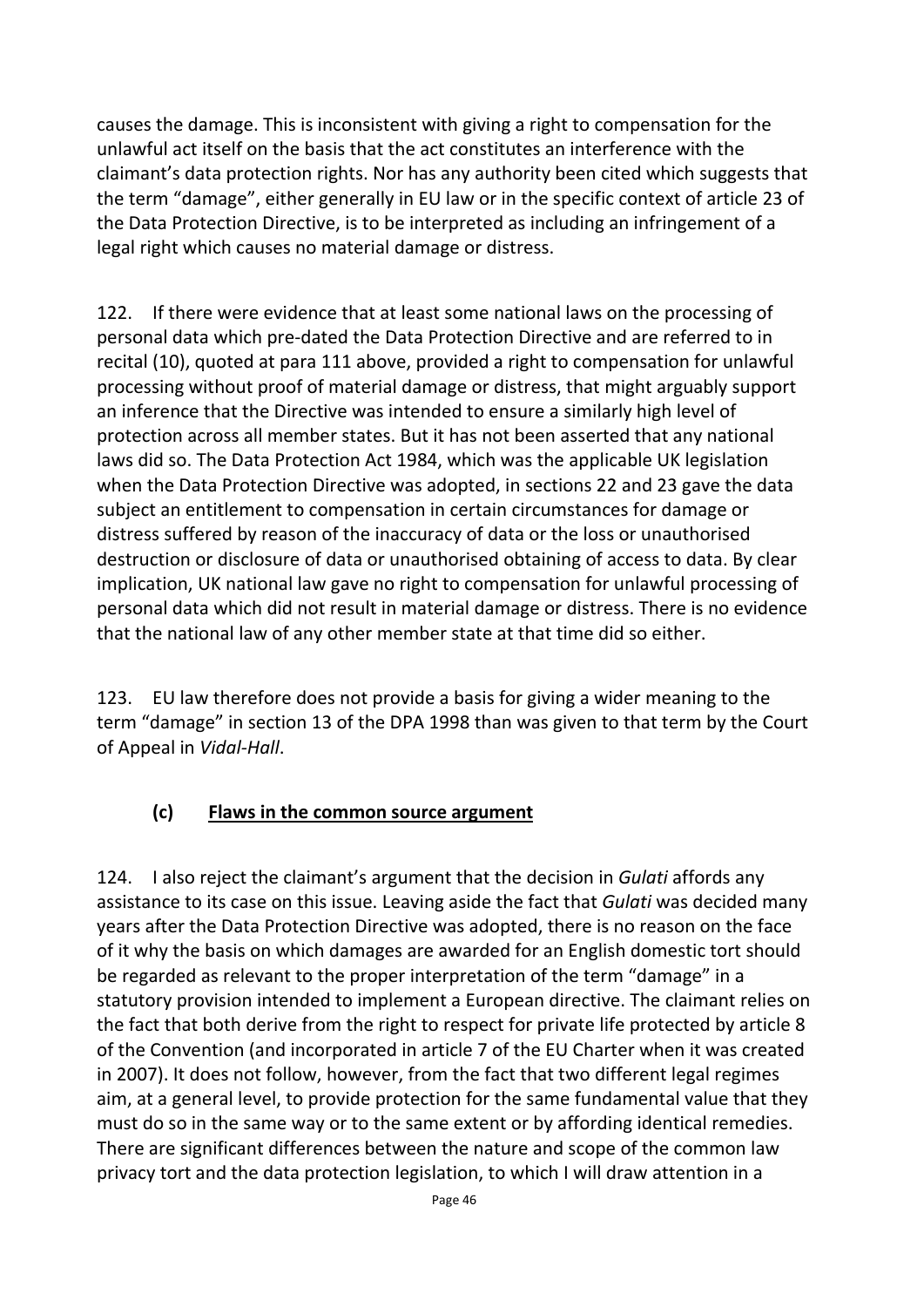moment. But the first point to note is that the decision in *Gulati* that damages can be awarded for misuse of private information itself was not compelled by article 8 of the Convention; nor did article 8 require the adoption of the particular legal framework governing the protection of personal data contained in the Data Protection Directive and the DPA 1998.

125. The Convention imposes obligations on the states which are parties to it, but not on private individuals and bodies. In some cases the obligations on state parties extend beyond negative obligations not to act in ways which violate the Convention rights and include certain positive obligations on the state to ensure effective protection of those rights. That is so as regards the right to respect for private life guaranteed by article 8. The European Court of Human Rights has held that in certain circumstances the state's positive obligations under article 8 are not adequately fulfilled unless the state secures respect for private life in the relations between individuals by setting up a legislative framework taking into consideration the various interests to be protected in a particular context. However, the court has emphasised that there are different ways of ensuring respect for private life and that "the choice of the means calculated to secure compliance with article 8 of the Convention in the sphere of the relations of individuals between themselves is in principle a matter that falls within the contracting states' margin of appreciation": see the judgment of the Grand Chamber in *Bărbulescu v Romania* [2017] ECHR 754; [2017] IRLR 1032, para 113.

126. While the House of Lords in *Campbell* drew inspiration from article 8, it did not suggest that the Convention or the Human Rights Act 1998 required the recognition of a civil claim for damages for misuse of private information in English domestic law, let alone that damages should be recoverable in such claim where no material damage or distress has been caused. In *Gulati* the Court of Appeal rejected an argument that the approach to awarding damages for misuse of private information ought to follow the approach of the European Court of Human Rights in making awards of just satisfaction under article 41 of the Convention. As Arden LJ observed, at para 89, in awarding damages for misuse of private information, the court is not proceeding under section 8 of the Human Rights Act 1998 or article 41 of the Convention, and the conditions of the tort are governed by English domestic law and not the Convention.

127. For those reasons, I do not regard as relevant the decision of the European Court of Human Rights in *Halford v United Kingdom* (1997) 24 EHRR 523, relied on by counsel for the claimant. In *Halford* a senior police officer whose telephone calls had been intercepted by her employer in violation of article 8 was awarded £10,000 as just satisfaction. As Lord Sales pointed out in argument, on one reading of the judgment, which is far from clear, although it could not be shown that the interception of the applicant's phone calls, as opposed to other conflicts with her employer, had caused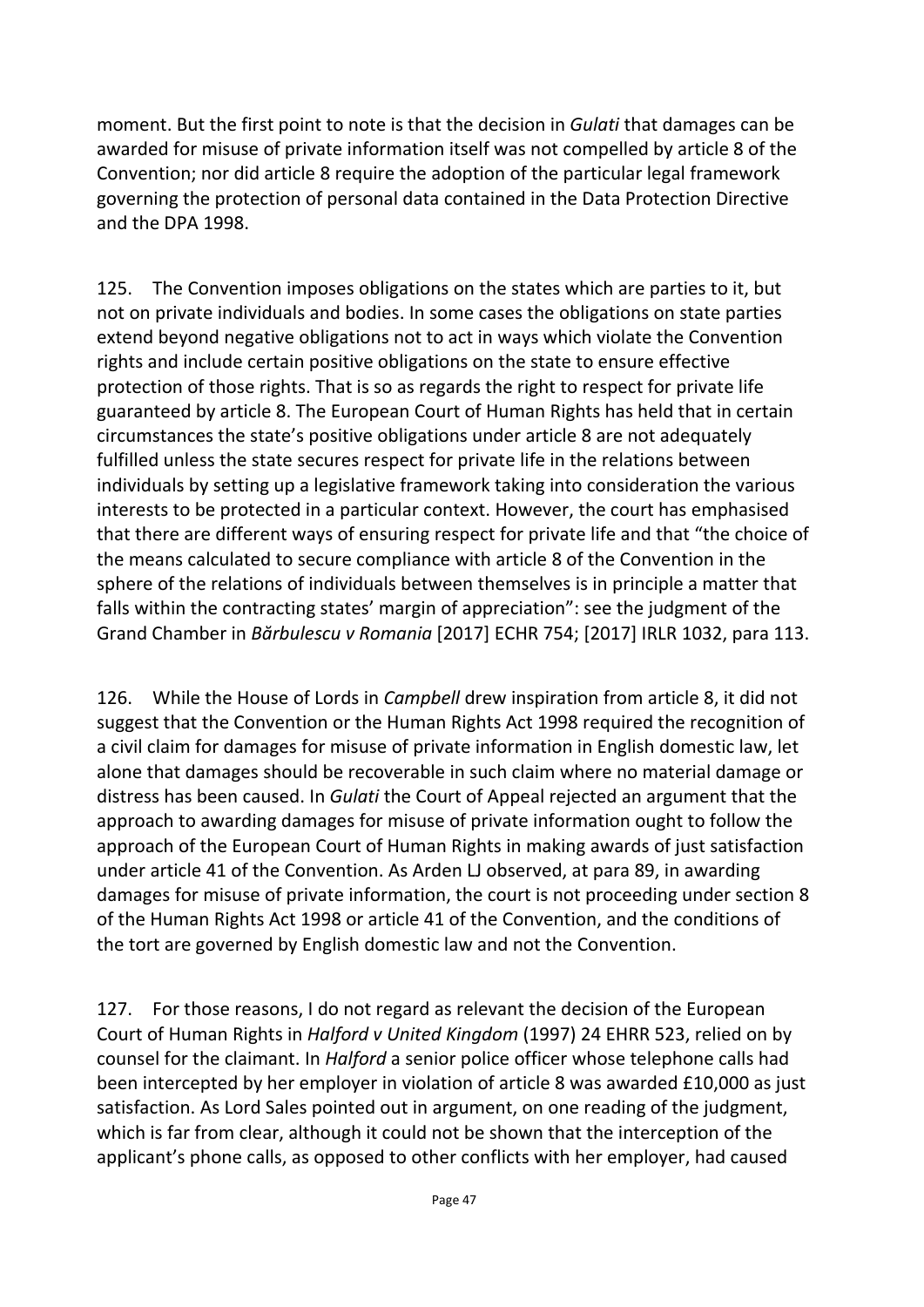stress for which she had required medical treatment, it was reasonably assumed that this invasion of privacy had caused her mental harm. Even if the award of just satisfaction is understood to have been for the invasion of the right to privacy itself rather than for any distress felt by the applicant, however, it does not follow that, in an action between private parties under national law for a similar invasion of privacy, the Convention requires the court to be able to award damages simply for the loss of privacy itself.

128. Whilst it may be said that pursuant to the general principles of EU law embodied in articles 7 and 8 of the EU Charter the EU had a positive obligation to establish a legislative framework providing for protection of personal data, there was clearly a wide margin of choice as to the particular regime adopted; and the same applies to the positive obligation imposed directly on the UK by the Convention. It could not seriously be argued that the content of those positive obligations included a requirement to establish a right to receive compensation for any (non-trivial) breach of any requirement (in relation to any personal data of which the claimant is the subject) of whatever legislation the EU and UK chose to enact in this area without the need to prove that the claimant suffered any material damage or distress as a result of the breach.

129. Accordingly, the fact that the common law privacy tort and the data protection legislation have a common source in article 8 of the Convention does not justify reading across the principles governing the award of damages from one regime to the other.

## **(d) Material differences between the regimes**

130. There are further reasons why no such analogy can properly be drawn stemming from the differences between the two regimes. It is plain that the detailed scheme for regulating the processing of personal data established by the Data Protection Directive extended beyond the scope of article 8 and much more widely than the English domestic tort of misusing private information. An important difference is that the Directive (and the UK national legislation implementing it) applied to all "personal data" with no requirement that the data are of a confidential or private nature or that there is a reasonable expectation of privacy protection. By contrast, information is protected against misuse by the domestic tort only where there is a reasonable expectation of privacy. The reasonable expectation of privacy of the communications illicitly intercepted by the defendants in the phone hacking litigation was an essential element of the decision in *Gulati* that the claimants were entitled to compensation for the commission of the wrong itself. It cannot properly be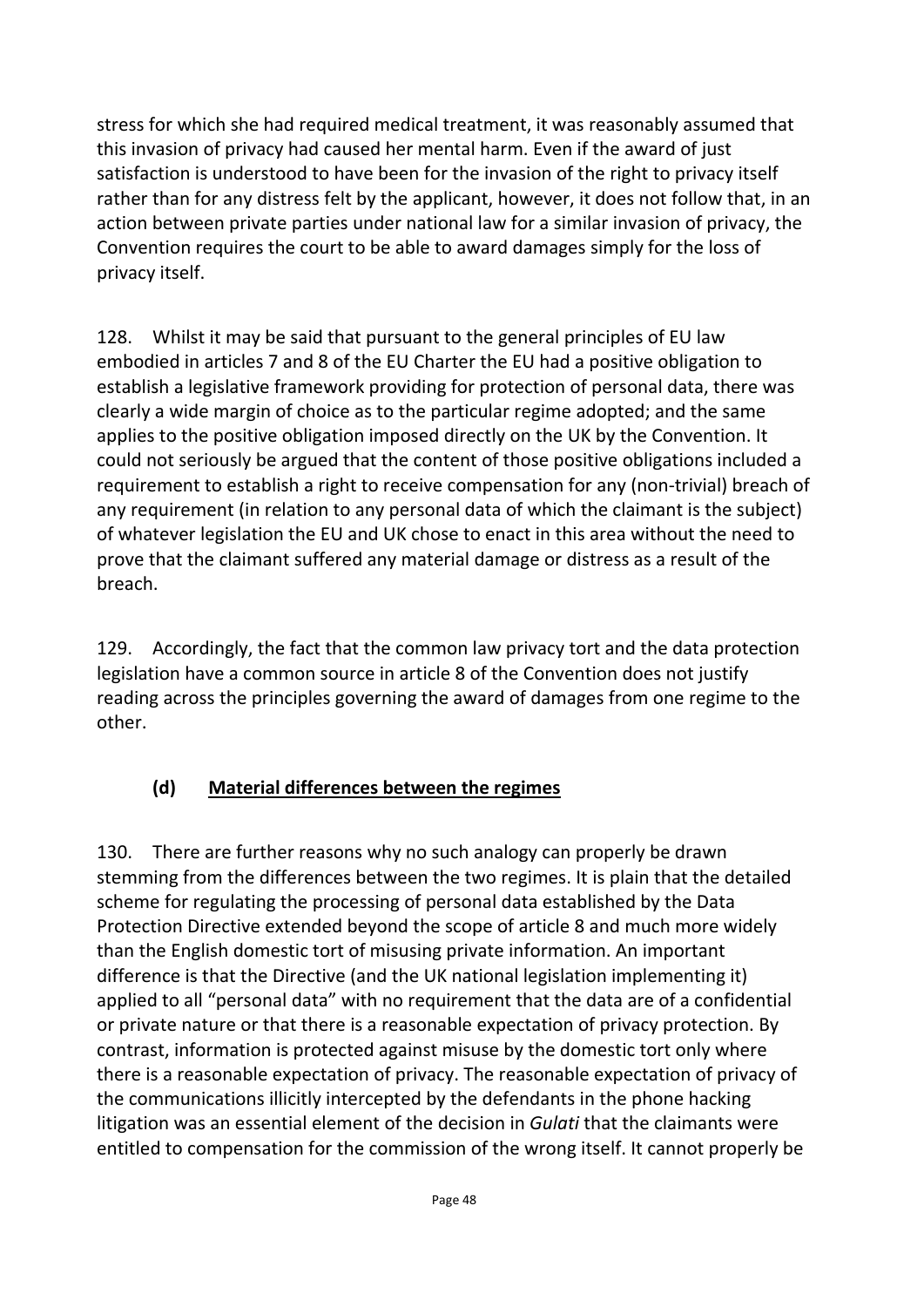inferred that the same entitlement should arise where a reasonable expectation of privacy is not a necessary element of the claim.

131. This point goes to the heart of the approach adopted by the claimant in the present case. Stripped to its essentials, what the claimant is seeking to do is to claim for each member of the represented class a form of damages the rationale for which depends on there being a violation of privacy, while avoiding the need to show a violation of privacy in the case of any individual member of the class. This is a flawed endeavour.

132. Another significant difference between the privacy tort and the data protection legislation is that a claimant is entitled to compensation for a contravention of the legislation only where the data controller has failed to exercise reasonable care. Some contraventions are inherently fault based. For example, the seventh data protection principle with which a data controller has a duty to comply pursuant to section 4(4) of the DPA 1998 (and article 17 of the Data Protection Directive) states:

> "Appropriate technical and organisational measures shall be taken against unauthorised or unlawful processing of personal data and against accidental loss or destruction of, or damage to, personal data."

A complaint that a data controller has failed to take such "appropriate technical and organisational measures" is similar to an allegation of negligence in that it is predicated on failure to meet an objective standard of care rather than on any intentional conduct. Even where a contravention of the legislation does not itself require fault, pursuant to section 13(3), quoted at para 90 above, there is no entitlement to compensation if the data controller proves that it took "such care as in all the circumstances was reasonably required to comply with the requirement concerned".

133. The privacy tort, like other torts for which damages may be awarded without proof of material damage or distress, is a tort involving strict liability for deliberate acts, not a tort based on a want of care. No inference can be drawn from the fact that compensation can be awarded for commission of the wrong itself where private information is misused that the same should be true where the wrong may consist only in a failure to take appropriate protective measures and where the right to compensation is expressly excluded if the defendant took reasonable care.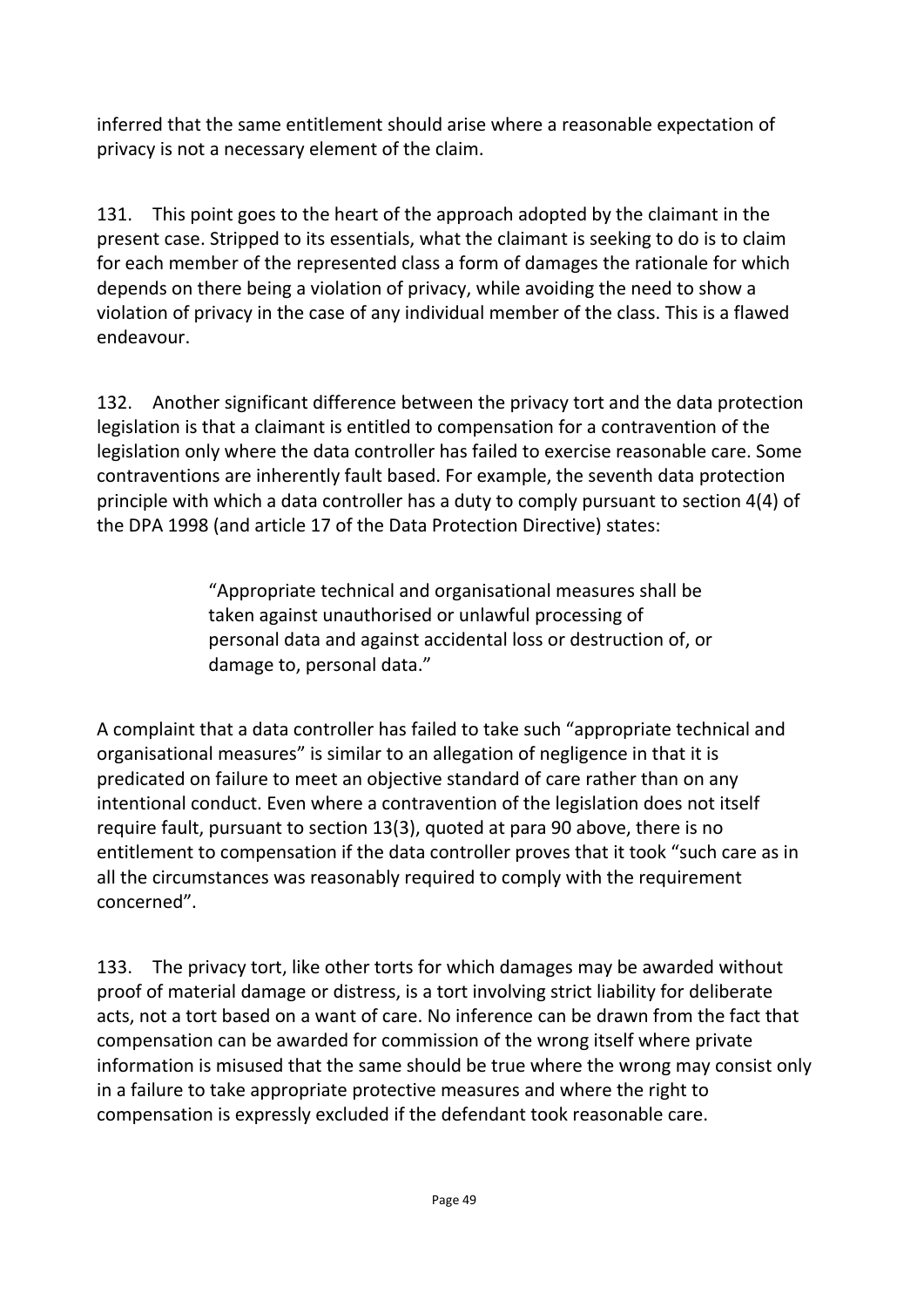134. Indeed, this feature of the data protection legislation seems to me to be a yet further reason to conclude that the "damage" for which an individual is entitled to compensation for a breach of any of its requirements does not include the commission of the wrong itself. It would be anomalous if failure to take reasonable care to protect personal data gave rise to a right to compensation without proof that the claimant suffered any material damage or distress when failure to take care to prevent personal injury or damage to tangible moveable property does not.

135. Accordingly, I do not accept that the decision in *Gulati* is applicable by analogy to the DPA 1998. To the contrary, there are significant differences between the privacy tort and the data protection legislation which make such an analogy positively inappropriate.

# **(e) Equivalence and effectiveness**

136. I add for completeness that the EU law principles of equivalence and effectiveness, on which the Court of Appeal placed some reliance, do not assist the claimant's case. The principle of equivalence requires that procedural rules governing claims for breaches of EU law rights must not be less favourable than procedural rules governing equivalent domestic actions. As explained by Lord Briggs, giving the judgment of this court, in *Totel Ltd v Revenue and Customs Comrs* [2018] UKSC 44; [2018] 1 WLR 4053, para 7, the principle is "essentially comparative". Thus:

> "The identification of one or more similar procedures for the enforcement of claims arising in domestic law is an essential prerequisite for its operation. If there is no true comparator, then the principle of equivalence can have no operation at all. The identification of one or more true comparators is therefore the essential first step in any examination of an assertion that the principle of equivalence has been infringed." [citation omitted]

For the reasons given, even if the measure of damages is regarded as a procedural rule, a claim for damages for misuse of private information at common law is not a true comparator of a claim under section 13 of the DPA 1998. The principle of equivalence can therefore have no operation.

137. The principle of effectiveness invalidates a national procedure if it renders the enforcement of a right conferred by EU law either virtually impossible or excessively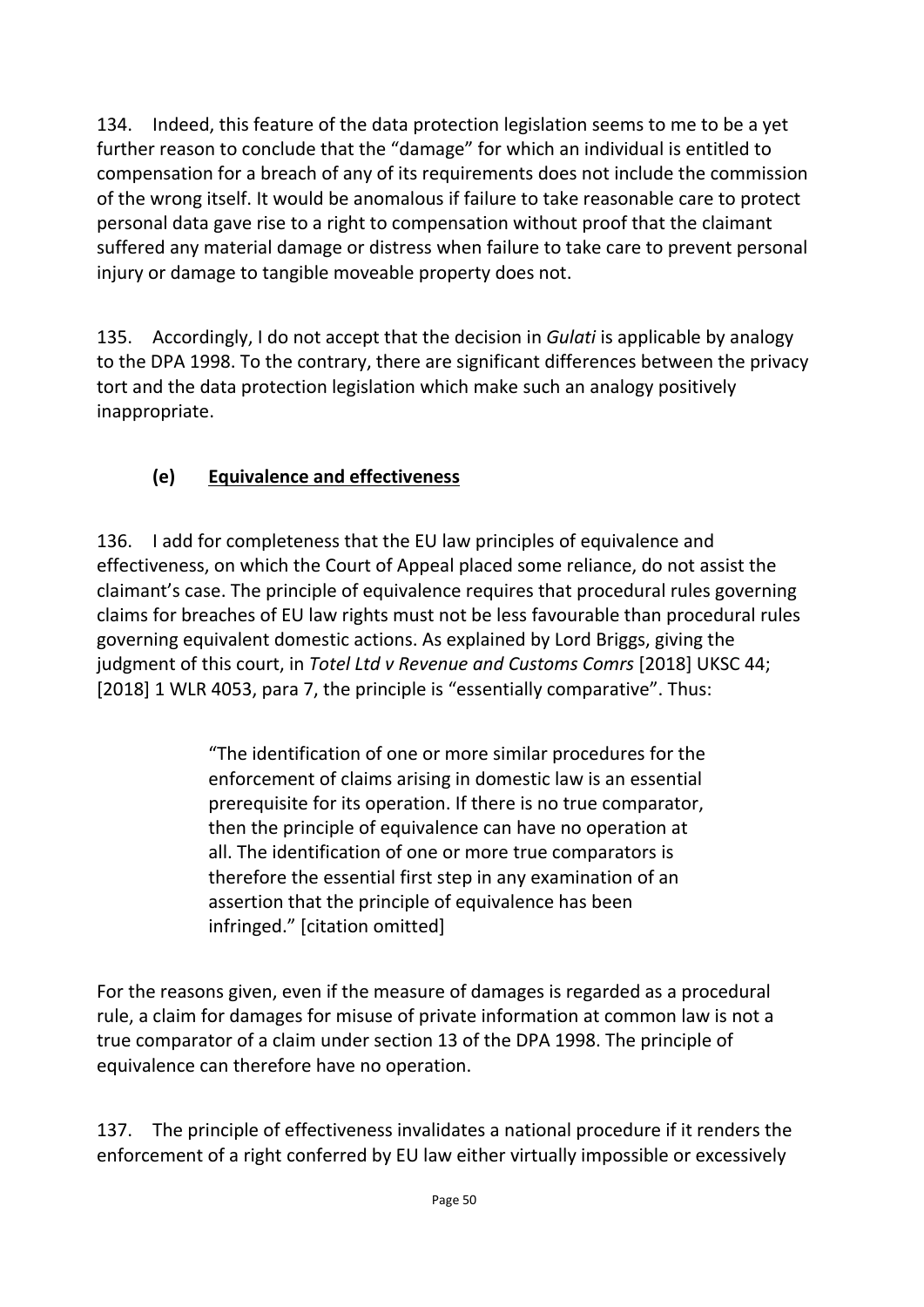difficult: see again *Totel Ltd* at para 7. However, the absence of a right to compensation for a breach of data protection rights which causes no material damage or distress, even if regarded as a procedural limitation, does not render the enforcement of such rights virtually impossible or excessively difficult. The right to an effective remedy does not require awards of compensation for every (non-trivial) breach of statutory requirements even if no material damage or distress has been suffered.

# **(f) Conclusion on the effect of section 13**

138. For all these reasons, I conclude that section 13 of the DPA 1998 cannot reasonably be interpreted as conferring on a data subject a right to compensation for any (non-trivial) contravention by a data controller of any of the requirements of the Act without the need to prove that the contravention has caused material damage or distress to the individual concerned.

## **(9) The claim for user damages**

139. "User damages" is the name commonly given to a type of damages readily awarded in tort where use has wrongfully been made of someone else's land or tangible moveable property although there has been no financial loss or physical damage to the property. The damages are assessed by estimating what a reasonable person would have paid for the right of user. Damages are also available on a similar basis for patent infringement and other breaches of intellectual property rights. Following the seminal decision of this court in *OneStep (Support) Ltd v Morris-Garner* [2018] UKSC 20; [2019] AC 649, it is now clear that user damages are compensatory in nature, their purpose being to compensate the claimant for interference with a right to control the use of property where the right is a commercially valuable asset. As Lord Reed explained in *Morris-Garner*, at para 95(1):

> "The rationale of such awards is that the person who makes wrongful use of property, where its use is commercially valuable, prevents the owner from exercising a valuable right to control its use, and should therefore compensate him for the loss of the value of the exercise of that right. He takes something for nothing, for which the owner was entitled to require payment."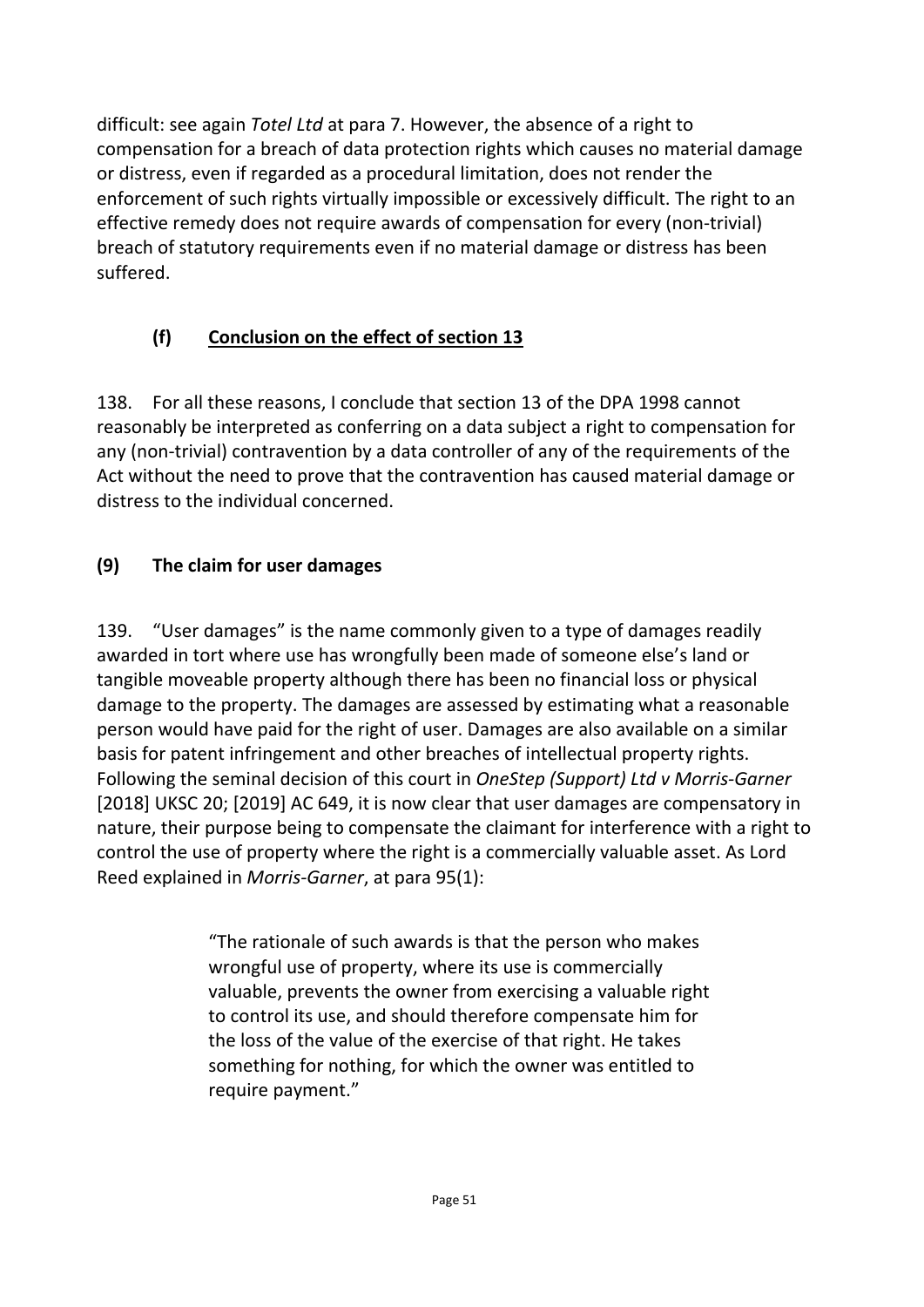140. Lord Reed, at paras 27 and 29, cited authorities which make it clear that the entitlement to user damages does not depend on whether the owner would in fact have exercised the right to control the use of the property, had it not been interfered with. The "loss" for which the claimant is entitled to compensation is not loss of this "conventional kind" (para 30); rather, it lies in the wrongful use of the claimant's property itself, for which the economic value of the use provides an appropriate measure. This value can be assessed by postulating a hypothetical negotiation and estimating what fee would reasonably have been agreed for releasing the defendant from the duty which it breached. It is this method of assessment on which the claimant relies in the alternative formulation of the present claim.

141. A claim in tort for misuse of private information based on the factual allegations made in this case, such as was made in *Vidal-Hall*, would naturally lend itself to an award of user damages. The decision in *Gulati* shows that damages may be awarded for the misuse of private information itself on the basis that, apart from any material damage or distress that it may cause, it prevents the claimant from exercising his or her right to control the use of the information. Nor can it be doubted that information about a person's internet browsing history is a commercially valuable asset. What was described by the Chancellor in the Court of Appeal [2020] QB 747, para 46, as "the underlying reality of this case" is that Google was allegedly able to make a lot of money by tracking the browsing history of iPhone users without their consent and selling the information collected to advertisers.

142. The view has sometimes been expressed that asserting privacy in information is inconsistent, or at least in tension, with treating such information as a commercial asset: see eg *Douglas v Hello! Ltd (No 3)* [2005] EWCA Civ 595; [2006] QB 125, para 246; and on appeal sub nom *OBG Ltd v Allan* [2007] UKHL 21; [2008] AC 1, para 275 (Lord Walker of Gestinghorpe). But once the basis of the right to privacy is understood to be the protection of a person's freedom to choose and right to control whether and when others have access to his or her private affairs, I think that any tension largely disappears. It is common experience that some people are happy to exploit for commercial gain facets of their private lives which others would feel mortified at having exposed to public view. Save in the most extreme cases, this should be seen as a matter of personal choice on which it is not for the courts to pass judgments. Moreover, where the defendant's very purpose in wrongfully obtaining and using private information is to exploit its commercial value, the law should not be prissy about awarding compensation based on the commercial value of the exercise of the right. As was confirmed in *Morris-Garner*, the fact that the claimant would not have chosen to exercise the right himself is no answer to a claim for user damages. It is enough that, as Lord Reed put it at paras 30 and 95(1) of his majority judgment, the defendant has taken something for nothing, for which the owner of the right was entitled to require payment.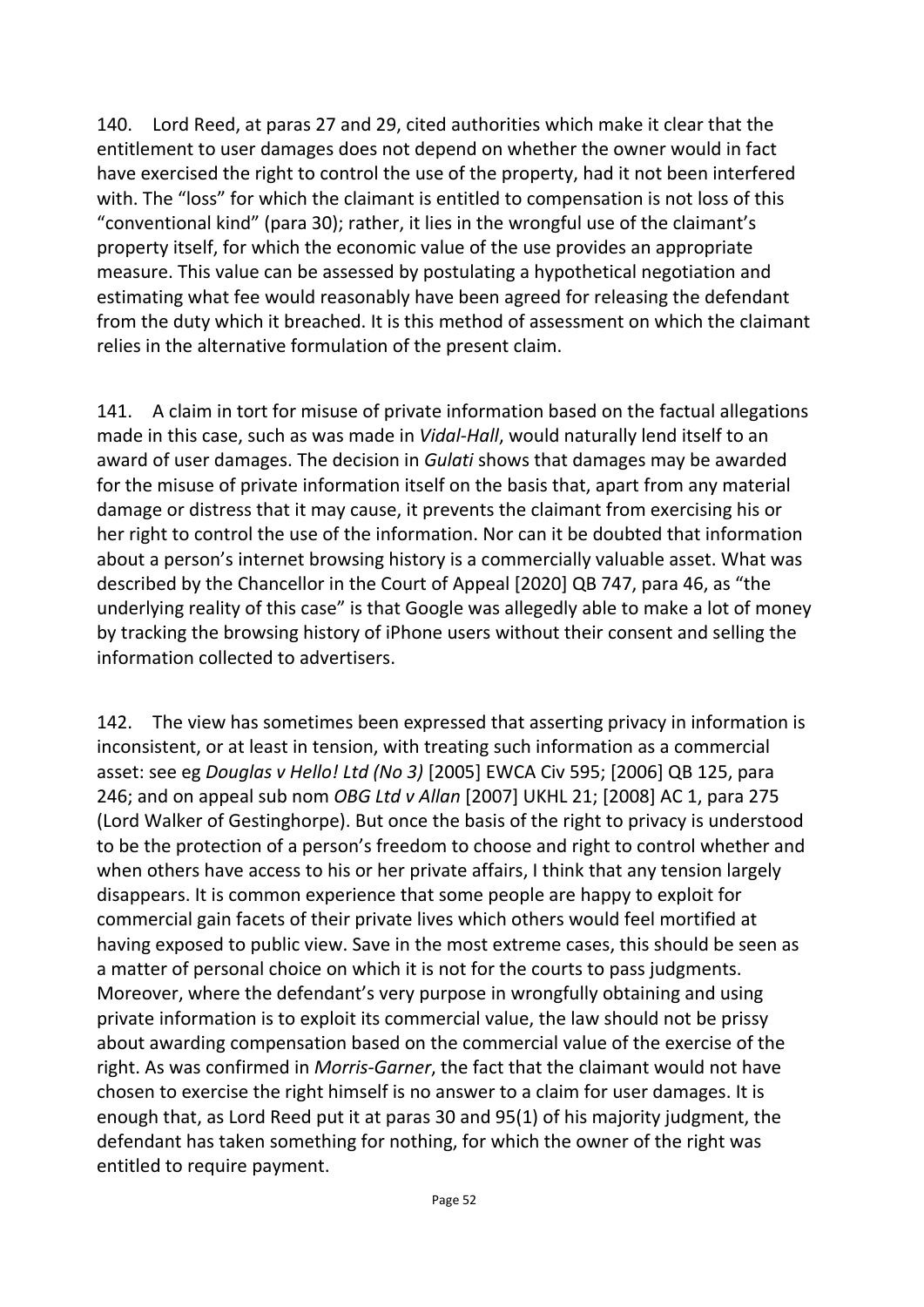143. The point does not arise in the present case, however, because the claimant is not claiming damages for misuse of private information. As discussed, the only claim advanced is under the DPA 1998. Here it follows from the conclusion reached above about the meaning of section 13 that user damages are not available. This is because, for the reasons given, compensation can only be awarded under section 13 of the DPA 1998 for material damage or distress caused by an infringement of a claimant's right to have his or her personal data processed in accordance with the requirements of the Act, and not for the infringement itself. Although his reasoning was in part based on an understanding of user damages overtaken by this court's decision in *Morris-Garner*, it follows that Patten J was right to hold in *Murray v Express Newspapers Plc* [2007] EWHC 1908 (Ch); [2007] EMLR 22, at para 92, that the principles on which user damages are awarded do not apply to a claim for compensation under the DPA 1998.

#### **F. THE NEED FOR INDIVIDUALISED EVIDENCE OF MISUSE**

144. There is a further reason why the claimant's attempt to recover damages under section 13 of the DPA 1998 by means of a representative claim cannot succeed. Even if (contrary to my conclusion) it were unnecessary in order to recover compensation under this provision to show that an individual has suffered material damage or distress as a result of unlawful processing of his or her personal data, it would still be necessary for this purpose to establish the extent of the unlawful processing in his or her individual case. In deciding what amount of damages, if any, should be awarded, relevant factors would include: over what period of time did Google track the individual's internet browsing history? What quantity of data was unlawfully processed? Was any of the information unlawfully processed of a sensitive or private nature? What use did Google make of the information and what commercial benefit, if any, did Google obtain from such use?

#### **(1) The claim for the "lowest common denominator"**

145. The claimant does not dispute that the amount of any compensation awarded must in principle depend on such matters. But he contends that it is possible to identify an "irreducible minimum harm" suffered by every member of the class whom he represents for which a "uniform sum" of damages can be awarded. This sum is claimed on the basis that it represents what the Chancellor in the Court of Appeal described as the "lowest common denominator" of all the individual claims: see [2020] QB 747, para 75.

146. Google objects that Mr Lloyd, as the self-appointed representative of the class, has no authority from any individual class member to waive or abandon what may be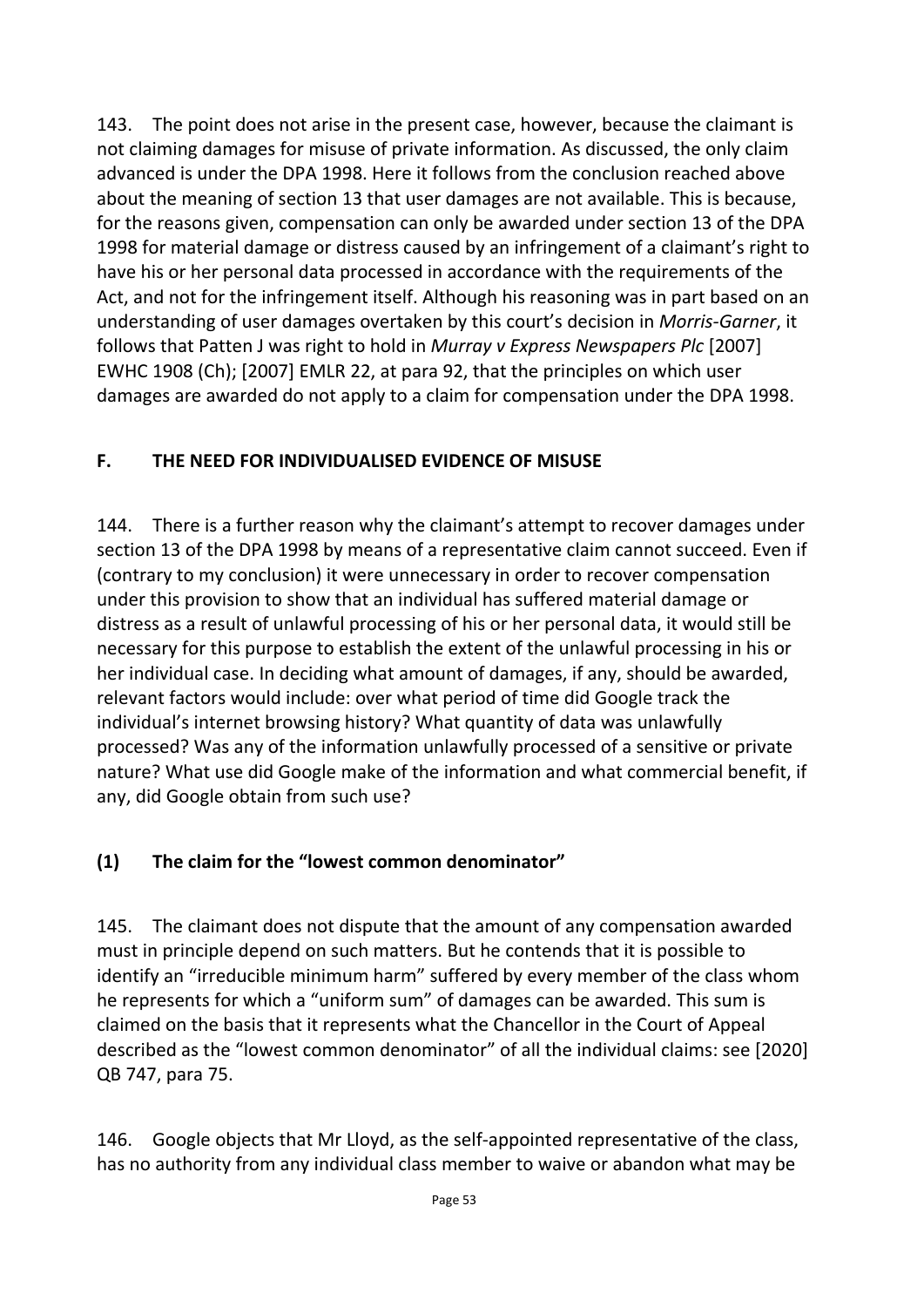the major part of their damages claim by disavowing reliance on any circumstances affecting that individual. Mr Lloyd's answer, which the Court of Appeal accepted, is a pragmatic one. He points out that the limitation period for bringing any proceedings has now expired. For any represented individual there is therefore no longer any realistic possibility of recovering any compensation at all other than through the present action. Furthermore, to make this action viable, it is necessary to confine the amount of damages claimed for each class member to a uniform sum; and a uniform sum of damages, even if considerably smaller than an individualised award would be, is better than nothing.

147. I do not think it necessary to enter into the merits of this issue. I am prepared to assume, without deciding, that as a matter of discretion the court could - if satisfied that the persons represented would not be prejudiced and with suitable arrangements in place enabling them to opt out of the proceedings if they chose - allow a representative claim to be pursued for only a part of the compensation that could potentially be claimed by any given individual. The fundamental problem is that, if no individual circumstances are taken into account, the facts alleged are insufficient to establish that any individual member of the represented class is entitled to damages. That is so even if it is unnecessary to prove that the alleged breaches caused any material damage or distress to the individual.

#### **(2) The facts common to each individual case**

148. The facts alleged against Google generically cannot establish that any given individual is entitled to compensation. To establish any such individual entitlement it must be shown, at least, that there was unlawful processing by Google of personal data of which that particular individual was the subject. In considering whether the facts alleged, if proved, are capable of establishing an entitlement to damages, it is therefore necessary to identify what unlawful processing by Google of personal data is alleged to have occurred in Mr Lloyd's own case and also in the case of each other member of the represented class. What facts is the claimant proposing to prove to show that Google acted unlawfully in each individual case?

149. The answer, on analysis, is: only those facts which are necessary to show that the individual falls within the definition of the "claimant class". The premise of the claim is that Mr Lloyd and each person whom he represents is entitled to damages simply on proof that they are members of the class and without the need to prove any further facts to show that Google wrongfully collected and used their personal data. Any such further facts would inevitably vary from one individual member of the class to another and would require individual proof.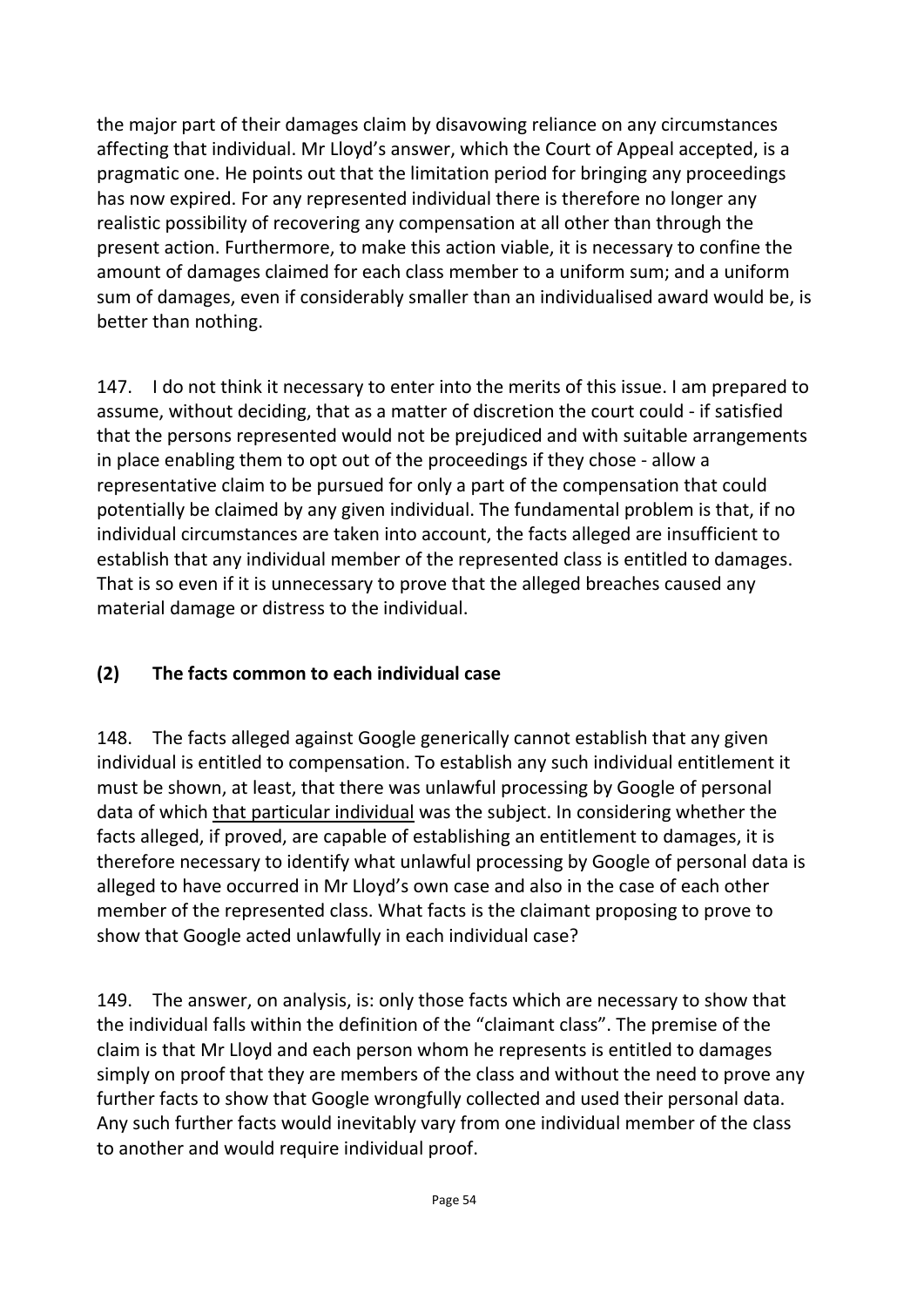150. To fall within the definition of the class, it must be shown, in substance, that the individual concerned had an iPhone of the appropriate model running a relevant version of the Apple Safari internet browser which, at any date during the relevant period whilst present in England and Wales, he or she used to access a website that was participating in Google's DoubleClick advertising service. There are exclusions from the class definition for anyone who changed the default settings in the Safari browser, opted out of tracking and collation via Google's "Ads Preference Manager" or obtained a DoubleClick Ad cookie via a "first party request" rather than as a "third party cookie". The aim of the definition is to identify all those people who had a DoubleClick Ad cookie placed on their device unlawfully, through the Safari workaround, but not to include within the class anyone who did not receive a DoubleClick Ad cookie during the relevant period or who received the cookie by lawful means.

151. It is sufficient to bring an individual within the class definition that he or she used the Safari browser to access a website participating in Google's DoubleClick advertising service on a single occasion. The theory is that on that occasion the DoubleClick Ad cookie will have been placed on the user's device unlawfully as a third party cookie. To qualify for membership of the class, it is not necessary to show that the individual ever visited a website participating in Google's DoubleClick advertising service again during the relevant period. Nor is it alleged that any individual or individuals did visit such a website on more than one occasion. The "lowest common denominator" on which the claim is based is therefore someone whose internet usage - apart from one visit to a single website - was not illicitly tracked and collated and who received no targeted advertisements as a result of receiving a DoubleClick Ad cookie. This is because the claimant has deliberately chosen, in order to advance a claim in a representative capacity for damages assessed from the bottom up, not to rely on any facts about the internet activity of any individual iPhone user beyond those which bring them within the class of represented persons.

152. For reasons given earlier, I am leaving aside the difficulties of proving membership of the class, significant as they would appear to be, and am assuming that such difficulties are not an impediment to the claim. But the question that must be asked is whether membership of the represented class is sufficient by itself to entitle an individual to compensation, without proof of any further facts particular to that individual.

153. On the claimant's own case there is a threshold of seriousness which must be crossed before a breach of the DPA 1998 will give rise to an entitlement to compensation under section 13. I cannot see that the facts which the claimant aims to prove in each individual case are sufficient to surmount this threshold. If (contrary to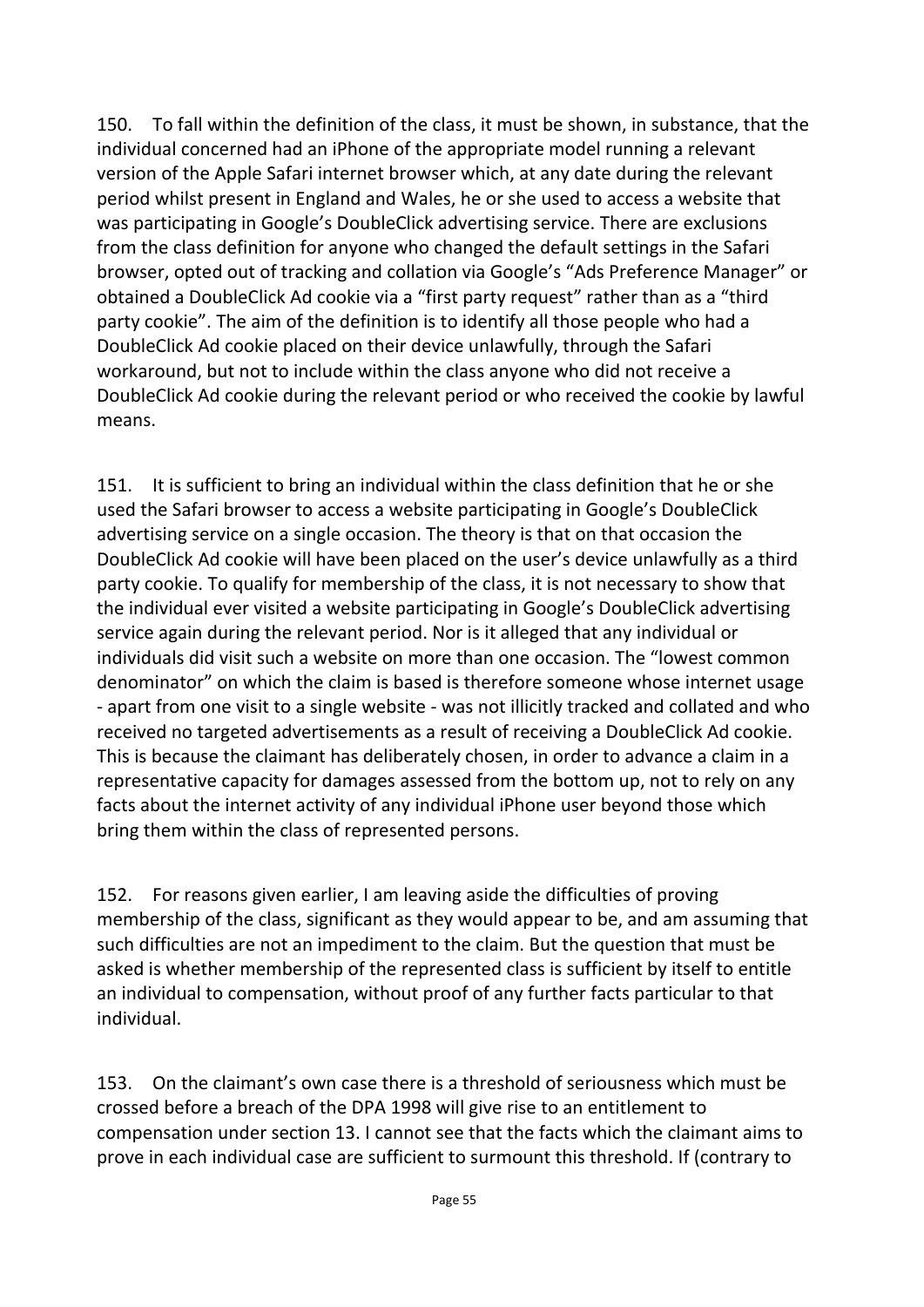the conclusion I have reached) those facts disclose "damage" within the meaning of section 13 at all, I think it impossible to characterise such damage as more than trivial. What gives the appearance of substance to the claim is the allegation that Google secretly tracked the internet activity of millions of Apple iPhone users for several months and used the data obtained for commercial purposes. But on analysis the claimant is seeking to recover damages without attempting to prove that this allegation is true in the case of any individual for whom damages are claimed. Without proof of some unlawful processing of an individual's personal data beyond the bare minimum required to bring them within the definition of the represented class, a claim on behalf of that individual has no prospect of meeting the threshold for an award of damages.

#### **(3) User damages on a lowest common denominator basis**

154. The claimant's case is not improved by formulating the claim as one for user damages quantified by estimating what fee each member of the represented class could reasonably have charged - or which would reasonably have been agreed in a hypothetical negotiation - for releasing Google from the duties which it breached. I have already indicated why, in my opinion, user damages cannot be recovered for breaches of the DPA 1998. But even if (contrary to that conclusion) user damages could in principle be recovered, the inability or unwillingness to prove what, if any, wrongful use was made by Google of the personal data of any individual again means that any damages awarded would be nil.

155. The claimant asserts, and I am content to assume, that if, instead of bypassing privacy settings through the Safari workaround, Google had offered to pay a fee to each affected Apple iPhone user for the right to place its DoubleClick Ad cookie on their device, the fee would have been a standard one, agreed in advance, rather than a fee which varied according to the quantity or commercial value to Google of the information which was subsequently collected as a result of the user's acceptance of the cookie. However, imagining the negotiation of a fee in advance in this way is not the correct premise for the valuation.

156. As explained in *Morris-Garner*, the object of an award of user damages is to compensate the claimant for use wrongfully made by the defendant of a valuable asset protected by the right infringed. The starting point for the valuation exercise is thus to identify what the extent of such wrongful use actually was: only then can an estimate be made of what sum of money could reasonably have been charged for that use or, put another way, for releasing the wrongdoer from the duties which it breached in the wrongful use that it made of the asset. Imagining a hypothetical negotiation, as Lord Reed explained at para 91 of *Morris-Garner*, is merely "a tool" for arriving at this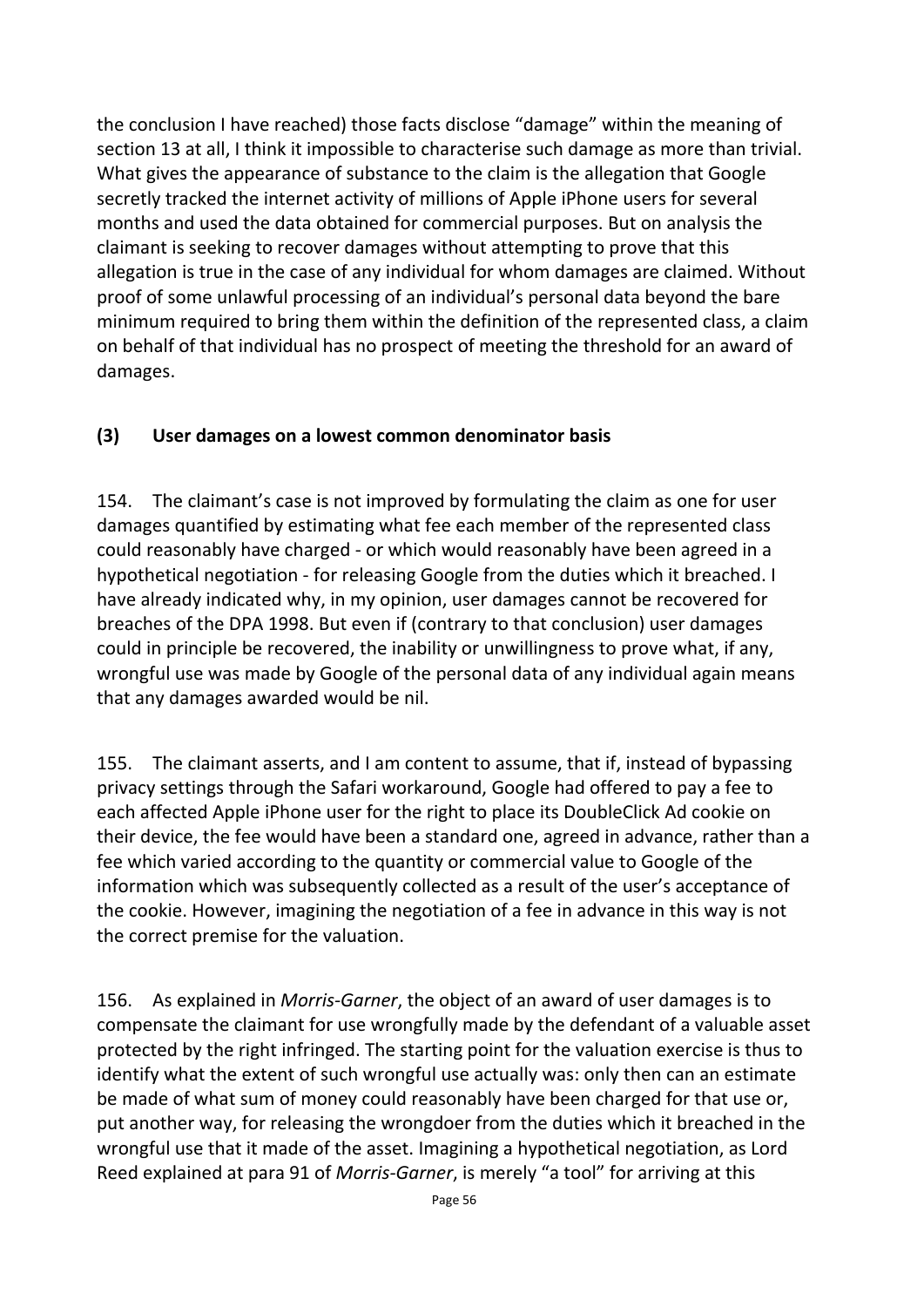estimated sum. As in any case where compensation is awarded, the aim is to place the claimant as nearly as possible in the same position as if the wrongdoing had not occurred. Accordingly, as Patten LJ put it in *Eaton Mansions (Westminster) Ltd v Stinger Compania de Inversion SA* [2013] EWCA Civ 1308; [2014] 1 P & CR 5, para 21:

> "The valuation construct is that the parties must be treated as having negotiated for a licence which covered the acts of trespass that actually occurred. The defendant is not required to pay damages for anything else."

See also *Enfield London Borough Council v Outdoor Plus Ltd* [2012] EWCA Civ 608, para 47; and *Marathon Asset Management LLP v Seddon* [2017] EWHC 300 (Comm); [2017] ICR 791, paras 254-262.

157. Applying that approach, the starting point would therefore need to be to establish what unlawful processing by Google of the claimant's personal data actually occurred. Only when the wrongful use actually made by Google of such data is known is it possible to estimate its commercial value. As discussed, in order to avoid individual assessment, the only wrongful act which the claimant proposes to prove in the case of each represented person is that the DoubleClick Ad cookie was unlawfully placed on their device: no evidence is - or could without individual assessment - be adduced to show that, by means of this third party cookie, Google collected or used any personal data relating to that individual. The relevant valuation construct is therefore to ask what fee would hypothetically have been negotiated for a licence to place the DoubleClick Ad cookie on an individual user's phone as a third party cookie, but without releasing Google from its obligations not to collect or use any information about that person's internet browsing history. It is plain that such a licence would be valueless and that the fee which could reasonably be charged or negotiated for it would accordingly be nil.

#### **G. CONCLUSION**

158. The judge took the view that, even if the legal foundation for the claim made in this action were sound, he should exercise the discretion conferred by CPR rule 19.6(2) by refusing to allow the claim to be continued as a representative action. He characterised the claim as "officious litigation, embarked upon on behalf of individuals who have not authorised it" and in which the main beneficiaries of any award of damages would be the funders and the lawyers. He thought that the representative claimant "should not be permitted to consume substantial resources in the pursuit of litigation on behalf of others who have little to gain from it, and have not authorised